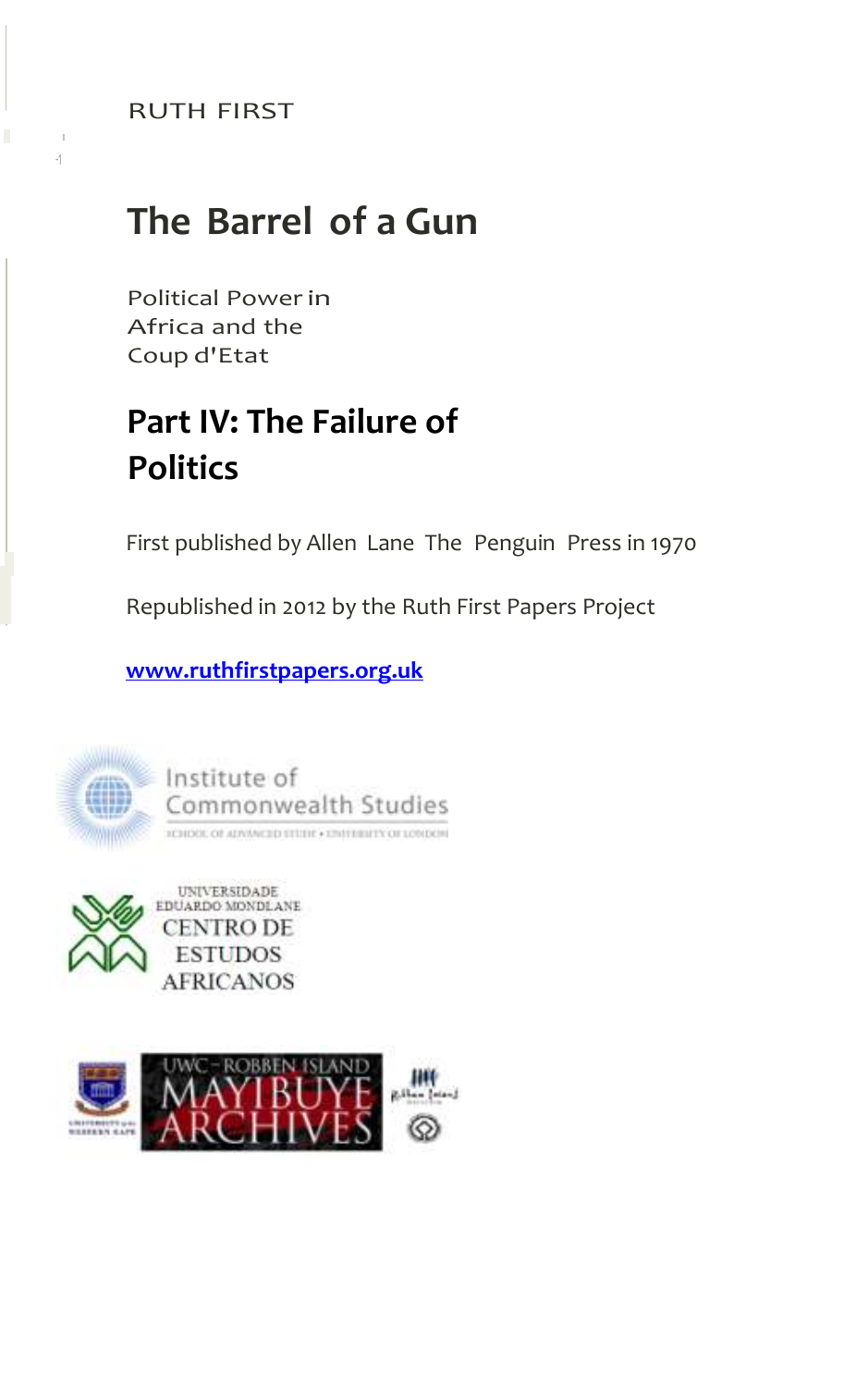Part IV

The Failure of Politics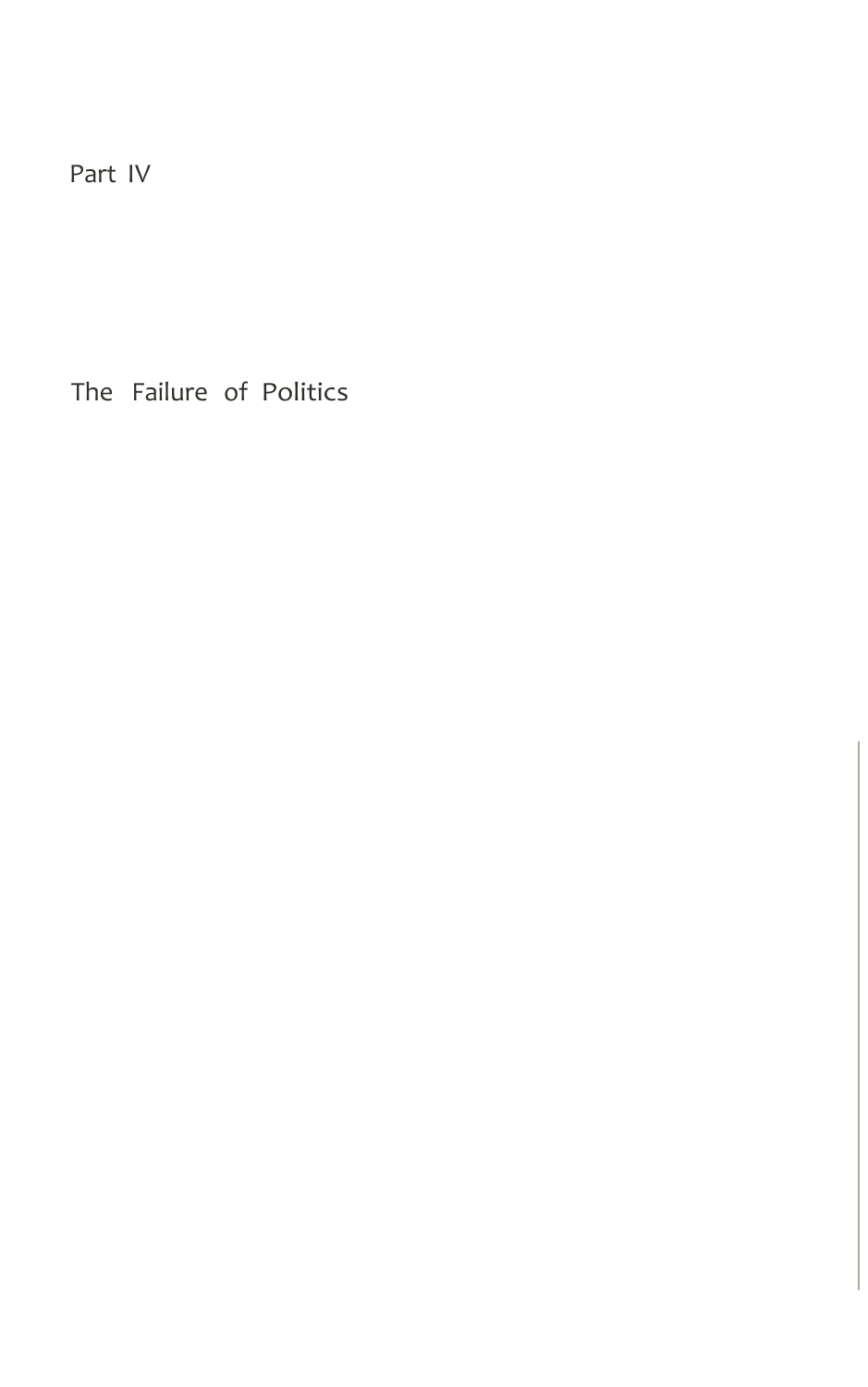Many of Africa's new states entered independence, though nominally nation states, more divided than united. Conquest had resulted in the establishment of colonies within artificial boundaries, and diverse societies had been administered piecemeal without any national integrating political system. The test of independence politics was to rest largely on the attempt of the parties and the politicians to devise a unifying political purpose for their countries and peoples.

 $,$ 

I I

·I

The Sudan entered independence carrying a double load of disunity. In the North and in the South, two systems of administration had been operated, with the one sealed off from the other. But North-South divisions apart, the Sudan throughout its history had been pawn to the conflict between Britain and the rising nationalism of Egypt. It owed its earlier-than-expected independence to events abroad, in Egypt, rather than at home; and in the years after independence as before them, Sudanese politics were buffeted by conflicting interests, not least those vested in divergent religious sects, which had been inherited from a clash between Egyptian and British- and, later, United States – influences in the Middle East. Little of any significance that happened in Sudanese politics did not have some root in that externally prompted conflict; and few of the political crises in the post-independence years were explicable without reference to it. When the army intervened in the political crisis and took over the government, it, too, acted in the shadow of the same conflict.

Nigeria, the largest state in Africa, was the best-publicized experiment in Western democracy on the continent. But the constitutional structure and political system installed by colonialism filtered all contests, electoral or other, into regional and,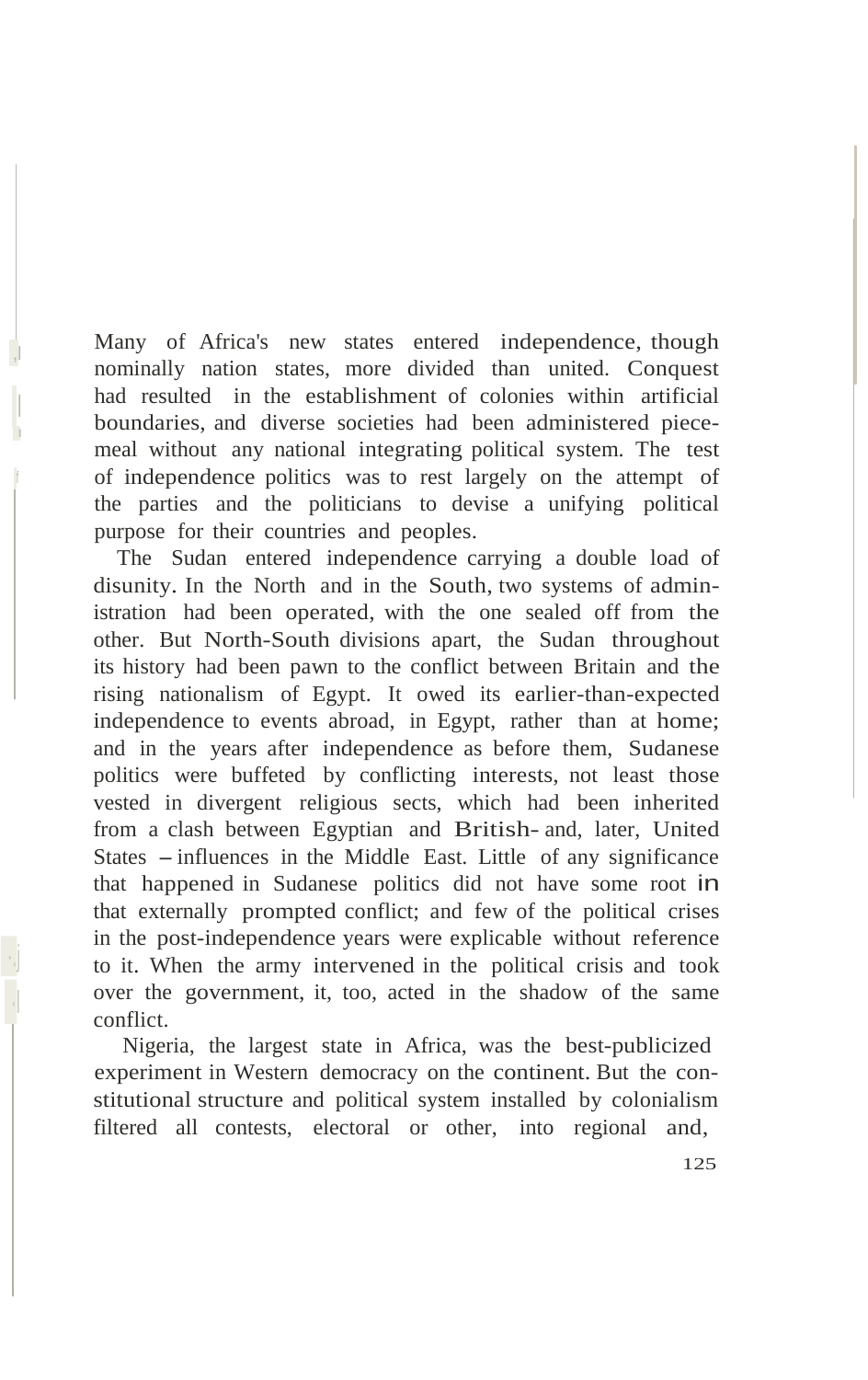inevitably, ethnic or communal channels. When the political system collapsed under the strain of a particularly fierce struggle over the spoils of power, the ensuing conflict took violent communal forms, expressed ultimately in civil war.

In Ghana under Kwame Nkrumah, a policy was enunciated not only for Ghanaian, but for Pan-African unity; not only for the changes that political independence might bring, but for a radical change in the social system, with a commitment to build socialism. Here there was a post-independence strategy and ideology. Yet the regime was put to flight by a whiff of grapeshot in a soldiers' and policemen's coup d'etat; and the strategy and the ideology were blamed by Nkrumah's critics for Ghana's 'collapse'.

Each case, sharply different and yet bearing resemblances in the sources of weakness, needs close scrutiny to detect wherein lay the failure of their politics, and the causes behind the intervention of the military.

## **The Sudan: Pawn of Two Powers**

There must be some sort of general control over the soldiers or else they will land us in all sorts of trouble.

Lord Cromer to Lord Salisbury, December 1898

After the Mahdist revolution, the army led by General Kitchener that marched in to conquer the Sudan was three-quarters Egyptian and mostly financed by Cairo, under Britain's prompting. Mter the reconquest itself, a formula was then devised for the government of the Sudan which preserved the fiction that Egypt's own had been restored to her, but which gave Britain actual control. This was the Condominium Agreement for joint sovereignty. The governor-general was assisted by officers in the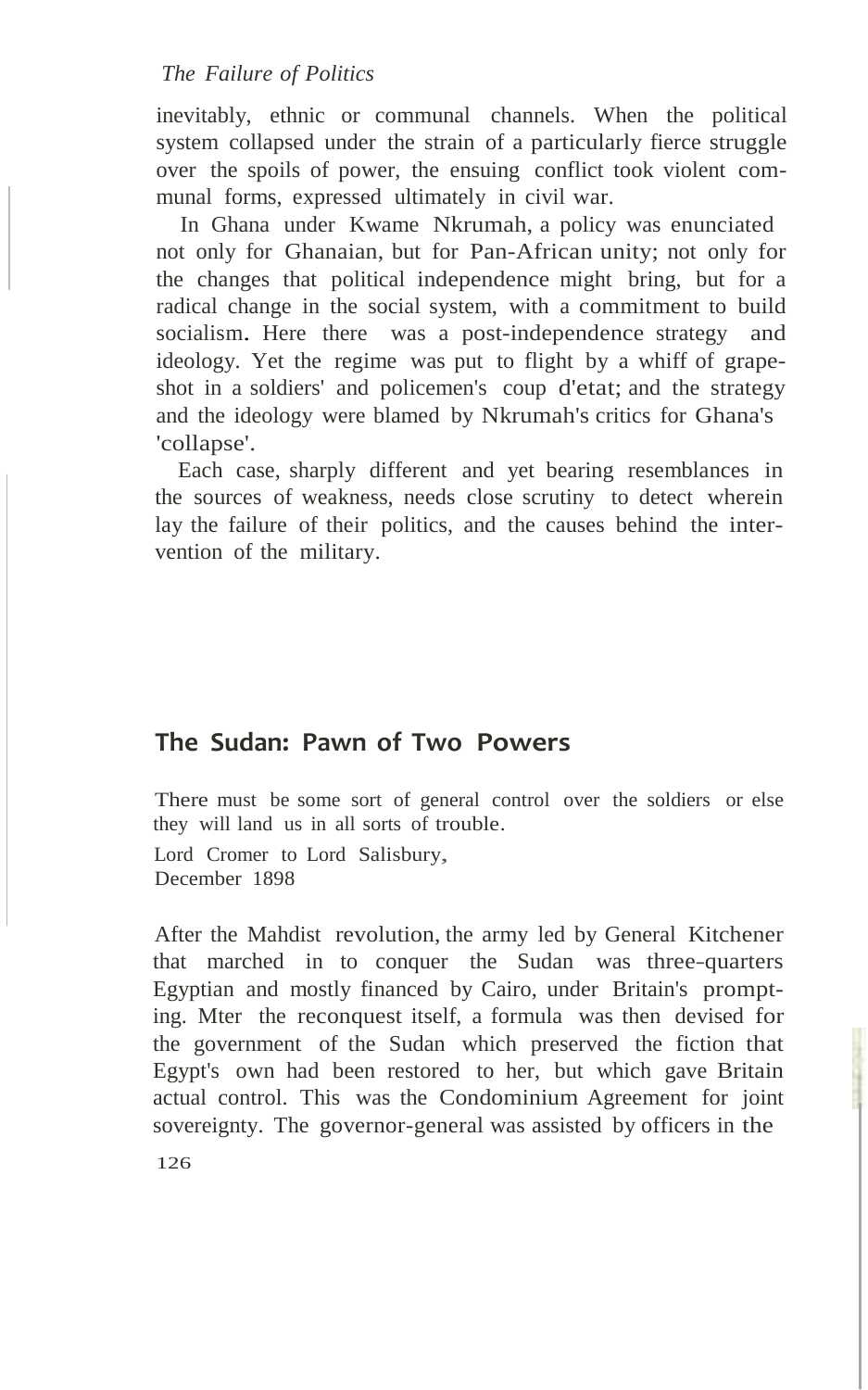Egyptian army as provincial governors and inspectors; but since only junior administrative posts were available to them, Egyptians were d· nied any real share in the governing of the country.

The military cast of government and administration was one of the dominant characteristics of colonial policy in the Sudan. The other was the nightmare of Egypt. Nothing haunted British policy more assiduously than the fear that the nationalist fervour in the lower reaches of the Nile would travel, to incite 'premature' notions about self-government, and even independence, in the Sudan. For the first two decades, Britain grouped Egypt and the Sudan together as one country for administrative and financial reasons. But after the Egyptian revolution of 1919, it was decided to treat the Sudan as a separate and distinct administrative entity, and to wean her altogether from the Egyptian administration. It was also after 1919 that the administration, as though taking quarantine measures against a plague, cut the Southern provinces of the Sudan formally off from the North. The plan was to join the South with Uganda and Kenya, in a greater East-Central African system. The Sudan was nominally one territory, but it was administered as two. The governors of the three Southern provinces - Behar el Ghazel, Upper Nile and Equatoria – did not attend the annual meetings of the governors at Khartoum, but liaised with their opposite numbers in Uganda and Kenya} The South was declared a closed area to all Northerners except government officials. Southerners were taught English, not Arabic, and were deliberately isolated from Arab and Islamic traditions. The region was thrown open to Christian missions, to establish spheres of influence for crusades among the pagans who, if they were not saved for Christ, would at least be lost to Allah. In 1946, the machine was put into reverse. But by then it was too late. When the Sudan became independent, it was as a country with South and North deeply different from one another. Britain's Southern policy had bequeathed a perpetual source of division.

It was the Egyptian revolution of 1919 that alerted Britain to the crucial strategic importance of the Sudan in the imperial management of Egypt. In a letter written a few months before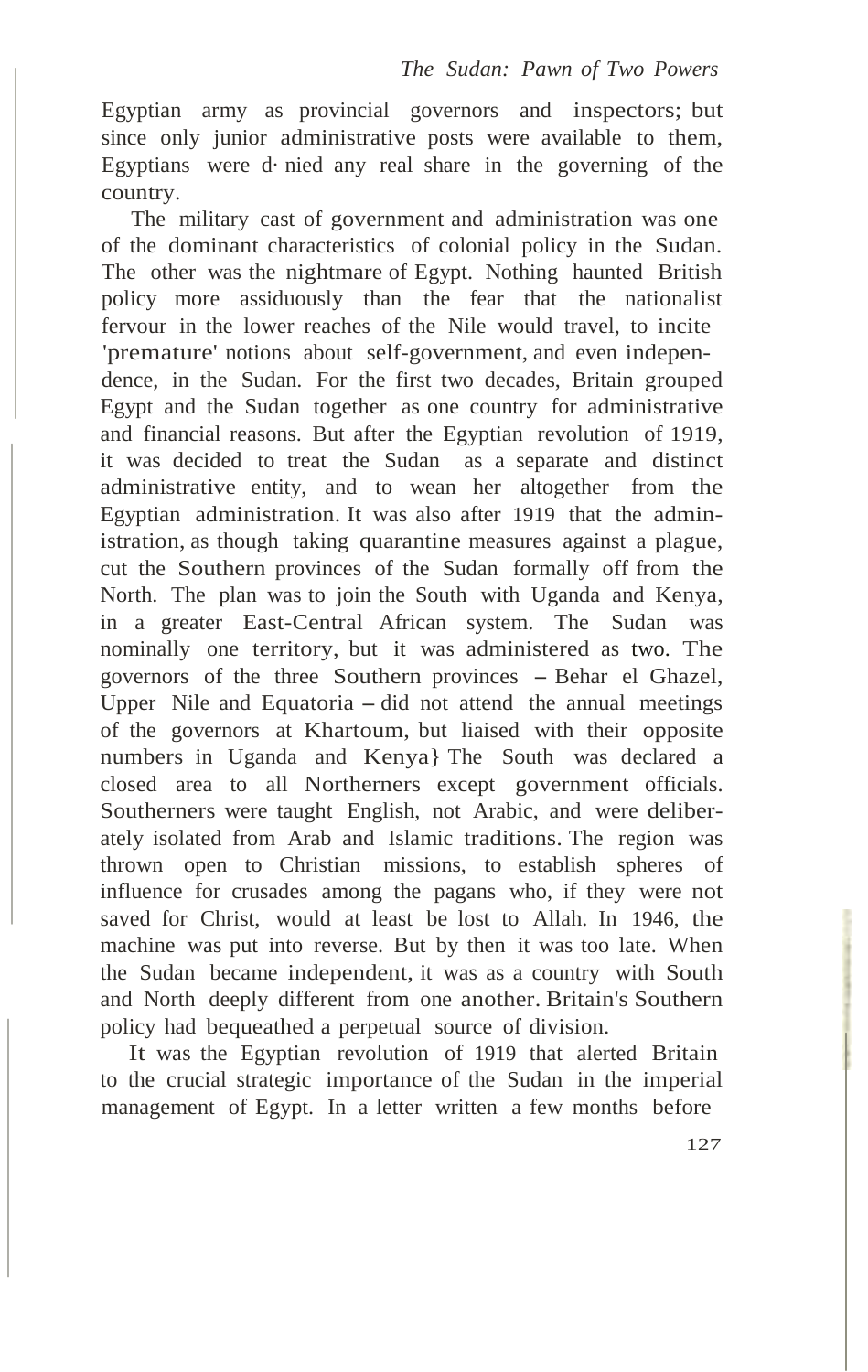the 1919 revolution burst its banks, Wingate wrote: 'As long as we hold the Sudan we hold the key to Egypt because we control the source of its water supply.'<sup>2</sup> The key was used in 1924, after the assassination in Cairo of Sir Lee Stack, generalin-chief of the Egyptian army and governor of the Sudan. Britain demanded that the Egyptian government withdraw all troops from the Sudan within twenty-four hours, and threatened reprisals, among them that the Sudan would unlimitedly increase the area to be irrigated from the Nile. Though the threat was over-ruled by the British government, it had already served to fortify obsessional but understandable Egyptian anxieties that Britain would go to any lengths in intimidating Egypt, even using the Sudan where necessary to cut off the supply of the vital Nile waters. It was during this crisis, when secret orders were being issued in the Sudan to the governors of provinces to evacuate all Egyptians, civil and military alike, that Egyptian army units resisted, and Sudanese army units mutinied in support. These were momentous times in the Sudan. The first Sudanese nationalist document, *The Claims of the Sudanese Nation,* had been written by Ali Abd al-Latif, a former Sudanese army officer of Dinka origin who had been dismissed from the army after a clash with an Egyptian officer. For this subversive document he had been sentenced to a year in prison. The White Flag League had been formed. Throughout the summer of 1924 it held political demonstrations. Cadets of the Military School, carrying their arms, marched through the streets of Khartoum. The most dangerous moment of the mutiny was the advance of men from the Sudanese Ith Battalion towards the Blue Nile bridge at the approach of the capital. A pitched battle ensued against British troops. But the Sudanese were thrown back when promised support, from Egyptian battalions stationed near by, 1 did not materialize. This failure of the Egyptian troops to come to their aid had a traumatic effect on many of the Sudanese army officers, and on civilians, many of whom had been leading advocates of close cooperation with Egypt. Among those irreparably disillusioned was Abdallah Khalil, then a young officer and a member of the newly formed White Flag League, but subsequently one of the most suspicious and bitter opponents of

I28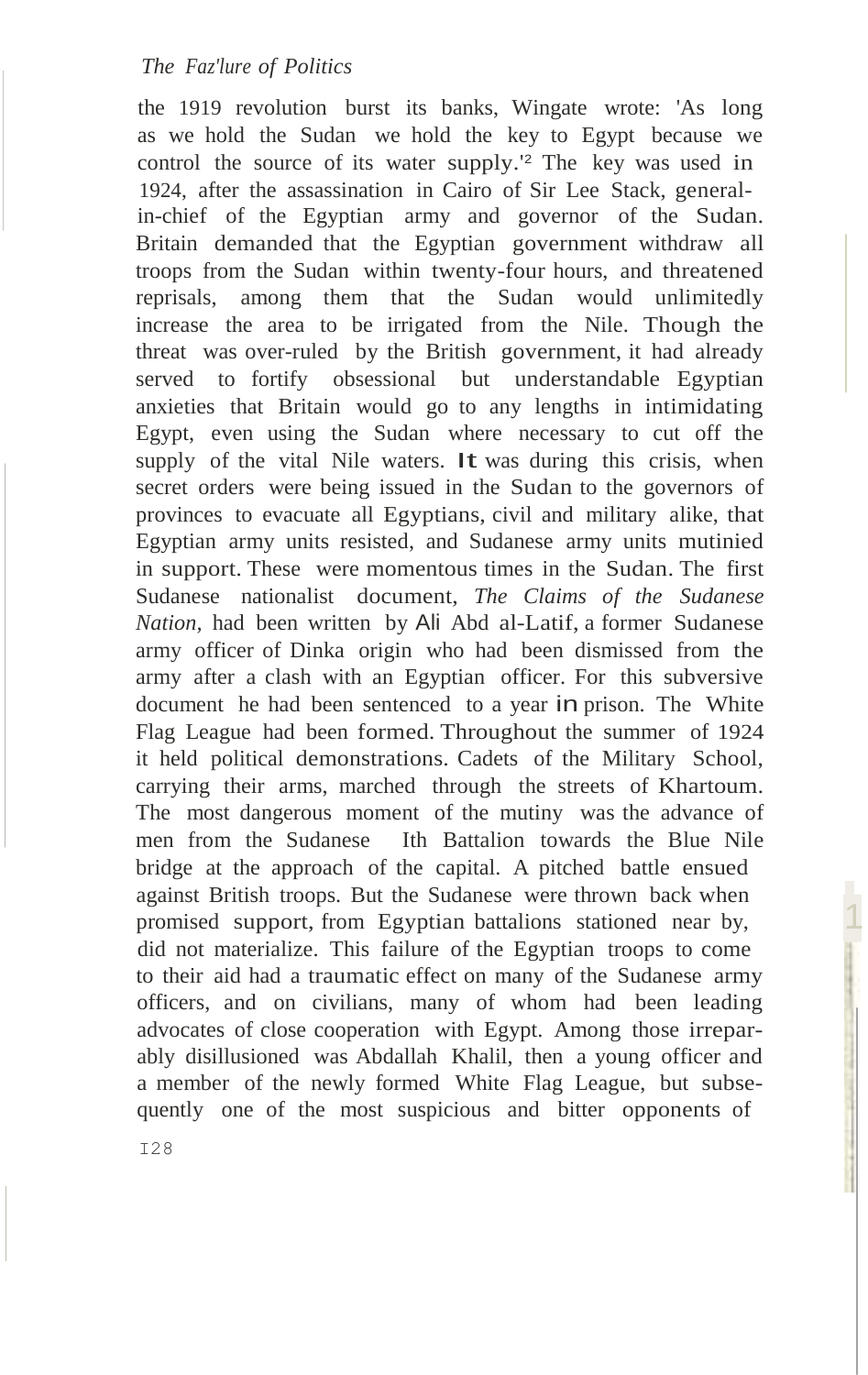Egypt  $-$  a factor which played no small part in the military hand-over of 1958 that he master-minded.

The assassination of Stack gave Britain the pretext that it needed to exclude Egypt completely from the Sudanese administration and from any responsibility for the government of the Sudan. Britain had at last <sup>a</sup> free hand, if ever it had felt tied by the letter of the Condominium Agreement, to decide what was good for the Sudan and for British policy in Africa; what might be favourable to Egyptian interests was irrelevant. As for the Sudanese, they were not consulted, only administered; until, when the moment was judged apposite, some measured, short steps were permitted from advisory to legislative council.

Meanwhile, inside Egypt explosive discontents were soon to erupt in the 1952 revolution and an open confrontation with British imperialism. From 1945 onwards, Egypt presented demands to Britain for the evacuation of its forces from the Canal Zone, and for the 'unity of the Nile Valley' (Egypt and the Sudan together) under the Egyptian crown. ln October 1946, the Sidky-Bevan Protocol set 1949 as the date for British troops to evacuate Egypt; but it also provided, in the event of war in the region, for joint defence arrangements which contained a clause on the Sudan so ambiguous that it promptly supplied a fresh source of conflict. Britain interpreted the protocol applying to the Sudan as providing for self-government and selfdetermination, and for only a symbolic association *with* Egypt. The Egyptians read the same thing to mean that the development of Sudanese interests would take place within the relationship of the Sudan and Egypt under the common crown, and interpreted this relationship between the two countries as a firm dynastic union. By 1951 relations with Britain had deteriorated so far that the Egyptian government unilaterally abrogated the 1936 Treaty and the Condominium Agreement itself, to proclaim King Farouk king of Egypt and the Sudan. By now, too, Egypt was on the brink of revolution. And it was at this time that United States and British policy on Egypt and the Sudanese question diverged dramatically and publicly. In the interests of a plan for an Allied Middle East Command, the United States was pressing Britain to make peace with Egypt on virtually any

·r

·: I

.,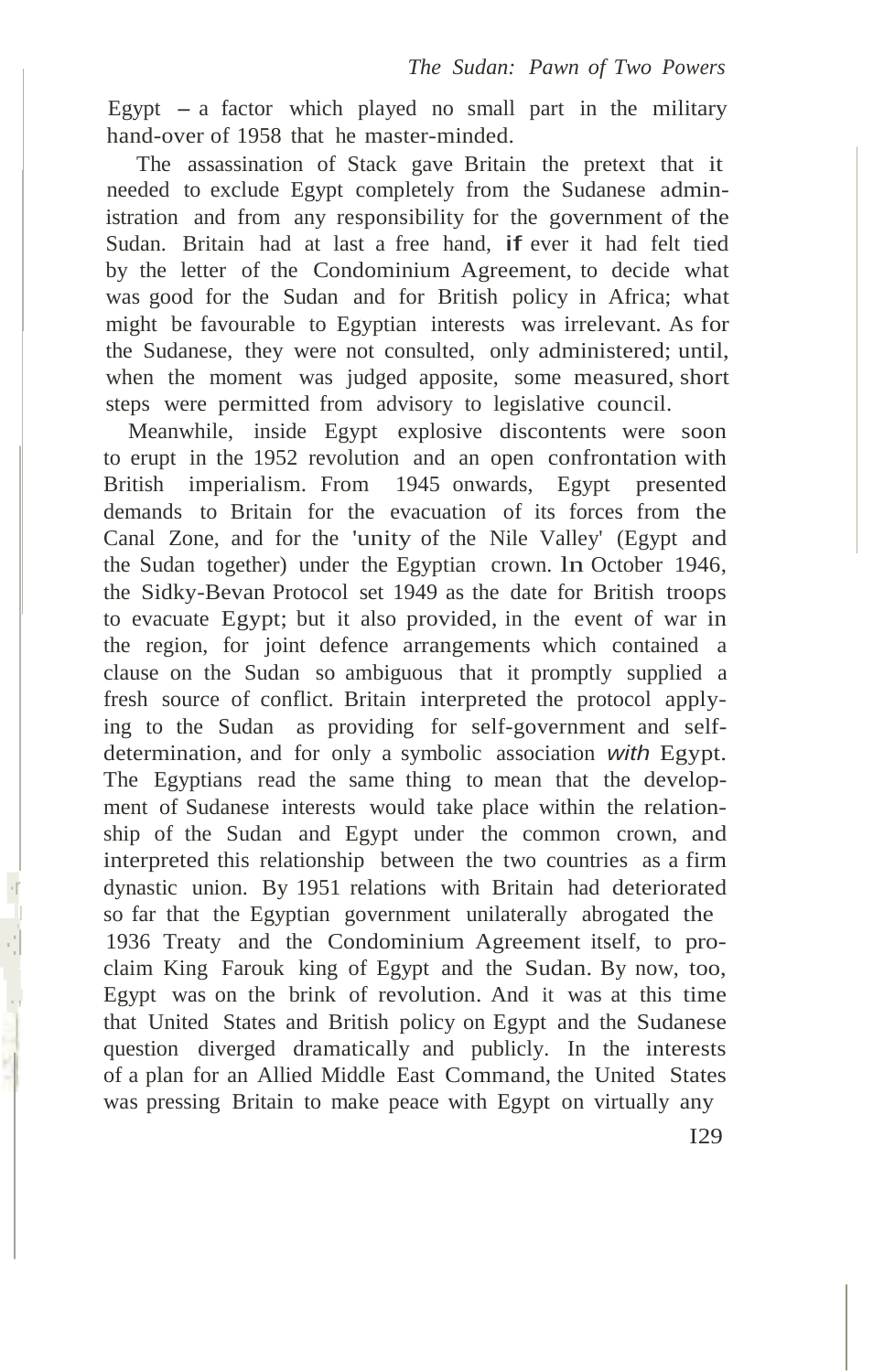terms as long as the Canal was secured. Throughout May and June 1952, Eden records, 'at meetings and in despatches, we continued to be urged by the United States government to recognise King Farouk as King of the Sudan.... At one of these discussions I had to say bluntly that we could not keep the Egyptian government alive by feeding the Sudanese to them.' 3

Britain's obligations were sharply divided between Foreign Office policy considerations and the pull of the Sudanese administrators. Whitehall alone might have acceded to American pressure and acquiesced in the Egyptian demand; but British administrators in the Sudan were implacably opposed to any union with Egypt. Added to the pull by this lobby of administrators in the field, Britain had <sup>a</sup> considerably more pessimistic and accurate - assessment of the chances of rescuing the corrupt Egyptian regime. In July 1952, the seizure of power by Egypt's Free Officers Movement overtook Britain's dilemma, for Cairo rapidly negotiated an agreement for self-government directly with the Sudan's political parties. It introduced a three-year transitional period of self-government before independence, and laid down that the first national elections would be for a parliament which would decide on independence or a form of union with Egypt. Britain could no longer, single-handed, determine the basis of the Sudan's future. In this way, Sudanese independence was due directly to Egypt's own seizure of independence; but its form was still to be shaped by influences from both Egypt and Britain, for by now these contrary and conflicting associations had been built into the Sudan's own politics.

For years after the reconquest of the Sudan, Britain feared that the Mahdist movement, though defeated on the battlefield, would sweep the country once again. A safeguard which, if it had not been present, might have had to be invented for classic divide-and-rule purposes, was at hand. This was the existence, among the religious sects or *tariqa*,<sup>\*</sup> of the K.hatmiyya, led by

\* Ou the *tariqa* Trimingham writes in; *Islam in the Suda11:* 'The basic idea un.derlying the existence of the Tariqas is the belief that the common man, to get salvation, needs the guidance of some person endowed with peculiar spiritual virtue who acts as intermediary between him and the deity. Therefore the heads of the tariqas are in exalted position, obeyed absolutely, and are not merely religious but social leaders of their people.'

130

I l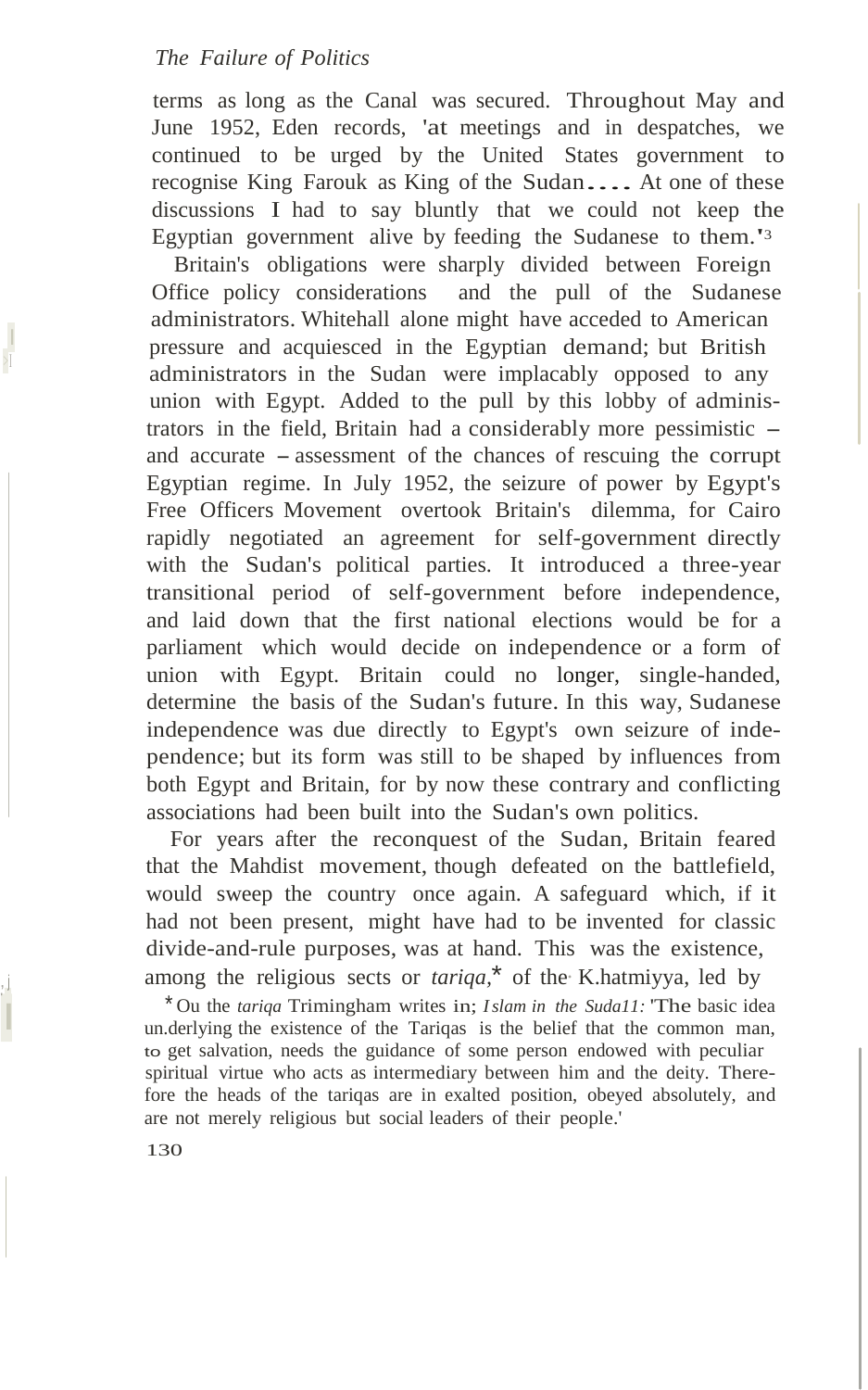the Mirghani family. Between the Khatmiyya and the Mahdists there was implacable rivalry. It was deeply rooted in history, and shrewdly manipulated by the administration. 4

In the r88os, when the cry of the Mahdi for a rising against foreign rule in the name of the true faith consolidated the Ansar (the followers of the Mahdi), the Khatmiyya and the Shaigia, a major tribe, far from supporting the forces of the Mahdi, cooperated with the Egyptian army against them. <sup>5</sup>The Mahdist state sent the Khatmiyya into eclipse. The reconquest restored them and brought home their head, Ali al-Mirghani, who reentered the Sudan with Kitchener's forces. While the Ansar and the posthumous son of the Mahdi, Abd al-Rahman al-Mahdi, were kept under tight surveillance, the Khatmiyya were favoured, and their leader Ali al-Mirghani was honoured and promoted.

Then suddenly, with the First World War, Mahdist fortunes changed dramatically, as the needs of Allied strategy over-turned domestic policy in the Sudan. Turkey entered the war against the Allies with a cry to Muslims of the world to rise against their infidel oppressor. This alled for a new look at the Mahdists, since they 'were the traditional enemies not only of the Turks, but also of the Egyptians ... who were held guilty for bringing th.e British into the Sudan and wrecking the Mahdist regime....' From a Mahdist point of view, therefore, a tactical alliance with the British authorities, who were in any case in control of both the Sudan and Egypt, was for the time being acceptable. <sup>6</sup>

Thus, in an ironic twist hard to equal even in the Sudan's experience of perverse alliances and expediencies, the Ansar, whose armies had martyred Gordon, were turned from Britain's fanatical adversaries into the most dependable allies and, in time, the most expectant wards. Sayed Abd al-Rahman al-Mahdi emerged from obscurity and a modest existence in Omdurman on a government pension of £5 per month to settle, at·government initiative, at Aba in the Gezira, the birthplace and strongpoint of Mahdism. There he gathered his followers about him in flourishing agricultural enterprises, became the wealthiest land-owner in the country and, the Khatmiyya feared, grew ambitious to be crowned king of the Sudan.<sup>7</sup> The Khatmiyya's deep emotional involvement with Egypt brought them into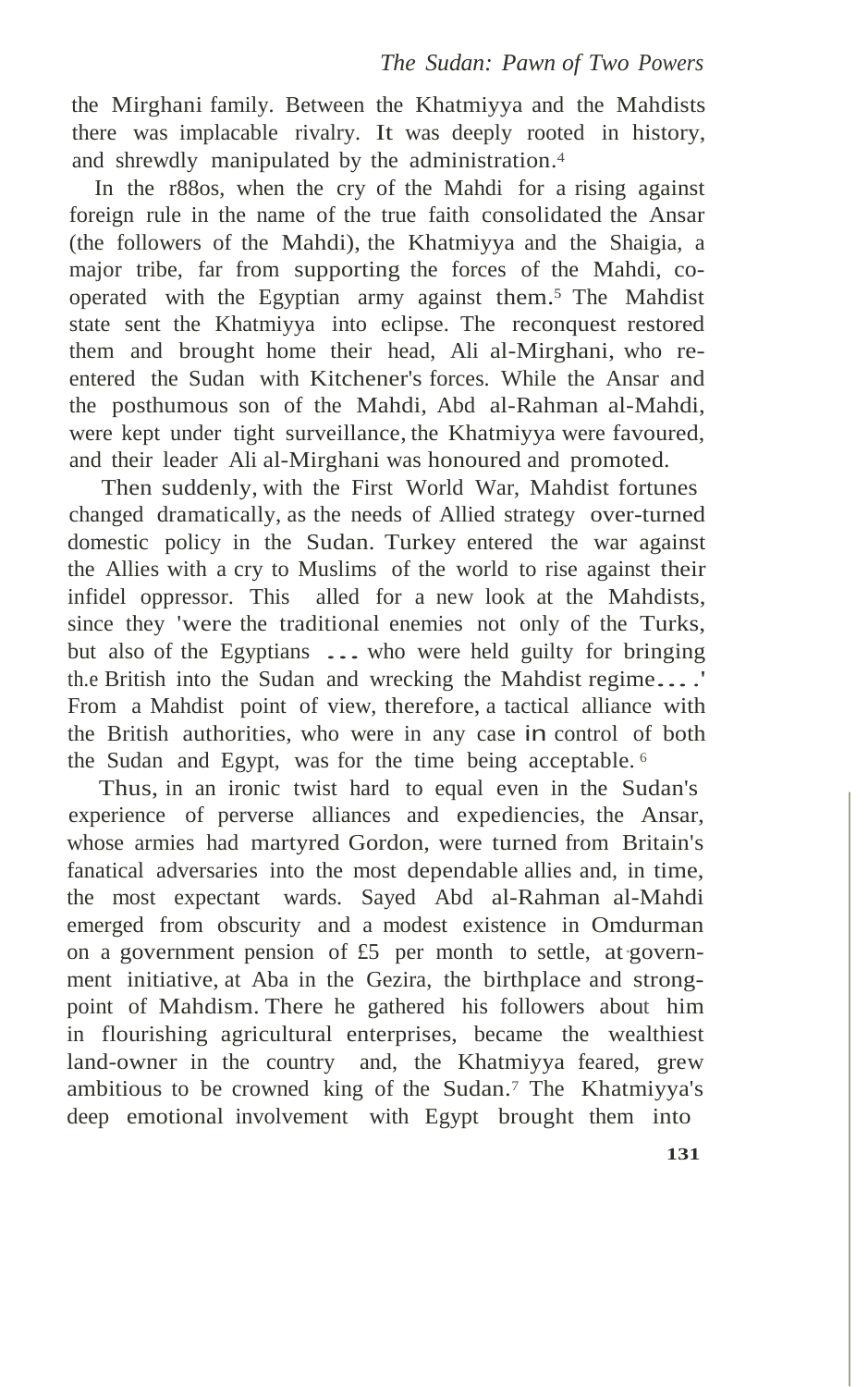ever-increasing friction with Britain's policy of forcing apart the two countries of the Nile, while the interests of government and the Ansar coincided ever more closely, inevitably to increase rivalry between the Khatmiyya and the Ansar themselves.

The greater part of contemporary Sudanese political history turns on the axis of these two opposing sects and their opposite orientations. Political party moves and allegiances, seemingly inexplicable, were a mirror of their conflicts. In its turn, even the unity of the army command was rent by opposing sectarian allegiances. Every government of the traditional parties has had to come to terms with, or break under, the all-pervasive influence of the two major *tariqas.*

As the Sudan developed, the communities of the two major sects began to acquire economic interests and roles which further solidified differences between them. Sayed Abd al-Rahman al-Mahdi gathered the Ansar of his father around him on the spreading family estates, combining shrewd economic entrepreneurship with the organization of a tight network of committees that in time of need became a great private army. His support was drawn from the subsistence agricultural sector of the economy and from the tribes of the western Sudan and the south of the Blue Nile province. Organized still on a traditional basis, the tribal leaders were integrated into the administrative hierarchy of indirect rule, and became, through the tax collector, the staff of the native courts and the tribal authorities, the government of the countryside. The Khatmiyya, who drew their support from the Northern province and Kasala, were based mostly on the tribes along the Nile who were settled farmers and became, by contrast, first the village and later the town merchants. These were the first to become integrated in the modern sector of the economy, and who were accordingly first subject to the social ferment that this brought to the town-dwellers.

It was the towns that, as everywhere in Africa, were the birthplace of the independence movement. But, after the defeat of the joint army-civilian rising in I924, it took time for a new political generation to grow. Disillusionment at Egypt's faltering role led to a long fallow period. Government promoted a system of indirect rule. Armed with Lugard's manuals, it began a

.J' I I

1 '

.j

I32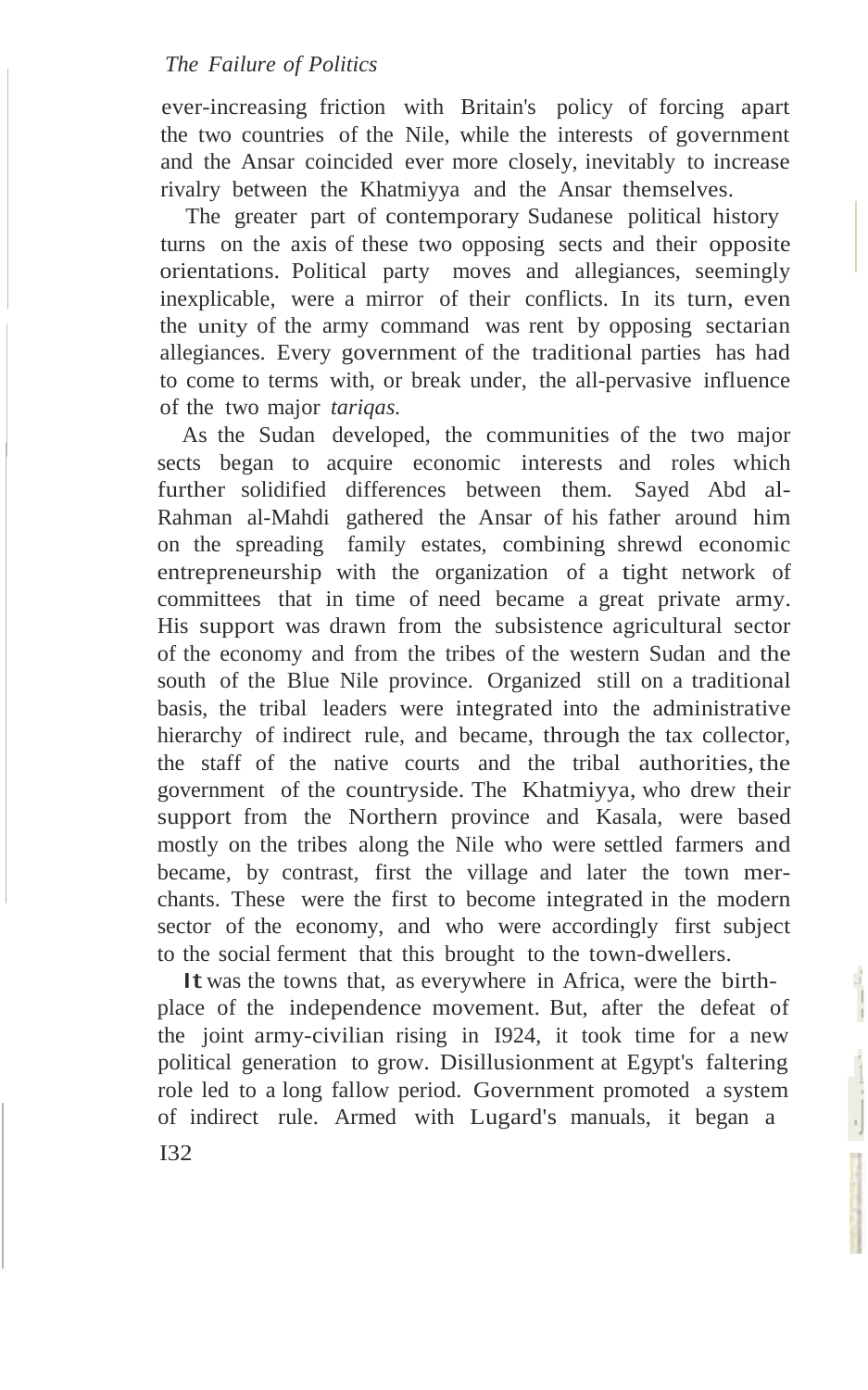search for 'lost tribes and vanished chiefs'.<sup>8</sup> Plans for training Sudanese administrators were thrown to the winds. The Military College was closed down, and the army was modelled on the West African field forces, where commissions were granted only to men promoted from the ranks. In the ten years following 1924, no new schools were opened. There was no national political organization, and no direct political action.

In February 1938 the Graduates' General Congress was founded. (Graduates were those who had completed studies at Gordon College or an intermediate school.) At first it occupied itself with social and educational affairs. The intention, declared a letter to the governor, 'was not in any way to embarrass the government ... nor to pursue lines of activity incompatible with government policy.... Most of us are government officials, fully conscious of our obligations as such.'  $9$  But in 1947 the Graduates' Congress set out twelve post-war demands. The rebuke of the Civil Secretary, Sir Douglas Newbold, must be hard to equal in its brusque rejection of independence aspirations. Congress had forfeited the confidence of government by the very act of submitting the memorandum, he scolded. The memorandum was returned forthwith. The claim of the Congress to speak in the name of the Sudanese people was especially presumptuous; Congress bad to realize that it was the duty and the business of the government alone to decide the pace of development. No sooner had Newbold snubbed the Congress than he was informed 'deviously' 10 that a delegation of 'moderates' craved an interview to prevent an impasse. He received and encouraged them.

Newbold's handling of the Graduates' Congress had important consequences. His blunt rejection of the claims by Congress to speak for the Sudanese drove political leaders to the easiest means of creating a mass movement, a call on the support of the :: religious *tariqa\$.11* The government tactic of opening private consultations with moderates caused a split into at least two distinct parties. In 1943 Ismail al-Azhari formed the Ashiqqa (Brothers); and the opposing side founded the Umma (Nation). The Ashiqqa had close connexions with the Khatmiyya, and the Umma with the Ansar, the second especially through the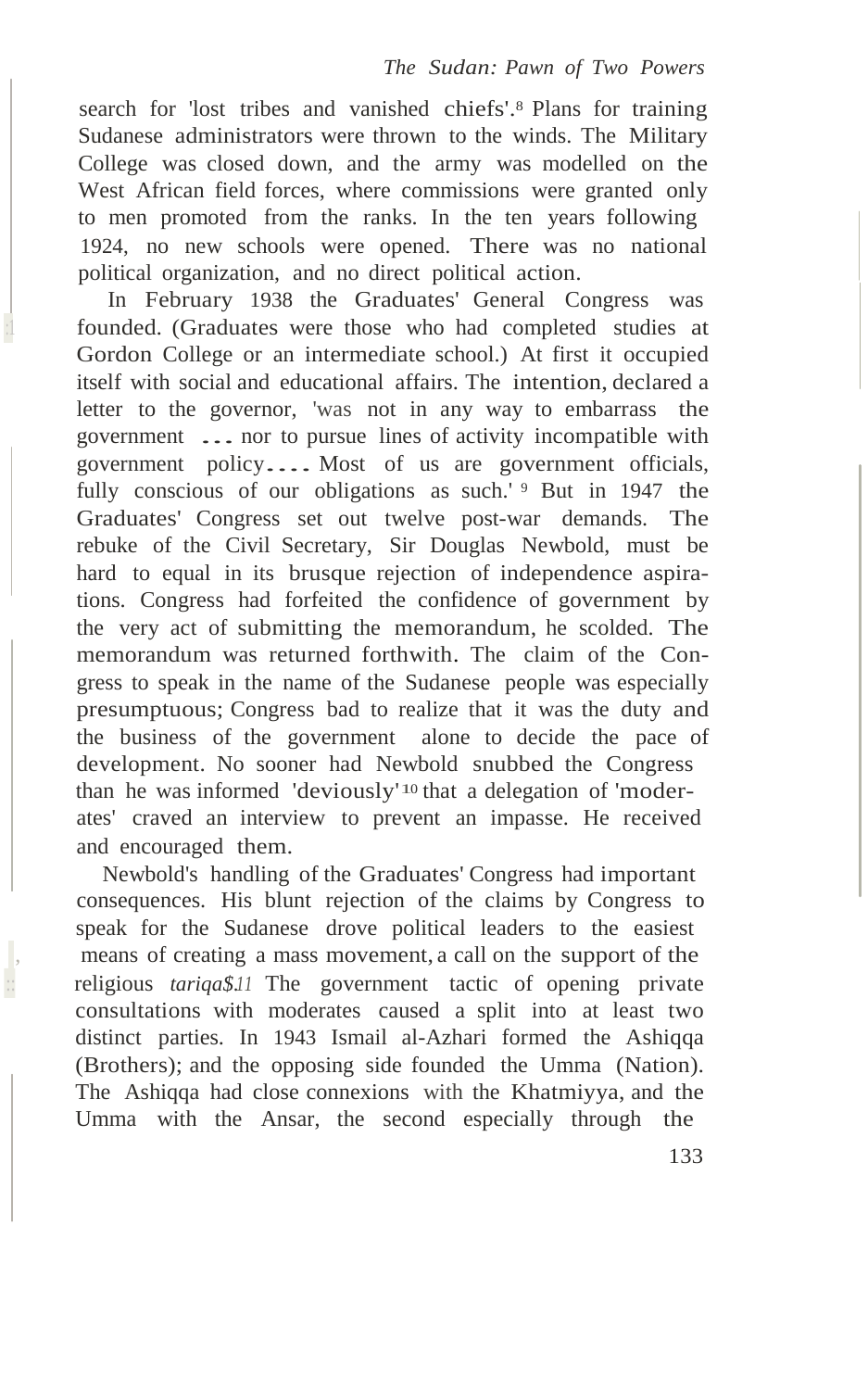patronage of Sayed Abd al-Rahman al-Mahdi. The old dynastic rivalries and religious disputes were rejuvenated. The Graduates' Congress had been an attempt to create a non-sectarian nationalist movement and might have broken from the sects. It came to be racked on the identical issues and along almost the identical lines that divided them.

Through an Advisory Council and a Legislative Council, the government tried to counter the claims of the political groups. The Umma Party took part in elections; the Ashiqqa boycotted these bodies as mere talking shops. But though the Umma Party was inclined to cooperate with the administration in paced constitutional changes, that *amity* was severely jolted when Britain re-opened negotiations with Egypt over the Canal; it was apparent to the most pro-British groups that the Canal came before the Sudan. Fear of a deal between Britain and Egypt put the spur behind Umma pressures for self-government. Soon only the tribal chiefs in the Legislative Assembly were committed to continuing British overlordship. The Ashiqqa groups looked to Egypt as an ally to displace Britain. The Umma Party pressed for self-government as the first step to independence; its slogan was Sudan for the Sudanese.

New forces came forward to demand an all-party provisional government that would organize elections for a Sudanese Constituent Assembly independent of both Britain and Egypt. Chief among them was the Workers' Trade Union Federation. Organized labour in the Sudan was fired from the outset by <sup>a</sup> combination of trade-union and political demands. <sup>12</sup>The :first conference of the Sudan Workers' Trade Union Federation held in 1951 demanded the immediate evacuation of all imperialist forces and self-determination for the Sudan. Out of this conference and this demand, rose the United Front for the Liberation of the Sudan. It comprised the Federation's affiliated unions, workers' committees and sections of the nationalist movement. Workers' clubs had been formed as far back as 1934 in Atbara and Khartoum. Then, during the war, when without supplies from the Sudan there would have been no Middle East war effort, the unions achieved a national and militant character. Between 1939 and 1953, the number of railway workers alone

.,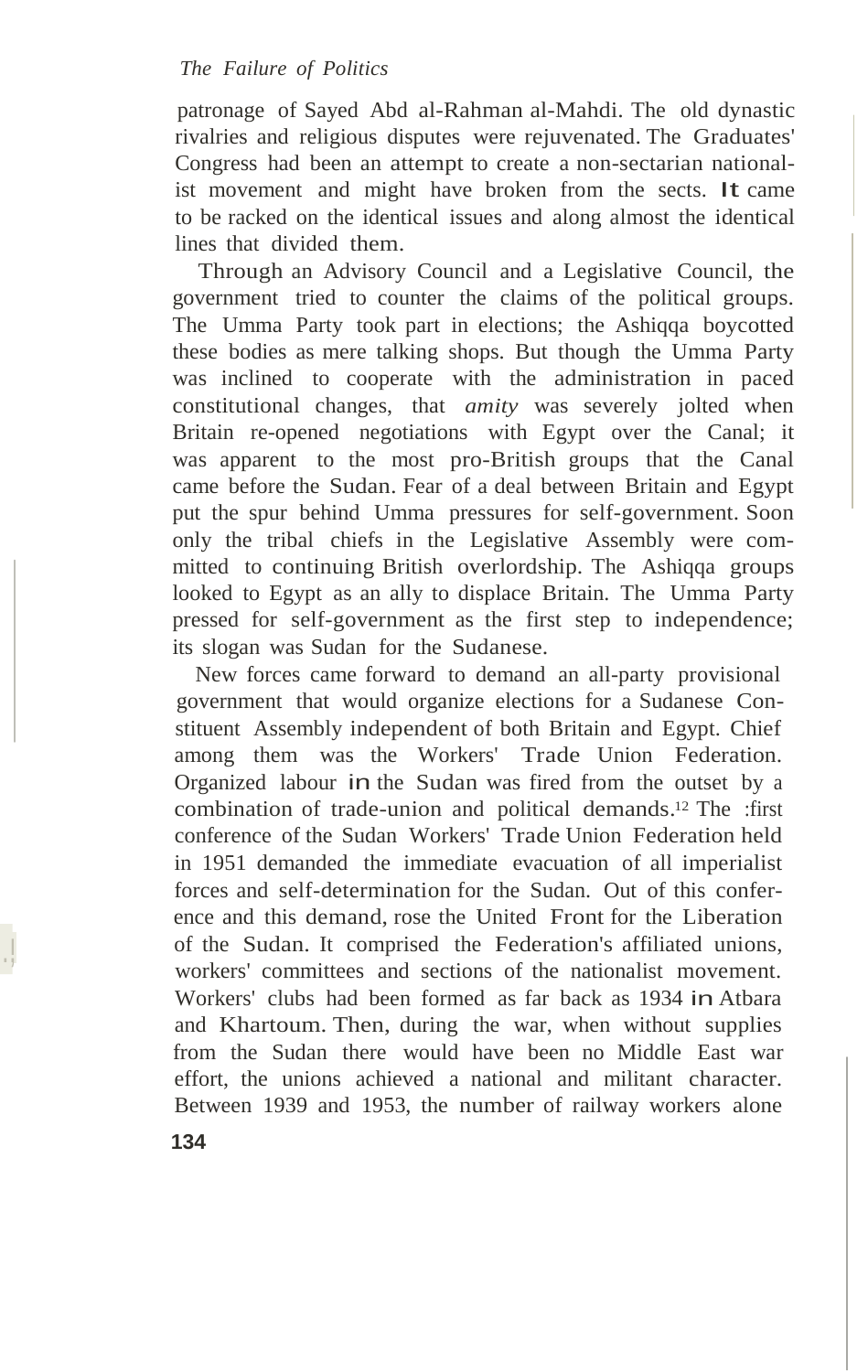increased by ro,ooo to 25,000. In 1946 the tenants of the Gezira scheme, the foundation of the Sudanese economy, went on strike, all25,000 of them. On the railways, a management trying to improvise schemes for joint advisory committees found itself bombarded with petitions from workers demanding fullyfledged unions. Fobbed off by the railways management, the workers decided to operate over its head. Within a year, after illegal demonstrations and a strike lasting ten days - which spread from Atbara, the railwaymen's town and birthplace of the labour movement, to Khartoum and Port Sudan- and with the backing of both the political fronts, the railway workers had won recognition. The Sudan's trade unions were quick to draw the conclusion that militancy and strikes were the weapons to use, and that the place of the unions was alongside the political movements. By 1952 the Sudan Workers' Trade Union Federation was organizing peasant cultivators and the share-croppers of Gezira whose landlord was the government. By 1951 there were forty-one unions in existence, although wage-earners constituted only 2 per cent or less of the total population. and wageearning was largely seasonal. The entry of the unions marked the beginning of popular politics in the Sudan, and gave the political movement new and hopeful dimensions, though it was some time before attempts were made to realize them.

Britain tried diluting pressures for immediate self-government by encouraging the K.hatmiyya against the Ansar; and for a while there appeared a last refuge in a new Republican Socialist Party, composed mostly of tribal sheikhs and chiefs. But suddenly a Cairo agreement for self-government was a *fait accompli,* negotiated by Egypt directly with the Sudan's political parties.

Inthe first elections for <sup>a</sup> Parliament to decide on the shape of the future – independence or a link with Egypt – the National Unionist Party, which was a combination of the Ashiqqa and other pro-Egyptian unionist groups, emerged victorious with fifty-one of the ninety-seven seats in the lower house; and Ismail al-Azhari became the first prime minister. The Umma Party accused Egypt of interfering in the elections on the side of the NUP; the NUP counter-charged that Britain had interfered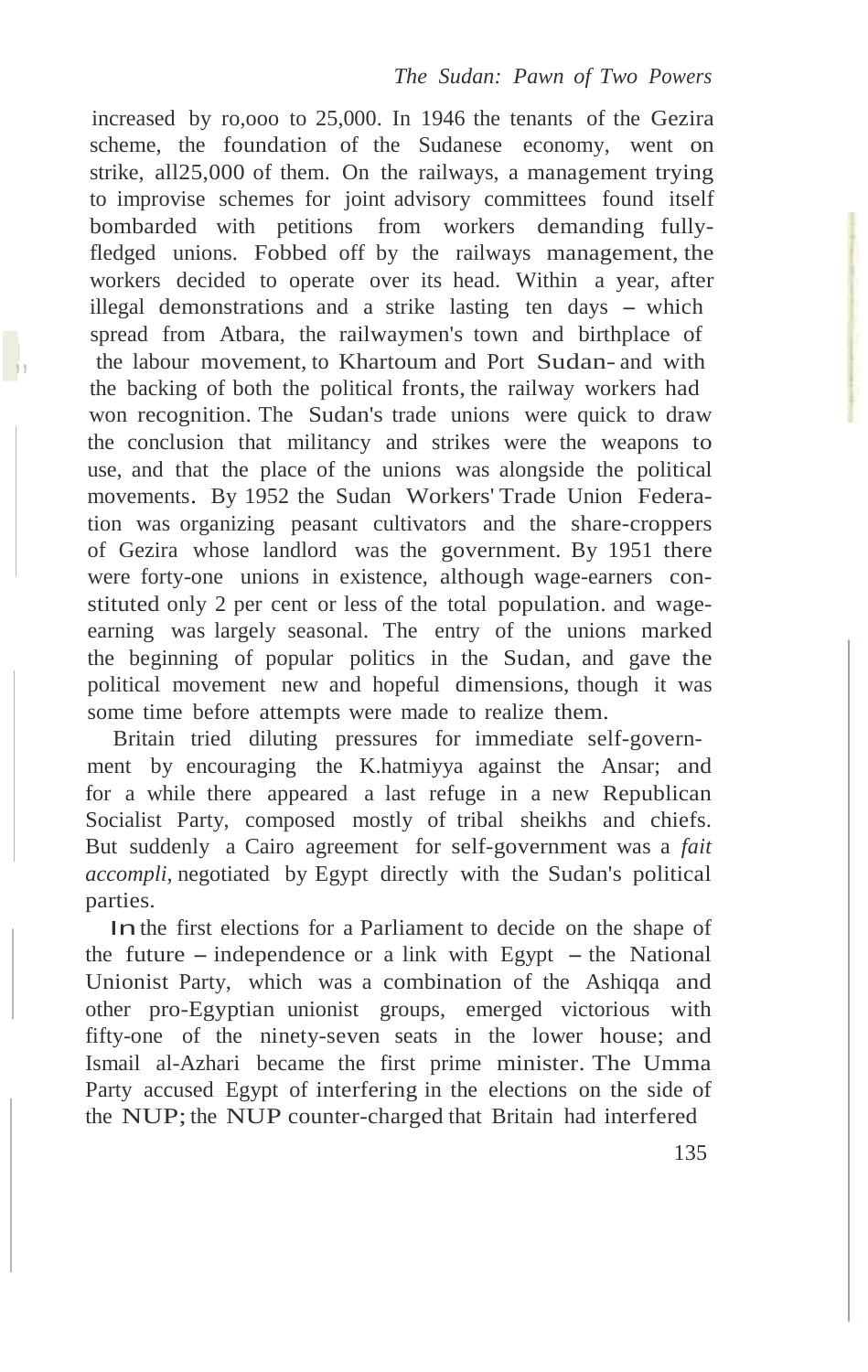in the countryside on the side of the Umma Party. The Umrna Party had for too long been too closely identified with the British administration to expect to win the elections; but no parliamentary convention could contain Umrna chagrin at defeat, and its anxiety about Azhari's oft-proclaimed pro-Egyptian intentions. When, among other heads of state, General Neguib arrived in Khartoum for the opening of Parliament, some 40,000 Ansar arrived by train and steamer, on camels, horseback and on foot, armed with swords and broad-bladed spears, and waving the black-and-red flag of the Mahdia, to besiege the airport, the streets of the capital and the palace, so that Neguib might hear 'the voice of independence'. Rioting and street clashes forced the postponement of Parliament and the declaration of a state of emergency in Khartoum. This was not the first time the Umma Party had mobilized its private army to besiege the capitz.l and intimidate the *avant-gm·de* of the towns into compliance with the outlook of the less advanced countryside.

Independence or a link with Egypt ? This old battle issue looked like causing political explosion. The Ansar-threatened state of insurrection was a sharp portent of how far the Umma Party was prepared to go in sabotaging any association with Egypt. Yet already the old alternatives had an emaciated air about them. The call for unity with Egypt had been forged as the lever with which to displace British control; but now the lever had done its work, formally at least. The cry of 'the Sudan for the Sudanese' had been a Mahdist slogan, and highly suspect to those who saw it as a cover for continued British supervision; but when the country was self-governing, the slogan expressed the patriotic surge towards full independence. Azhari's formulations of his association-with-Egypt policy had, in any event, grown progressively less precise, in line with a general NUP inability or unwillingness to shape a consistent policy. To the educated in the towns; to the new radical forces of the trade unions and the Gezira tenants' committees; to those I secular political forces that Azhari banked on so heavily for his authority, the advocacy of a link with Egypt was no longer necessary to assert the full independence of the Sudan. Azhari accordingly adapted his policy. By the time that the vote on

l

!36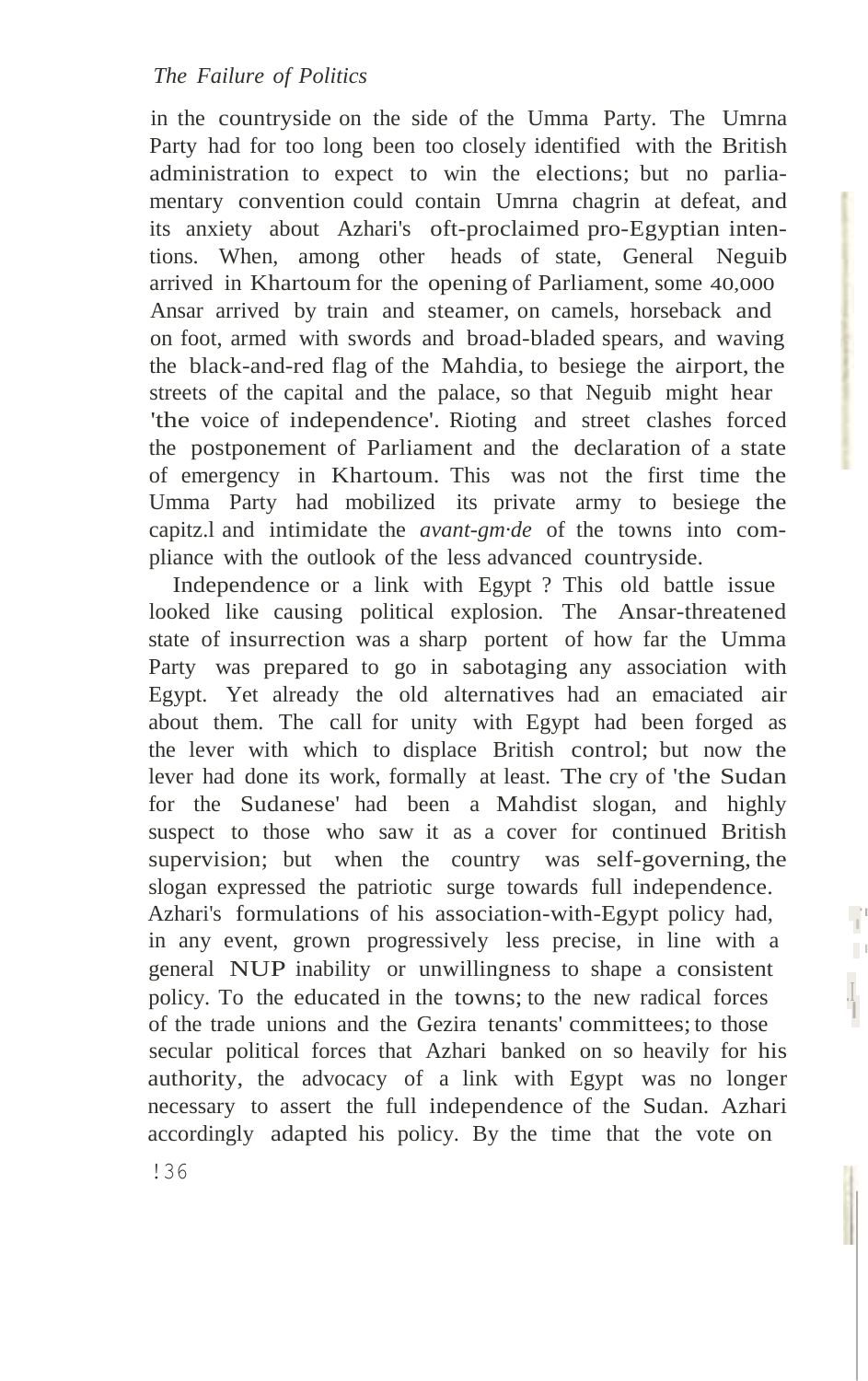the independence issue was taken in Parliament, there was unanimity in favour. The NUP and Umma Party voted together; and it was Azhari, formerly the leading advocate of Nile Valley unity, who emerged as the prime minister of the independent Sudan in 1956, after short-circuiting the procedural provisions laid down for a transitional period.

Mter decades of manipulation under contending masters, the about-face on the independence issue was necessary and inevitable. But the NUP could not easily survive the absence of a policy once the unifying issue of association with Egypt was gone; while Azhari's habit of switching policies and partners was to become endemic in his own behaviour, as in that of politicians generally, to make party political behaviour a bewildering series of contradictory and aimless postures in office. Splits in the NUP broke through the paper plastered over them at Cairo in 1952, and spread in several directions. Such splits were indicative of a growing decline in Azhari's prestige, and above all resulted from the total absence of a unifying policy for independence within the governing party or the country. This deficiency was underlined with great urgency by the outbreak in August 1955 of mutiny in the South, in the Equatoria Corps of the Sudan Defence Force.

Only in 1946 had the notion been abandoned of joining the South of the Sudan with East Africa. It was then in the interests of British policy to unite the two halves of the country and to stress the rights of self-determination for the whole Sudanese people, non-Arabs and non-Moslems included, as counter to the claims by Egypt that the peoples of the Nile Valley should unite. The South had long been indoctrinated, however, to believe that its future did not lie with the Arab North. When it knew that independence was coming, and saw what a paltry share of the British-relinquished civil service posts it was likely to get, there was a last desperate attempt to draw attention forcibly to its grievances. Northerners, principally traders and administrators, living in the South were massacred. The Azhari government retaliated by executing 300 of the army mutineers. Later in the year, when Parliament discussed the declaration of independence, it resolved that the claims of the South were to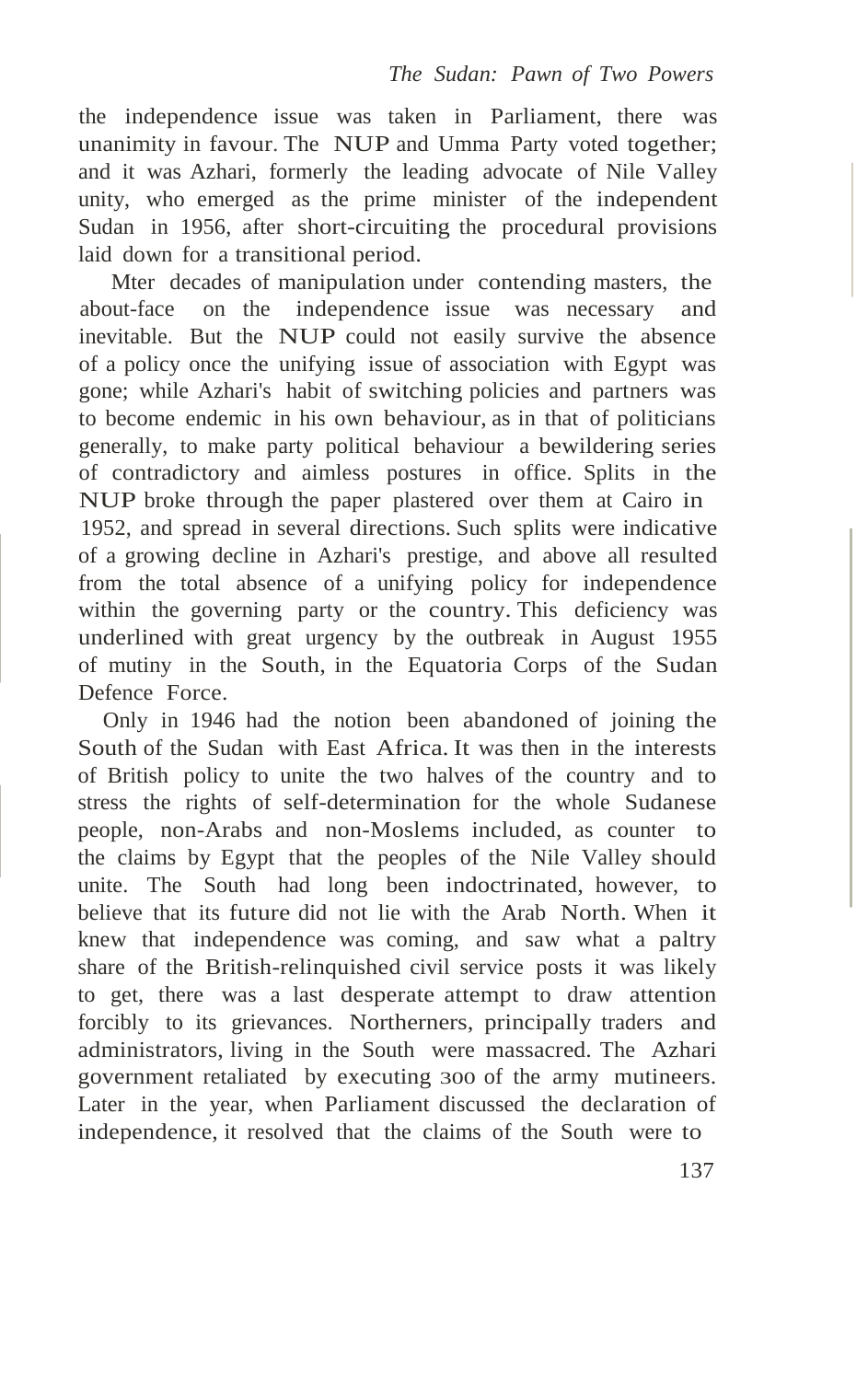be given full consideration by the Constituent Assembly; but Southerners were never satisfied that this was done.

Meanwhile Azhari himself was becoming estranged from the leadership of the Khatmiyya sect. Despite his call for secular politics, said his critics, he behaved as though he were promoting a third *neo-tariqa,* with himself as leader and patron, and his followers as the faithful believers in his mission, vague as this was in the absence of any social, political or economic programme for the country. By rnid-1956 Azhari had lost the premiership; and the patronage of the Khatrniyya was now bestowed on a new party, the Peoples' Democratic Party (the PDP), founded by Mirghani Hamza with the publicly declared support of Sayed Ali al-Mirghani.

The Sudan's next government was a grotesque expedient. The Umma Party, finding itself twenty-five seats short of an absolute majority, formed a coalition with the PDP. Between them these ill-suited partners, headed by Abdallah Khalil, ousted Azhari and what was left of the NUP after the formation of the new Khatmiyya-based party. No coalition could have been more anomalous at this time. The PDP looked to Egypt as the leader of the Arab world in the struggle against British policy in the Middle East. It turned further and further leftwards as Egypt's national revolution promoted the seizure ofthe Suez Canal, large-scale nationalization and Soviet aid and association. To the Umma Party, Egypt was anathema. The Umma association with Britain was intimate and cultivated. The PDP shadowed the nuances of Egyptian foreign policy. The Umma Party felt itself to be of the West, protected by the West's policy for the containment of Egypt. The PDP suspected the Umma Party of aiming to make Abd al-Rahrnan al-Mahdi life-president of the Sudan. The Umrna Party was alert for every intrigue that might elevate the status of Ali al-Mirghani. Nothing brought this coalition together but their common rejection of Azhari and their ambition for office. Their partnership in government was locked in tension and complete incompatibility of policy. Indeed, the politicians grew nimble at making incompatibles sound plausible and necessary. But meanwhile the government could agree on only the most trivial issues. Ministers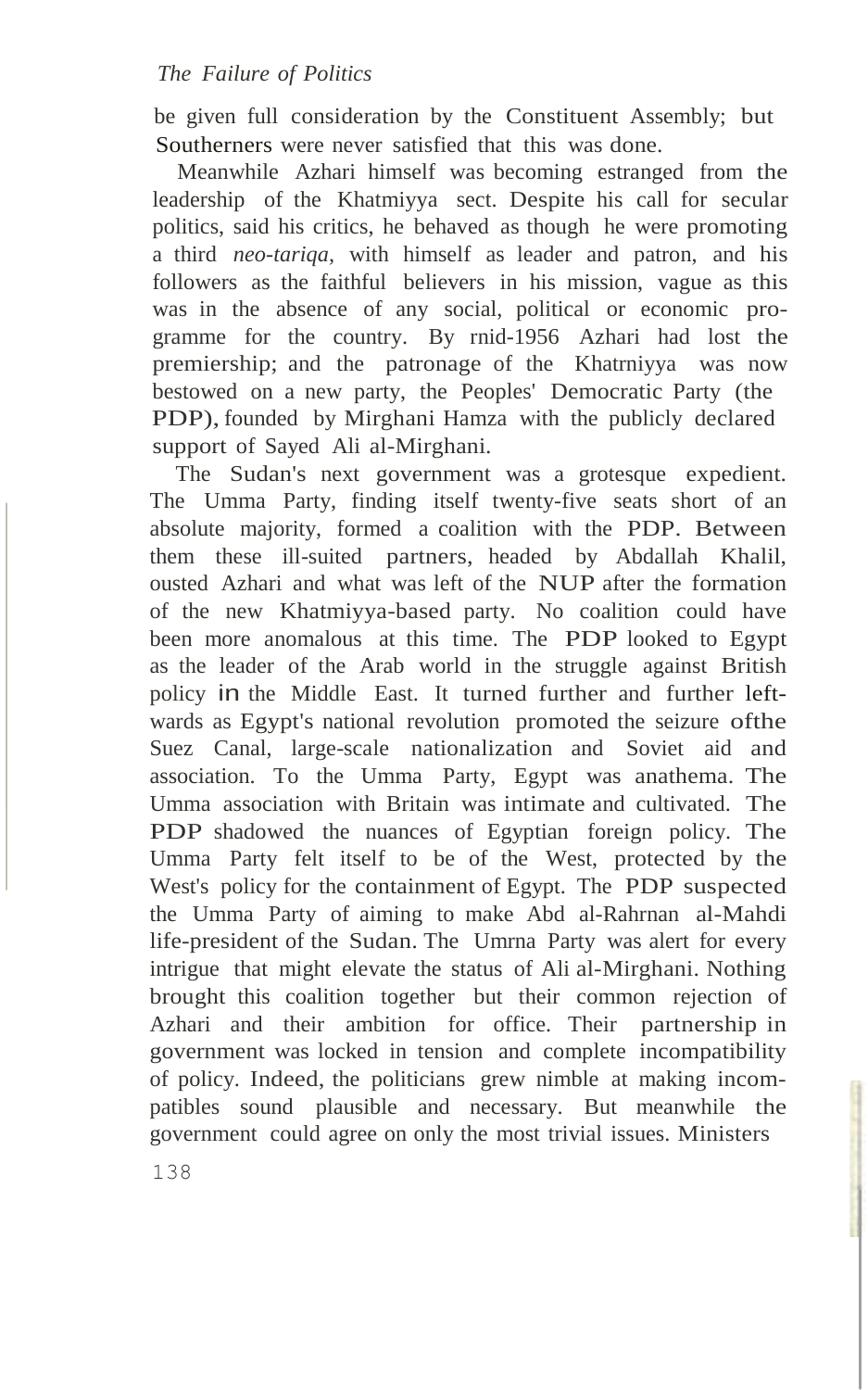of one party ordained policies in their ministries that were challenged, reversed or nullified by their ministerial deputies of the coalition partner. When the political crisis arrived, security chiefs were given contradictory orders by Umma and PDP leaders, jointly responsible for government but tearing it apart in their conflict of purpose.

The crisis itself was precipitated by the Eisenhower doctrine.

I

·)

In 1957 the United States sent Vice-President Nixon on a goodwill tour of African countries. The day after successful negotiations in Ethiopia for American port facilities and an air base in exchange for American aid to the Ethiopian air force, Mr Nixon was in Khartoum, telling the Sudan's prime minister and foreign minister that United States aid under the Eisenhower doctrine was designed to strengthen the independence of new nations. Prime Minister Abdallah Khalil, according to the press reports of the day, made no firm commitment, but emphasized that the Sudan would welcome assistance as long as it placed no limit on Sudanese sovereignty.

Five months later, the United States' president's special assistant on Middle East problems, Mr James P. Richards, who was in the Middle East to give the Eisenhower doctrine a stronger push, announced that he had managed to give out \$rzo million – half of it in economic aid – which had already brought vast relief to countries of the area, 'especially those on the borders of the Soviet bloc, and *especially to responsible military men'* (my emphasis).l 3

The Suez invasion a year earlier had been intended to bring the Nasser regime to its knees. It had had entirely the opposite effect in Egypt and the Arab world. It ushered in the Iraq revolution and the union of Egypt and Syria. Those that joined the American crusade against Communism in exchange for aid were those regimes apprehensive of their own survival in the wave qf enthusiasm for militant Nasserism. In the Lebanon, in July 1958, s,ooo U.S. marines landed, less perhaps for Lebanese reasons than as a warning against the coup d'etat in Baghdad, where the Iraqi government had been overthrown for its pro-West policy.

The landing took place as the Sudanese Parliament was in the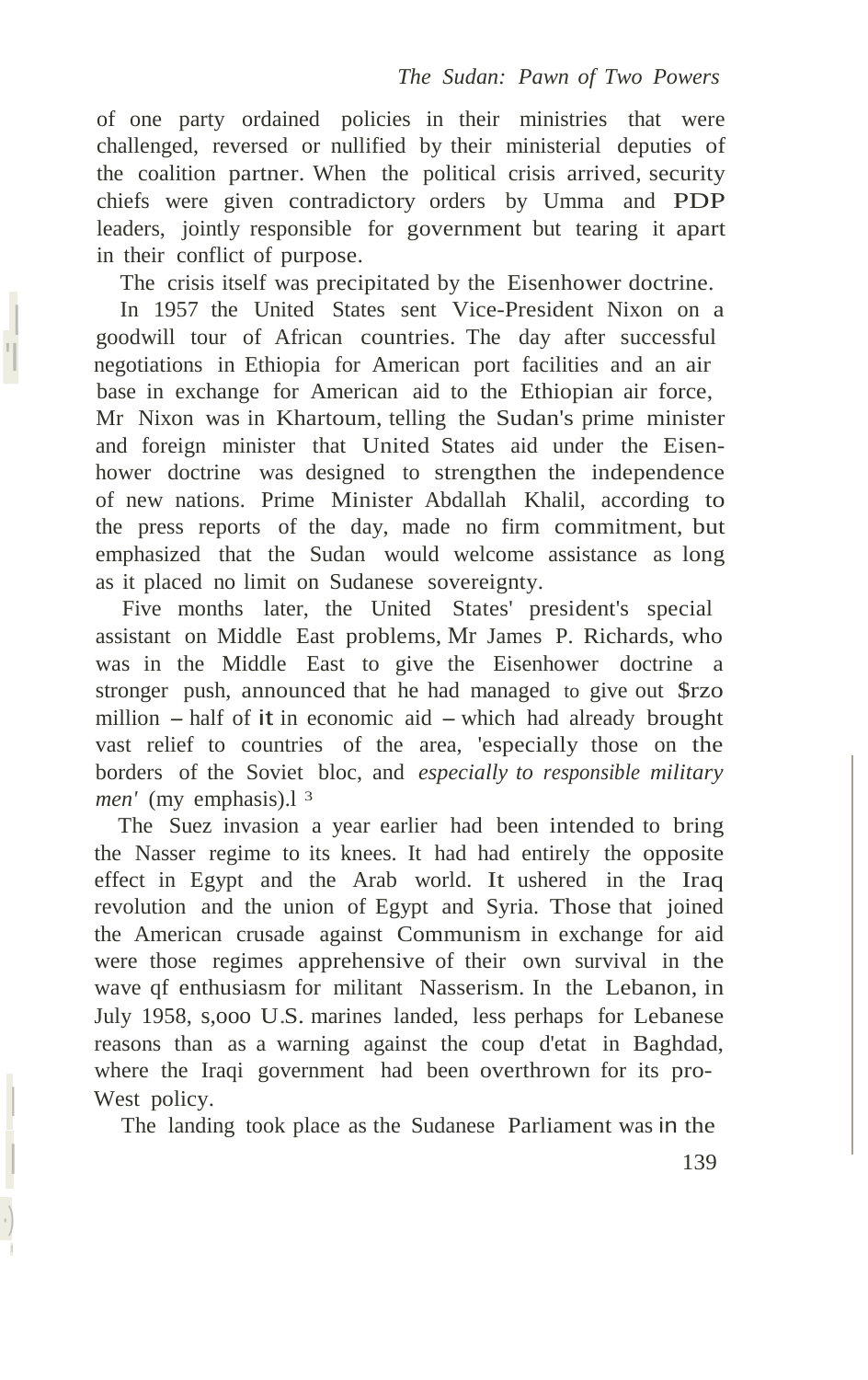I

I

I

throes of an acrimonious debate over American aid to the Sudan. It did nothing to calm apprehensions. Nor did Parliament's knowledge that, even while it was debating the Aid Bill, the governments of the Sudan and the United States were engaged in correspondence about an agreement already signed. Furthermore, the prime minister and the Umma Party were known to be giving a sympathetic reception to US proposals for strategic facilities alongside the Red Sea.

Alone of all the countries in Africa and the Middle East pressed to receive the Eisenhower doctrine, the Sudan had expressed reservations. It had decided to postpone a decision 'pending further study'. But this study, and the argument raging around it, had been interrupted by a sudden sharp confrontation with Egypt over three border areas lying near the 22nd parallel, among them a large triangular area bounded on the east by the Red Sea and which included the fishing village of Halayib. (The dispute had its roots in the administrative arrangements of the Condominium.) Troop movements had taken place on both sides of the border, and the issue had been argued before the Security Council. This frontier dispute had dominated the elections which followed; and the ruling Umma-PDP coalition had again been returned. The N UP's defeat was attributed to the frontier dispute with Egypt; Sudanese-Egyptian relations had been rubbed raw once again.

In the new Cabinet, the Umma Party held the major portfolios. And barely a week after the new Cabinet had been sworn in, the Council of Ministers approved and signed an agreement for United States economic and technical aid to the Sudan.\* The United States, said the Minister of Finance, had made it clear that the assistance was being extended to economically backward countries, to raise their standard of living as the best safeguard against the spread of international Communism. 'I believe that the agreement does not in any way conflict with the full freedom of our country, infringe its sovereignty, or bind it with any conditions.'

Yahia al Fadli led the opposition attack in Parliament. The \*The Sudan-United States of America Economics Development Cooperation Agreement (Ratification) Bill 1958.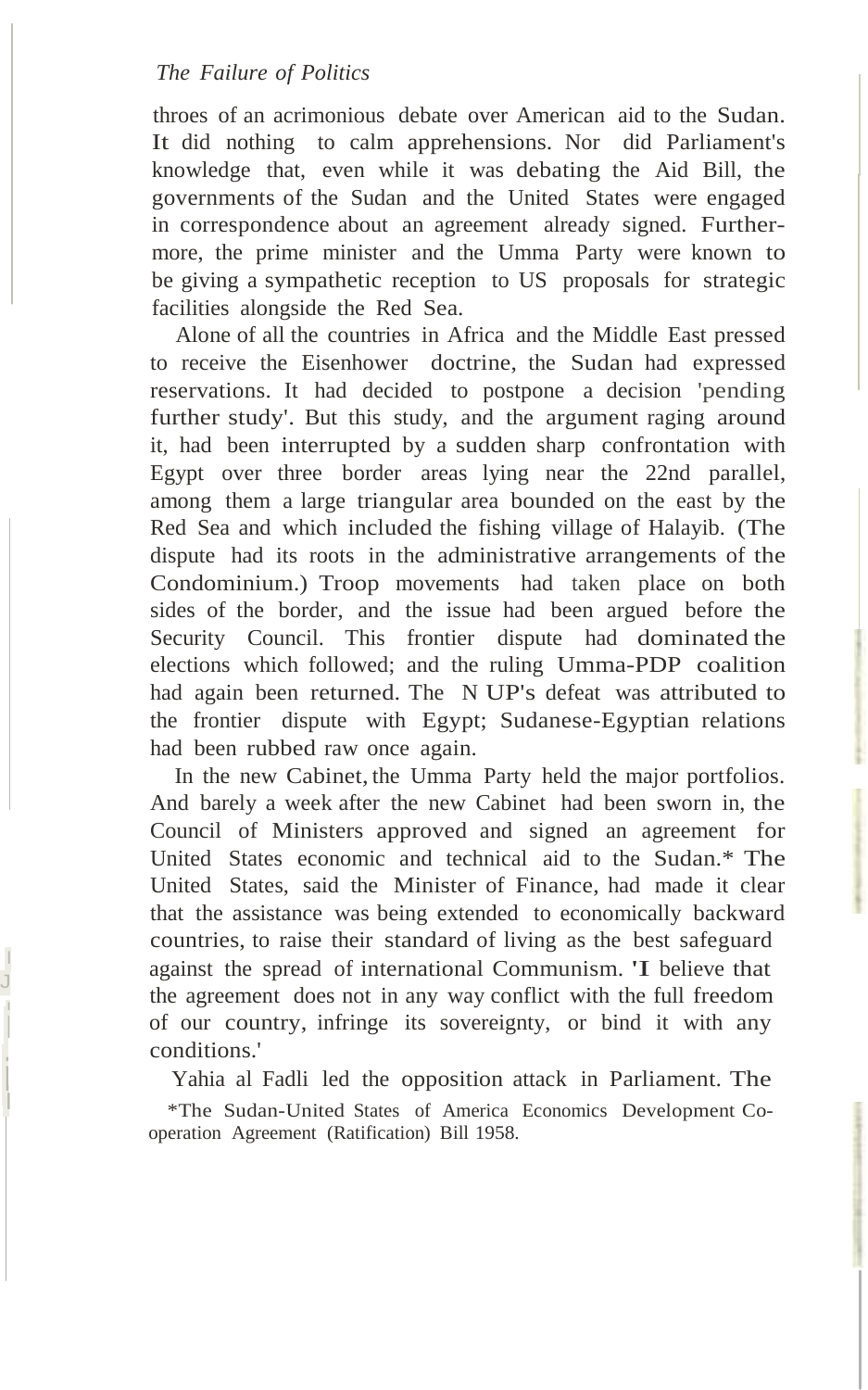Sudan, he said, had struggled to get its independence without being tied to any pacts or treaties. There were now two alternative courses : to join liberal countries in their struggle for the freedom of Africa; or to lose independence through 'imperialist tricks'. Imperialism was aware that the Sudan was the link between the African belt and the Middle East countries working for the liberation of Africa. The Eisenhower doctrine was meant to fill the vacuum in the Middle East after the disappearance of British and French influence. Had it not been for strong opposition even inside the Council of Ministers, the Sudan might have been prevailed upon to accept the Eisenhower doctrine under the same conditions as Jordan and the Lebanon. That battle lost, the attempt was now being made to bring United States influence in through another door.

I

I

·I

I

I

I

Several attempts to adjourn the debate, and with it the Bill, were defeated. The fight went on in committee, with NUP speakers charging that the United States was hoping to find petrol, uranium and copper on the Red Sea coast; that the Americans were interested in the Sudan for its strategic importance; and that a motion during the previous Parliament for the recognition of Peoples' China had been rejected under American pressure. N UP efforts inside Parliament for the rejection of the Bill were followed by a move to stop the government from adjourning the House, on the grounds that this was a time of crisis in the Middle East. The motion for dissolution was passed, however, with a government spokesman felicitously assuring the country that alleged differences in the government were 'no the country that alleged differences in the government<br>such thing ... but only a serious search for reality'.<sup>14</sup>

Search or not, the reality was that, while the PDP left it to the NUP to voice opposition, on such issues as US aid, in the I House, it was operating an undeclared policy of non-cooperation in the Council of Ministers and in the ministries : breaking quorums; absenting itself from crucial government business; being party to government decisions one day and attacking them in the press on the next. The country was in a state of ferment, both because of the controversy over United States aid and because of the economic crisis. The reserves had dwindled to an all-time low, from £62 million to £8 million, and the country's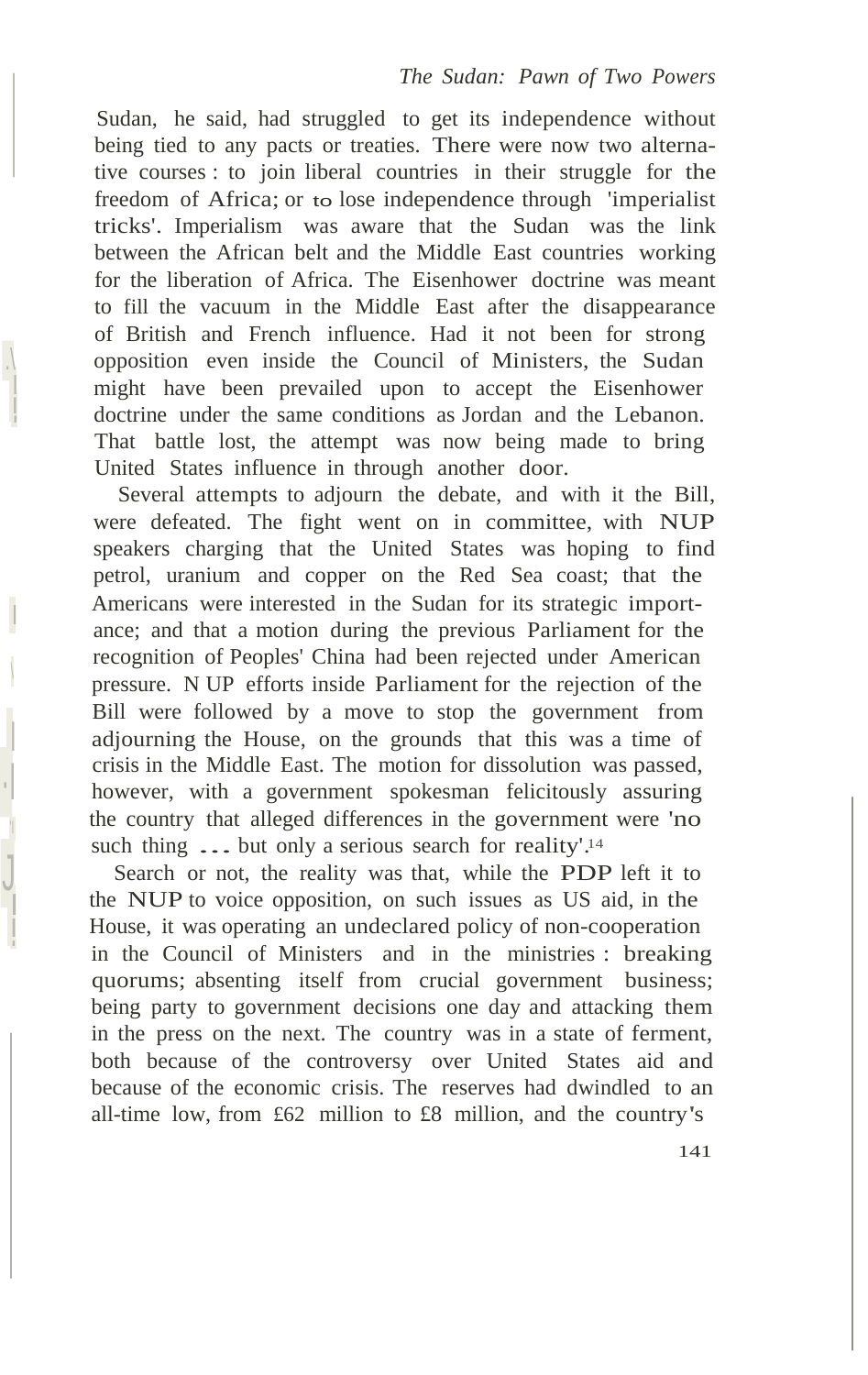adverse trade balance was mounting. The 1957 cotton crop had been a poor one and was as yet unsold in the world market, where cotton prices were falling. Severe exchange control and import restrictions had hit the townspeople and the trading classes, already fiercely disillusioned with the ineptitudes of politicians and parties, and especially with a Parliament dominated by career politicians, chiefs, merchants and former civil servants, which showed itself patently unable to tackle the country's financial crisis, but which nevertheless debated the raising of parliamentary salaries from £55 to £!2o per month.1s

By the time that Parliament adjourned, the crisis had spread to the streets. A strike oftwenty-four unions, led by the Sudanese Trade Union Federation, brought about an almost total stoppage and the arrest of many demonstrators, including secondaryschool pupils. A press conference called by the director of the American aid scheme had to be called off at the last minute for fear of demonstrations, and the American ambassador was mobbed in the street. As a security precaution, all demonstrations were banned. This was, at least, a reprieve for a police and security apparatus harassed by the contradictory orders that issued from the rival factions in government. A senior police officer recounted his dilemma.I 6 'The Prime Minister telephoned me on one occasion. "Why are you sitting at your desk while demonstrators are shouting at me in the streets ? " he demanded. I had to reply, "My Minister [the Minister of Interior was the leader of the PDP] told me to stay in my office."'

Meanwhile, army security was known to be visiting regional commands to check on security in the provinces. The campaign against United States aid looked like the issue about to break the back of the crippled coalition. A frantic scuffle for party re-alignments began. Faced with a disintegrating Cabinet, the prime minister tried to prevail on the Speaker and the courts to postpone the reopening of Parliament; but on I November the Speaker announced that Parliament would reopen on I7 November. Then, once again, presumably, it would be locked in battle over United States aid, as well as the thorny negotiations with Egypt over the Nile waters, and the economic crisis by now further than ever from relief.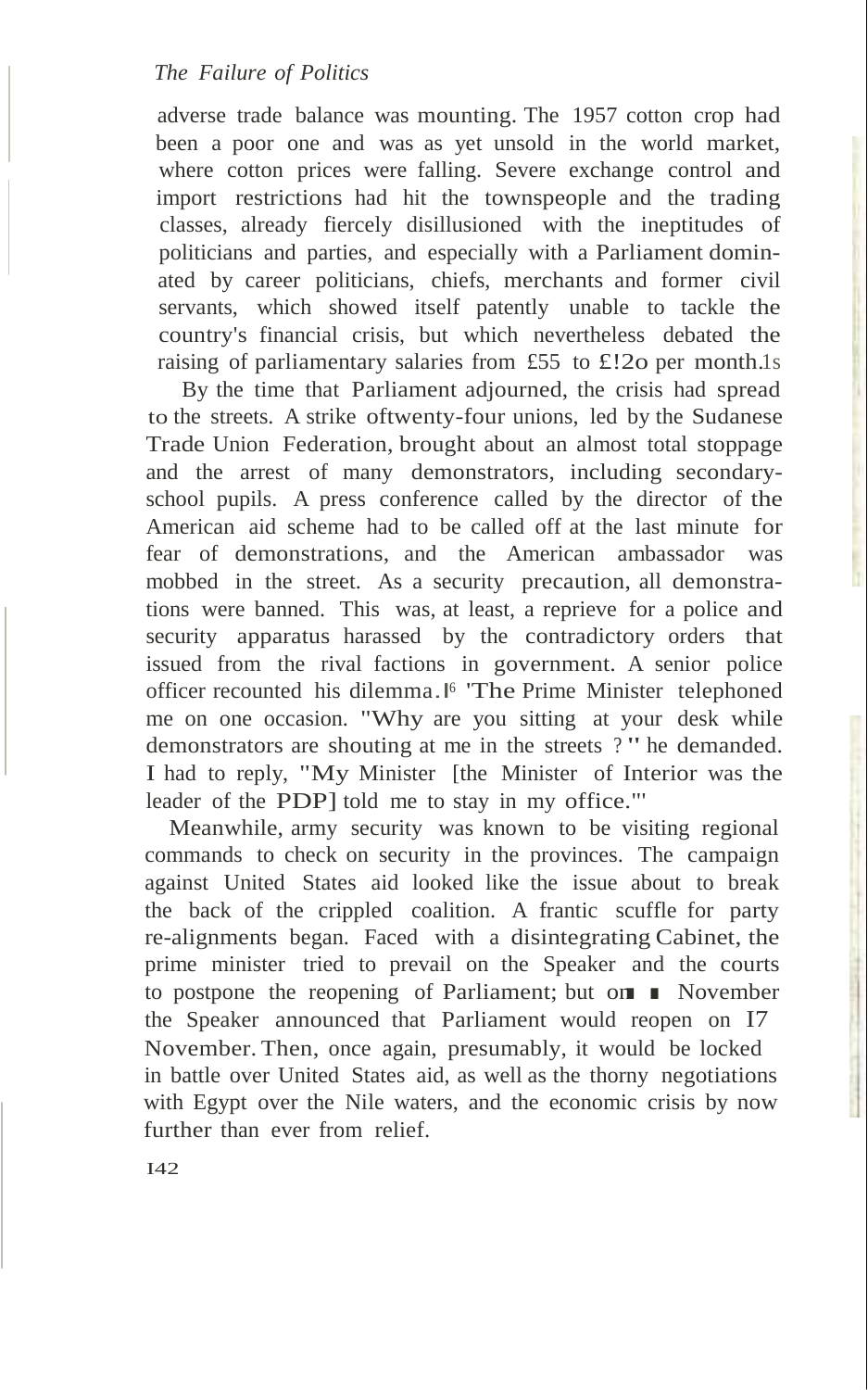#### THE ARMY DIVIDED

I

The army had shown a deep rift a month before the first independence coalition government was formed. In June 1957, a report in *El Rai El Amm* shook the country. 'Arrest of High Officers Preparing Secret Organisation in the Army,'it said, and announced the arrest of thirty-four-year-old Major Abdel Kibaida Rahman of the Signal Corps, recently returned from a study course in England, whose secret activities in the army had been under the scrutiny of army headquarters for some time. Three days later, it was reported that six officers and four noncommissioned officers, as well as five students of the military college, were under arrest. Further arrests were expected within forty-eight hours, among them those of high-ranking colonels. The army command had in its possession a plan of action for seizing control of the army and then the government. A fortnight later, all those arrested were released, except for three officers and three military school cadets, accused of inciting a mutiny and using the army to stage a coup. These were brought to trial before a military court.

The prosecution charged a conspiracy to establish an army revolutionary council and a government of second-ranking politicians, since the first-rankers had disqualified themselves, by 1957, through their year-old inde\_P-endence record. The projected coup was described to the court. Three detachments were to have been used - one for the radio station, one to round up government ministers, and a third to arrest the head of government – after which a press conference would have been held, and contact made with foreign embassies. Administrative and police officers had allegedly promised to make key arrests. The leading members of the new Cabinet would have included Ahmed !<heir, the disaffected NUP leader, and Mirghani Hamza, a PDP minister. It had been planned to make Brigadier Abu Bakr, of the northern Shendi command, commander-inchief in place of General Abboud.

Kibaida and Omar Khalafalla were sentenced to twenty years' imprisonment; Sergeant Mohammed al-Tayyib to fourteen years'; military college student Babiker Awad to ten years'; and two others to seven years' each. None of the men served his full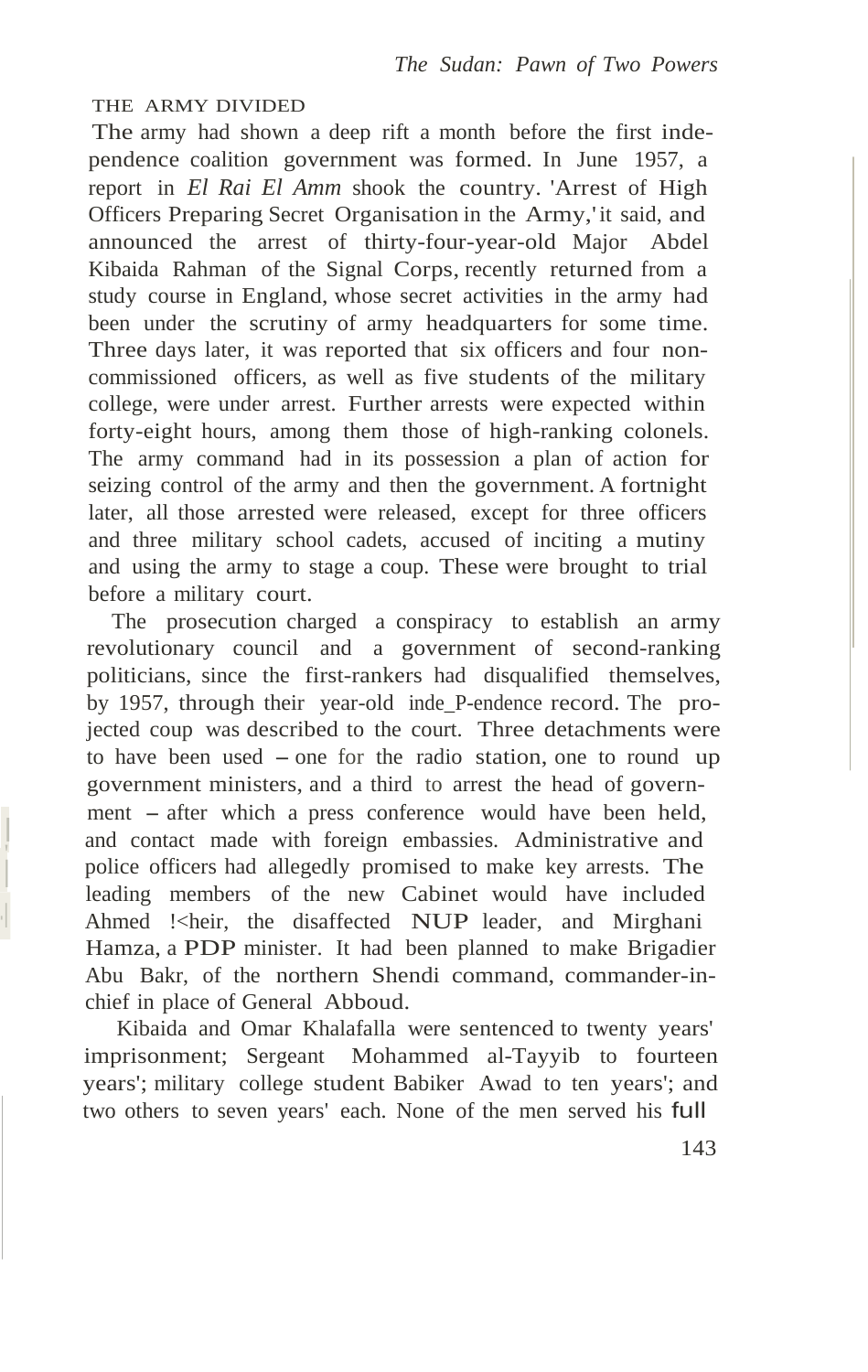term. Not long afterwards, the Sudan was taken over by a military junta, and this released the young coup-planners, as though the imprisonment of such was a corrective that army men in office preferred to do without. Two of the men involved in the Kibaida trial were subsequently involved in a later coup attempt, one of three internal army convulsions under the Sudan's military regime.

The Sudanese army was thus split even before the junta took power. The divisions in the army corresponded closely with political, sect and community divisions in the Sudan. The junior and middle officers identified vigorously not only with the nationalist aspirations of the young men in the towns disgusted at the antics of the politicians, but also with Egypt's Free Officers, who had made the independence revolution in their country. The army command  $-$  then  $-$  had identified with the politicians in power.

# **Nigeria: The Juicy Morsel**

As I stood in one corner of that vast tumult waiting for the arrival of the Minister I felt intense bitterness welling up in my heart. Here were silly, ignorant villagers dancing themselves lame and waiting to blow off their gunpowder in honour of one of those who had started the country off down the slopes of inflation. I wished for a miracle, for a voice of thunder, to hush this ridiculous festival and tell the poor contemptible people one or two truths. But of course it would be quite useless. They were not only ignorant but cynical. Tell them that this man had used his position to enrich h.imself and they would ask you  $$ as my father did -if you thought that a sensible man would spit out the juicy morsel that good fortune had placed in his mouth. Chinua Achebe, *A Man of the People*

When, in 1914, Nigeria was constituted a single political unit, the only bond of political unity was the person of Lugard, the governor-general. The only occasions on which the higher officials oftwo separate bureaucracies, one in the North, and the other in the South, could meet was at the annual session of the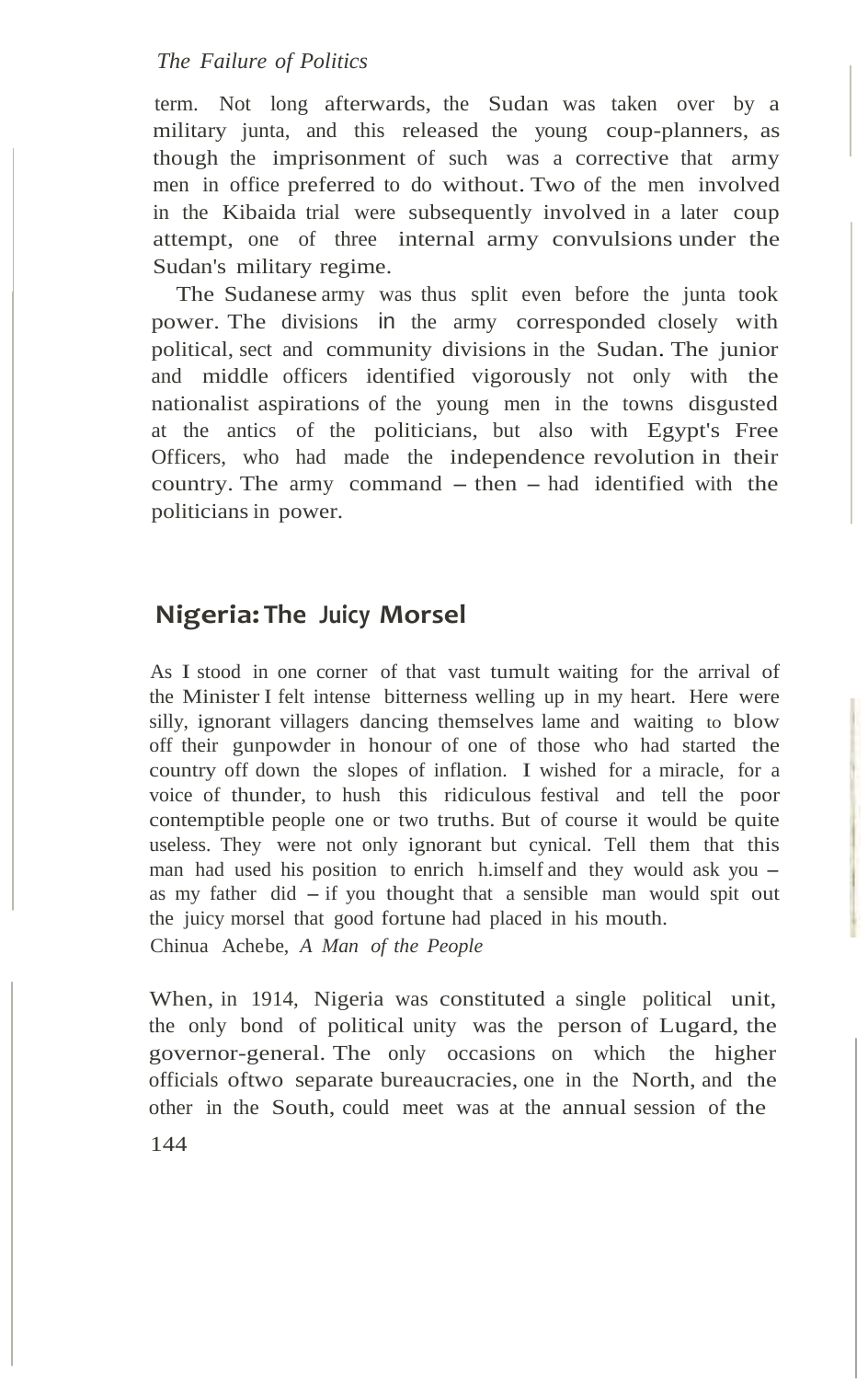Legislative Council in Lagos. For all the formal act of unification, Nigeria was still run as two colonies. Two distinct administrative centres of power were built: one in Kaduna, the other in Lagos. A frequently heard quip was that if all the Africans were to leave Nigeria, the Southern and Northern administrations could go to war. 1 In administration, in land policy, in a dozen different fields of colonial government, the administration reinforced not the unity of the colony, but the differences between North and South. For a quarter of a century, from 1922 to 1947, there was no representative political structure of any sort that brought the regions together.

I

I

I

I

I

I

·I

I

In the North, the colonial administration took over intact the system of centralized political power and patronage presided over by the emirs, and used *it* to rule and collect taxes. In return for helping the British to keep order, the Northern ruling group retained its privileges and was insulated from unsettling influences. In the development of a cash economy and the production of crops for export, the North limped far behind the rest of the country. Social change and Western education came last and least to the North. It was the last region to train its own civil service. Until the 1950s, the North had no vocal and aggrieved educated group; the first, and for some years the only, educated Northerners were the sons of titled families and high-ranking officials whose place in the social hierarchy was assured. Commoners, or *talakawa,* seemed inert under the heavy weight of dynastic, religious and economic overlordship. Rulers were born to wealth , and the ruled to subservience.

Government worked through the Native Authority system, which was embedded in the rigidly stratified social system. And when politics at last started in the North, the traditional elements of authority, government and party were virtually indistinguish able. Of e Northern Peoples Congress (NPC) representatives who sat in the 1959 Federal House of Representatives, one in five was the son of a ruling emir; one in ten was a district administrative head; and seven in ten were Native Authority councillors and officials. <sup>2</sup> When an opposition party did develop (the Northern Elements Progressive Union, known as NEPU), its leadership was drawn from the lower strata in the society: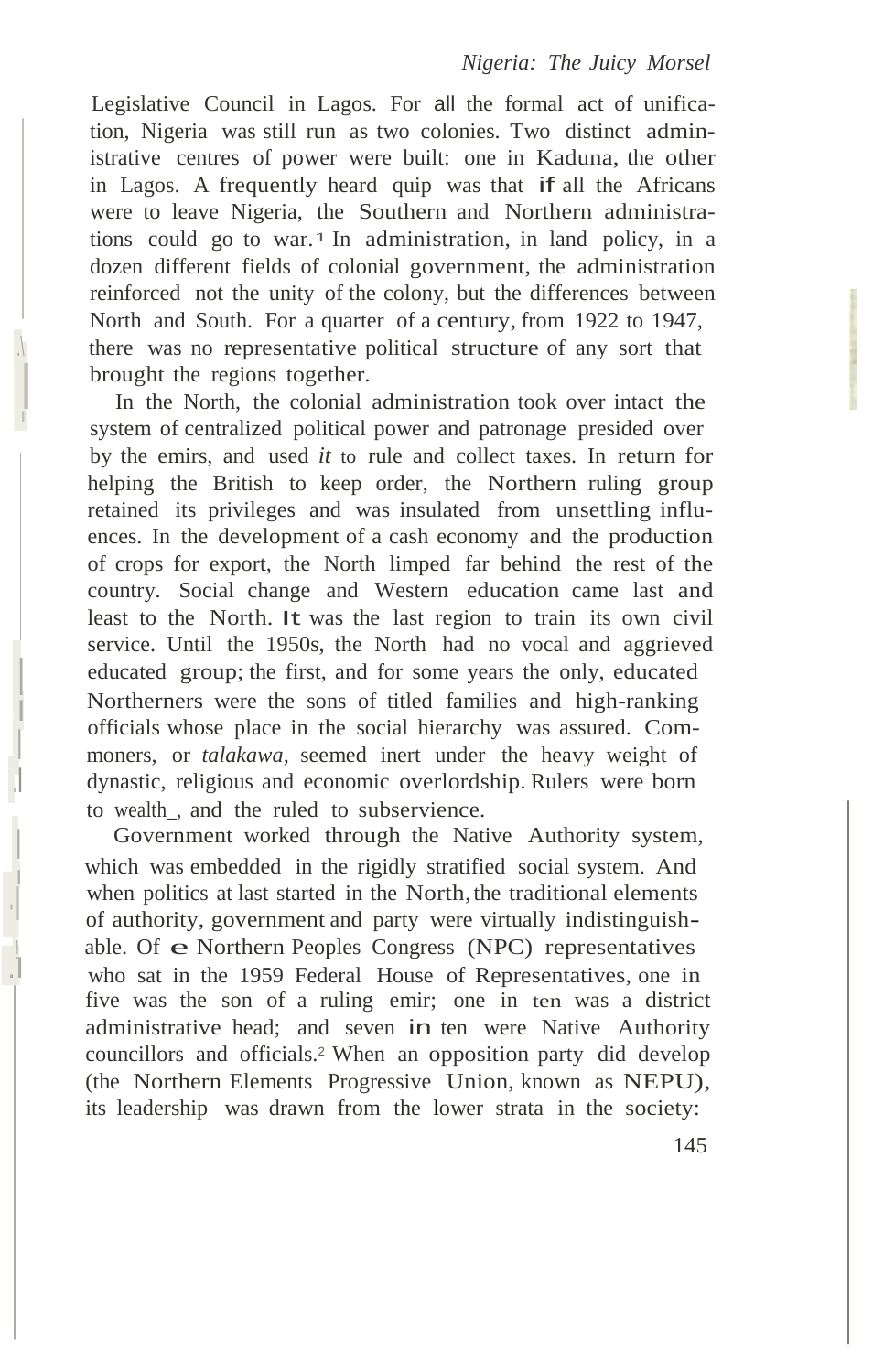traders, small farmers and independent craftsmen like tailors, butchers, dyers and tanners. <sup>3</sup> But because government and party were impossible to disentangle, opposition to the NPC was construed as opposition to the Native Authorities, to the traditional social system, and to establishment Islam itself. There were, in any event, decided economic advantages in supporting the system and the party in power. Emirs, chiefs, district heads, Native Authority councillors, regional and federal legislators were the men who dominated the provincial loan boards and the Northern Nigerian Development Board. Credit followed the flag.

The North started to manipulate politics for business later than the South, because an already entrenched leadership, with traditional sources of wealth and patronage, assumed power. Yet it took only a few years for the familiar process, of manipulating government and politics for economic ends, to unfold. The probe into the Northern spoils system ordered after the January coup4 disclosed how the traditional aristocracy was beginning to build a new economic base in large modern farms, contracting and real estate. A scrutiny of thirty-nine investment and loan projects of the Northern Nigeria Development Corporation showed that the biggest borrowers had been the big men of the government; and that a word from a minister, above all from the Northern premier, had been enough to over-ride the law and the decisions of the Board.

In the South, the colonial administration had made a futile attempt to impose indirect rule; but traditional authority, status and wealth had been overtaken by and integrated with new forces, thrown up by trade and business, economic and social ferment. New classes of entrepreneurs had arisen; of cocoa and rubber farmers, and growers of other export crops; of producebuyers, traders, lorry-owners, money-lenders. Side by side with them had emerged the clerks, the artisans and the labourers in the employ of the large export-houses, government, transport and trade. Each year thousands of school-leavers besieged the labour market, in the main unsuccessfully; and these young men, led by the thrustful middle classes of trade and the professions-especially the lawyers in Lagos and the Southern towns, groomed in the manners of British law and politics - put

.i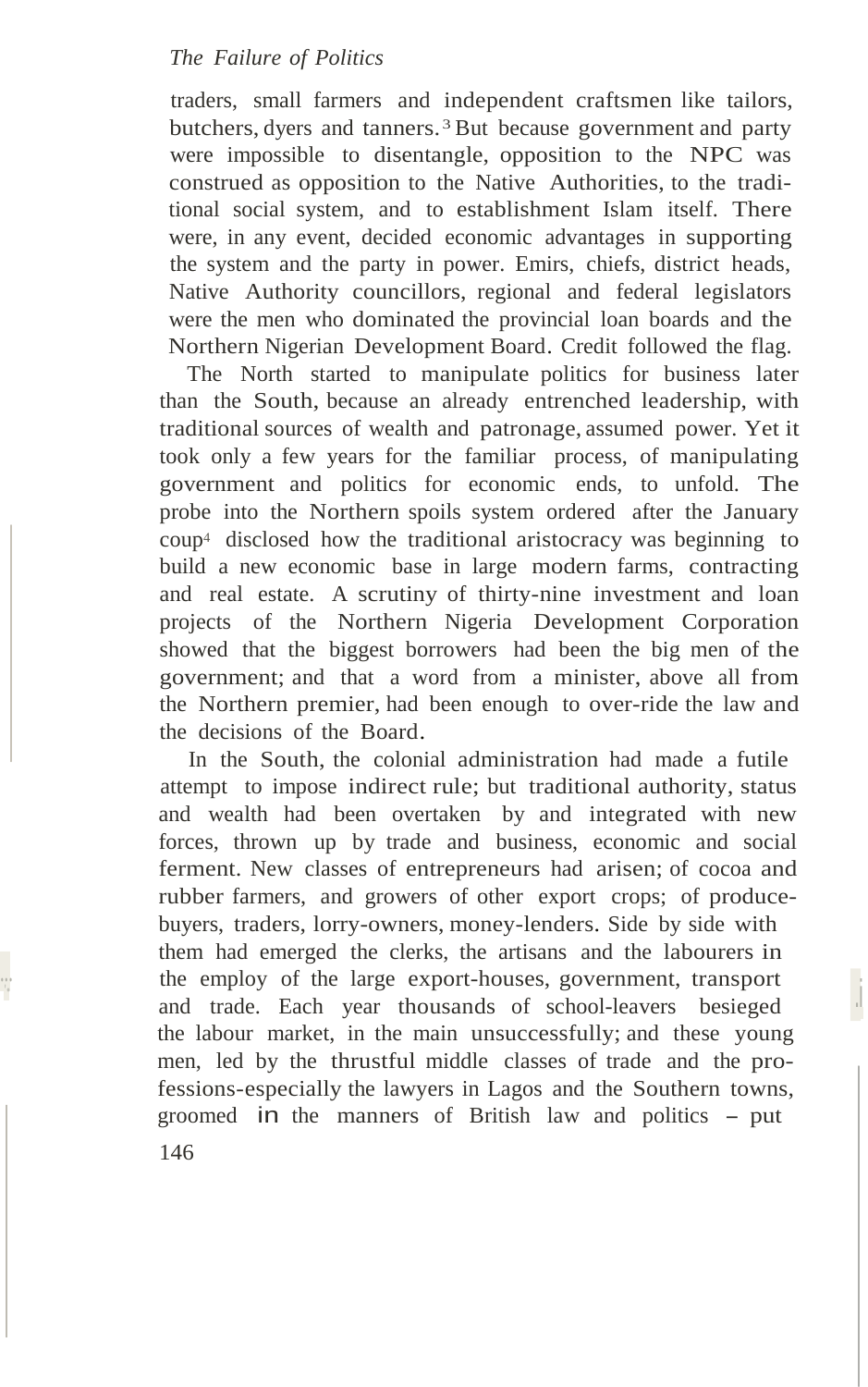the steam behind a rising Southern demand for entry to the political kingdom.

The political parties of the South were built by the aggressive new men of education and money-making. First on the scene was the NCNC. Led by Nmandi Azikiwe, the party dominated Southern politics in both East and West until *1951* and the rise of the Action Group, led by Chief Obaferni Awolowo. Elections were in the offing that year, and there was a prospect of power in the West for a party that could capture the political initiative from the NCNC. The Action Group capitalized on the alliance - already promoted in the pan-Yoruba cultural movement, or Egbe Orno Odudwa - between the traclitional leadership of the Obas and chiefs, and the business, professional and educated classes. The leadership of the two Southern parties rose from the same springs of business and professional activity. 5

In the post-war period, buoyant prices for export crops accelerated enormously the expansion of the farming, trading and business class. Marketing boards, set up to sell export crops at higher prices than those paid to the producer, spawned shoals of new African agents and produce-buyers. The boards also accumulated handsome surpluses which, in 1954, were distributed among the three regional marketing boards, according to the principle of derivation. It was these regional marketing boards that provided the funds for the party in office to clispense patronage and so reinforce itself in power, to manipulate government resources for the benefit of its own political class. Banks were established to brealc the expatriate monopoly on banking, and development corporations and loan boards set up to supply government capital for development projects in the region. The first hue and cry over the spoils system was raised about the activities, in the Eastern Region, of Dr Azikiwe, the African Continental Bank and the financial and business empire on which the NCNC was built. <sup>6</sup> A government commission laid bare the Nigerian mixture of primitive accwnulation and Tammany Hall activity. Not many years later the same pattern was revealed in the Western Region. 7 The parties were part of rival business and financial structures which existed to make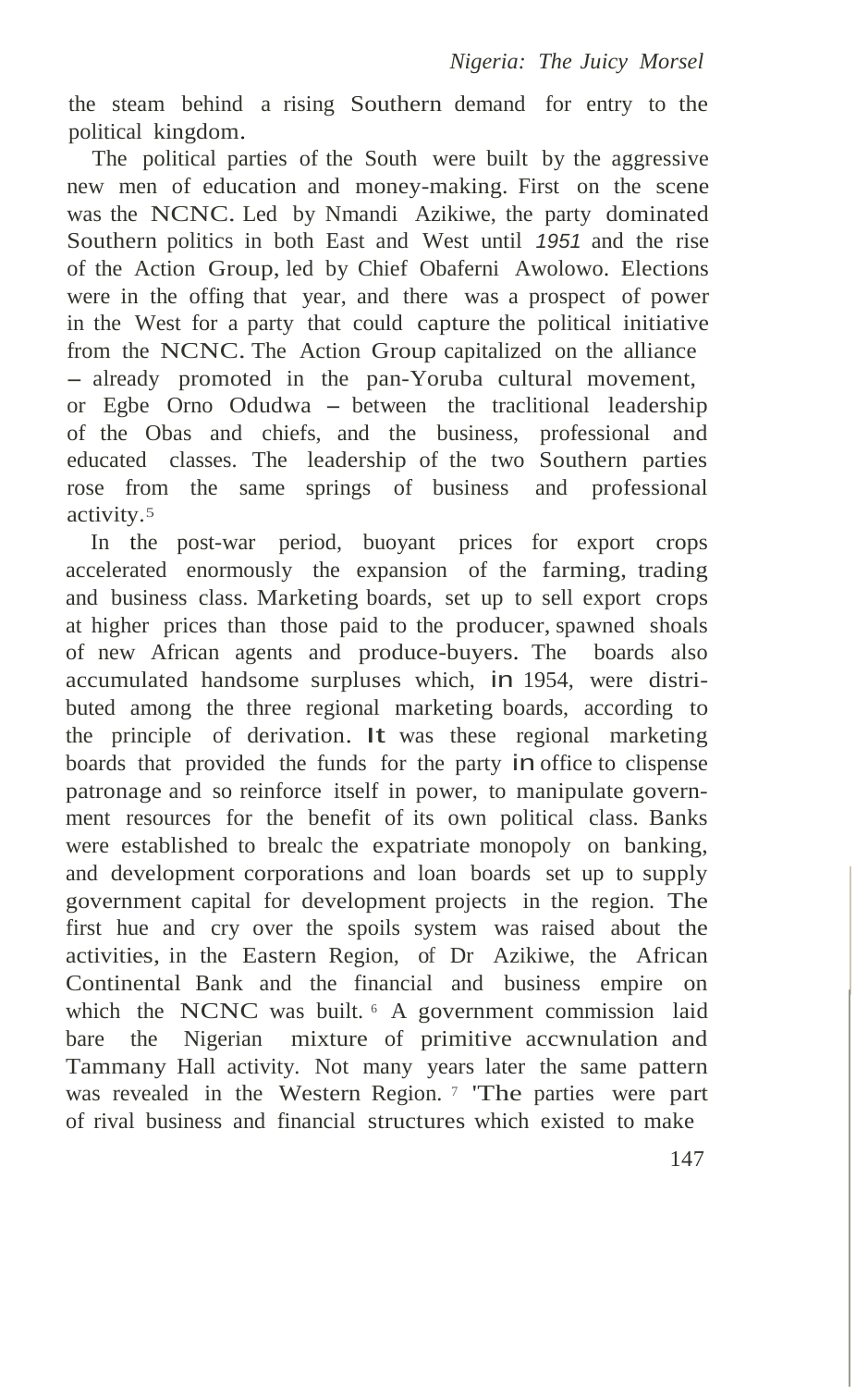money for the individuals concerned, and to provide backing for the parties,' wrote Ken Post. <sup>8</sup> The politicians of each region were entrenching themselves by the acquisition of economic interests. At the same time, the political parties that spawned these politicians were consolidating the political control that they had won in their respective regions, and using it to finance their next bids for power, at the centre.

Successive colonial constitutions devised for Nigeria entrenched political power on regional lines. By 1952, there was an NP C government in the North, an Action government in the West, and an NCNC government in the East. In the boom of the 1950s, regional political power was being fortified by economic engagement : largest and most prosperous in the West; catching up fast in the East; and growing more slowly in the North, but embedded there in the traditional social order. Government in Nigeria rested on a tripod of three regions, with the legs of uneven length and fashioning. The time was approaching when a more solid support had to be provided. What was the design to be? From 1951 to 1958 Britain had allowed the Northern demand for half the seats in the Federal House. The 1958 Constitutional Conference rocked this pre-independence balance of control between South and North. With Nigeria about to be launched towards independence, the old British pledge to 'protect' the North - and use it as ballast for conservatism in the old state – had to be honoured. The Federal Parliament, it was laid down, would be elected on the basis of the population figures. The North, with over half Nigeria's population, was thus guaranteed cast-iron political domination of the country.

Thus, at the time of independence, two heirs shared the estate, but they were unequally treated in the will. The favoured child was the traditional ruling oligarchy of the North; the less favoured, the Southern business-political class. The constitutional allocation of power, as Sklar has pointed out, <sup>9</sup> weighted political control in favour of the numerically preponderant, more backward North; in favour of the rural, tied peasantry, as against the urban wage-earners. The region that had achieved self-government last, and had even tried to hold back the date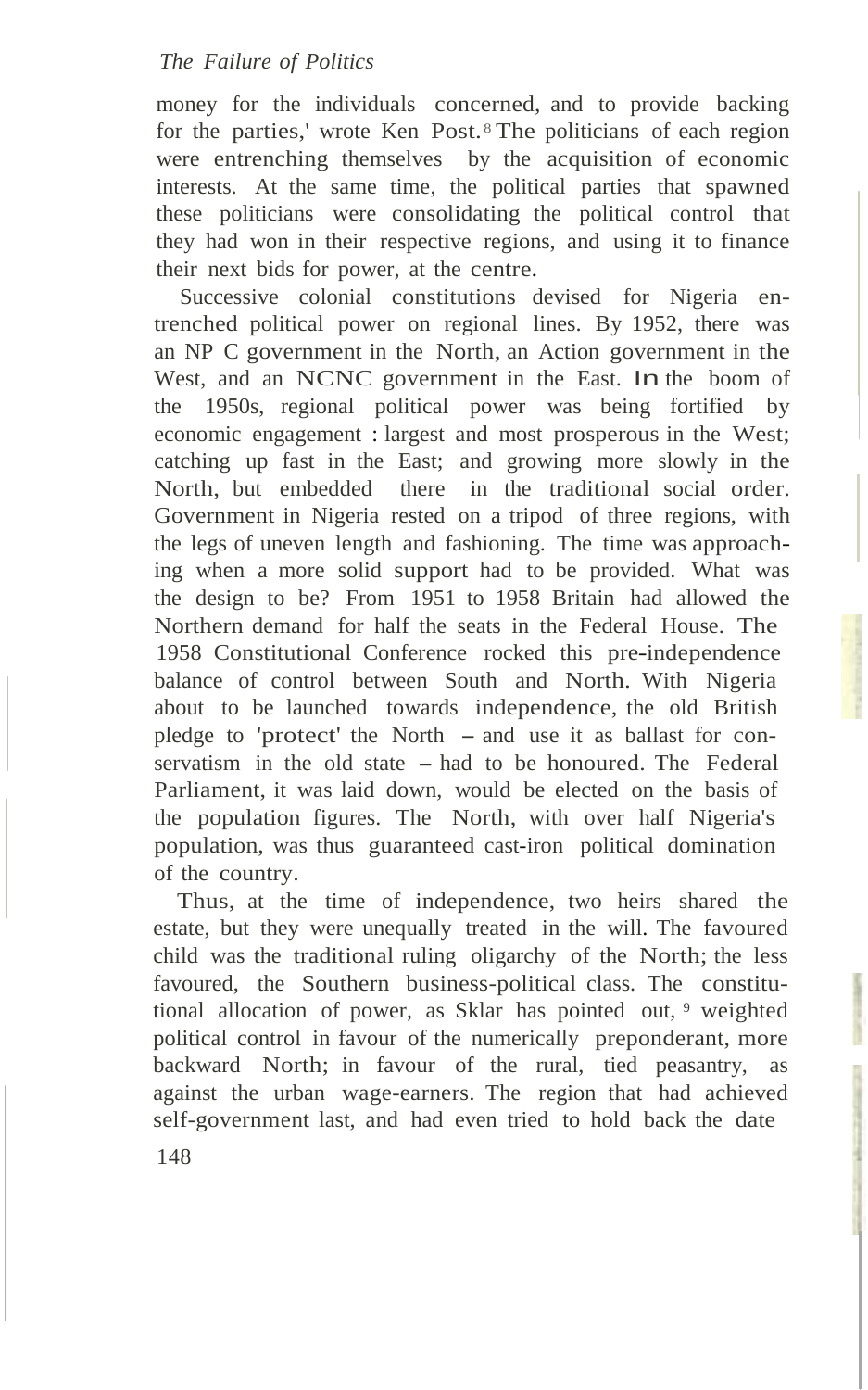of independence, emerged as the controlling force of the most populous independent state in Africa.

This major divide between South and North – the first, commercially competitive and beginning to industrialize; the second, under the control of an agrarian oligarchy - looked like possessing the potential of an American civil war. But the ultimate contradiction implicit in the economic cleavage did not become determinant in Nigerian politics. The North-South antagonism glimmered and flared, subsided and flamed again from time to time; but the polarities did not remain constant. East, West and North threw up fresh combinations and conflicts. When the political system broke down altogether over the sharing of spoils, and when civil war finally came, it was not between North and South, but followed a different line-up of forces. This line-up may well have looked unlikely from the pre-independence viewpoint; but it developed with cruel logic across six years, in which the political classes of the three regions ground the faces of their competitors in order to get control of the Federation.

From 1958, when the North's electoral dominance was written into the Federal constitution, economic power also swung from the regions to the central government. <sup>10</sup> Buoyant market prices had built regional prosperity; but falling prices for exports, and the rapacity of the political class, began to drain regional reserves and force the regions themselves to turn for aid to the centre. A new banking act gave the Federal government control over the operation of the regional marketing boards, and, through them, the financial policies of the regional governments.

The Six Year Development Plan for 1962-8 placed the main initiative for economic growth witb the Federal government. The system of revenue distribution to the regions was governed by formulae devised at the centre. And the North controlled the centre.

I

Faced with the problem of how to operate within a federal system which the North could dominate even when they combined, the Southern parties and politicians were reduced to one of two courses. They could campaign in the North to try and break the NPC monolith, or they could combine with it in the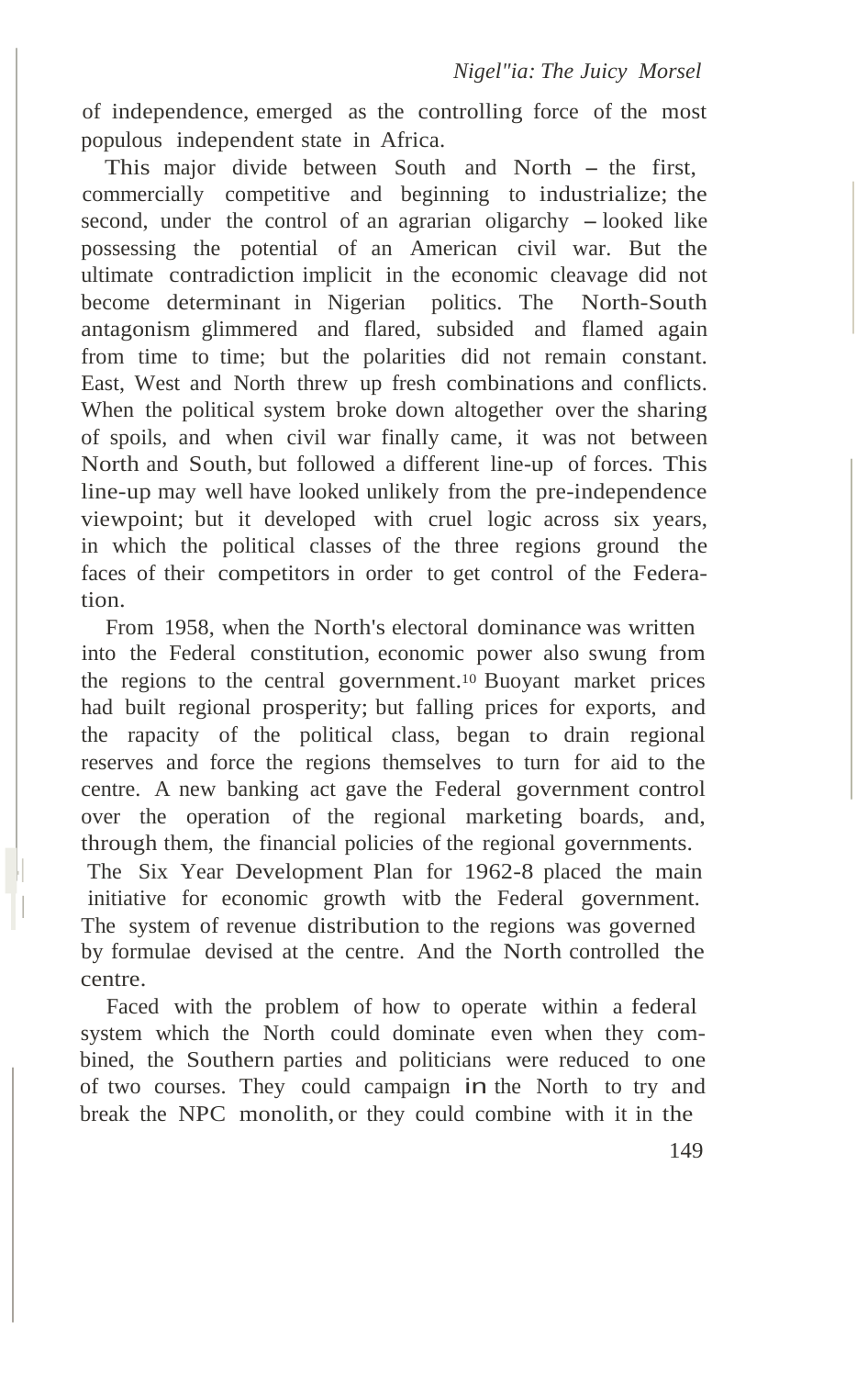exercise of power. Both courses were tried by one or other of the Southern parties, in a bewildering and wilful round of political compromise, shifting allegiance and incompatible coalitions. Nigerian politics came to be consistent only in inconsistency.

The first engagement in the struggle for control of the political centre and, with it, for sources of national profit and patronage, was fought in the second Federal election of 1959. Both the Action Group and the NCNC subsidized minority parties in the North. The Action Group and the NEPU between them won just under a sixth of the Northern seats from the NPC. This meant that while the NPC was still the largest party, it had to combine with one of the Southern parties to form an effective government: unless, that is, a Southern coalition crystallized. Tortuous and double-dealing negotiations ensued. The N C N C, the oldest independence movement, was determined to achieve a share of federal power, whatever the cost. The Action Group approached the  $N C N C$  with proposals for an alliance; but, Dr Azikiwe learned, the same offer had been made to the NPC.<sup>11\*</sup> Relations between the Action Group and the NCNC, as between the Western and Eastern political classes, had been strained in early clashes over the control of the political movement, and in the competition for vantage points in the Federal civil service and the economy. In any event, it was obvious to the NCNC that a coalition whir:h included the NPC would be best favoured by the Colonial Office; indeed, as soon as the election results showed that no party had secured an overall majority, the governor had called on Sir Abubakar Tafawa Balewa, the leader of the NPC as the largest party, to form the government. Dr Azildwe decided, therefore, on an N CN C alliance with the N PC, in a display of opportunism that set a precedent for all Nigerian politics.

Reduced to devising a strategy for effective opposition that promised some real prospect of power, Chief Awolowo switched from a policy of welfare statism to ' democratic socialism'; and the Action Group bent harder to the task, begun in the North

\* In *Nigei"i<J.II Governmem and Politics,* John P. Mackintosh *eta!.* said that some years later Chief Awolowo claimed that that Action Group deputation to the Sardauna had gone withour his knowledge.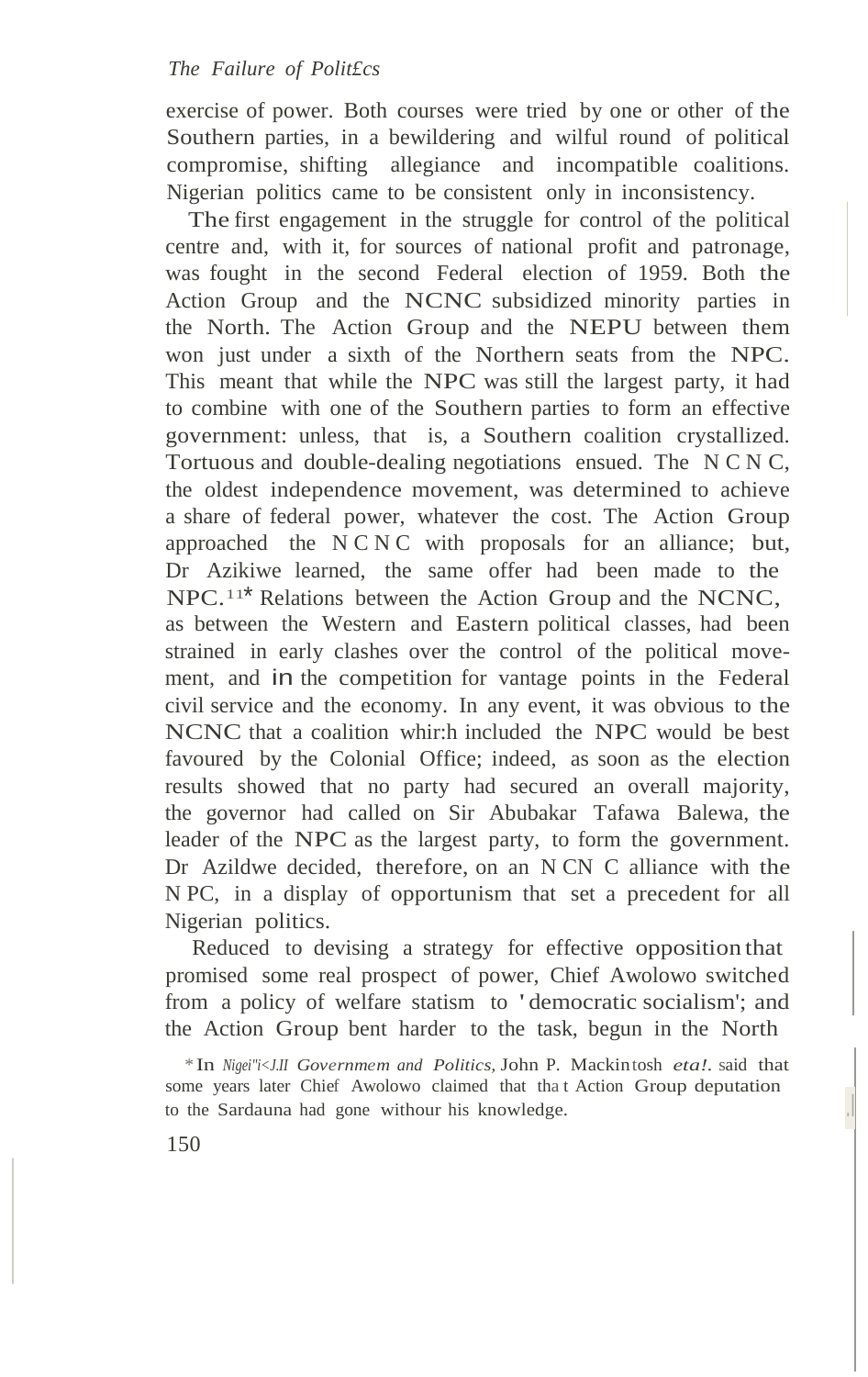#### *Nigeria: The Juicy Morsel*

with the challenge to the NP C in the Federal election, of appealing across regional barriers to the dispossessed of any region or community. This made Awolowo the target not only of both partners in the Federal government, since he campaigned for minority states in both their territorial preserves, but also of the conservative business elements within his own party, which were led by Chief Akintola, the deputy leader. The Akintola group's policy was directed to a settlement with the Federal government based on the old principle of regional security, which meant a tacit agreement that each party would be left to control its own region undisturbed. Akintola calculated on Balewa's acceptance of a national triangular coalition on this basis. Such a pact could, however, have allowed no room for Awolowo himself, and certainly not in the role he coveted as premier of the Federation. The split inside the Action Group widened with deepening ideological (the Akintola group was alienated by all the talk of democratic socialism), internal party and personal disputes. At the party's annual conference in 1962, a majority of official posts went to Awolowo supporters, and his policies prevailed.

I

I

The conflict was suddenly carried dramatically from party to government. The Awolowo wing appointed a leader of the Western Assembly in place of Akintola. The first meeting of the House ended in disorder when an Akintola supporter jumped on a table to shout 'There is fire on the mountain'. Police arrived with 'a fine impartiality in using tear gas to clear the whole Chamber rather than remove the disorderly elements'. <sup>12</sup> The Federal government immediately declared a state of emergency and imposed its own Administrator and emergency rule on the region. By the end of this period, the Awolowo group was in restriction, and the Akintola group, swollen by fair-weather elements of the party as well as by NCNC MPs who crossed when Akintola conceded them several ministries, was in office. A minority government was installed in the region: without elections; and virtually by parliamentary coup, with the collusion of the Federal government. And this minority government now settled down to dismantle the structure of Action Group power in the West. The Coker Commission probed the complex Action

rsr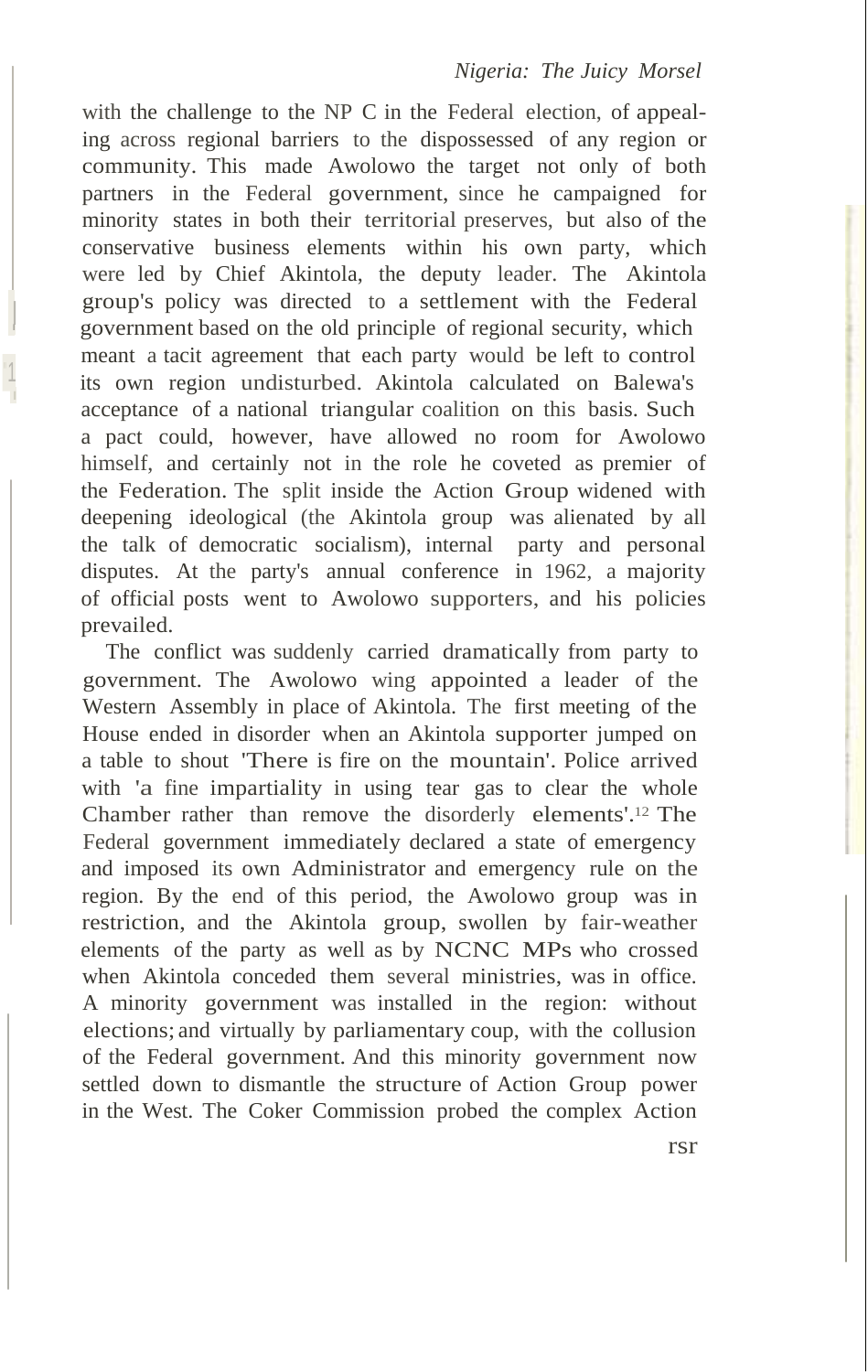Group business and political network, though the Akintola group, once in power, proceeded to use politics for business in an even more flagrant way.

Next spectacular development in the region was the treason trial against Awolowo and other Action Group leaders, on a charge of plotting to overthrow the Federal government. Awolowo, it was alleged, had lost confidence in elections and had set up within the party an inner Tactical Committee to train men in Ghana and import arms from there. The plot was to take Lagos at two o'clock one morning, with a few pistols and torches, and without any supporting action in the region. Was it an Action Group plot; or one improvised by a small group in the party? The defence argued that although military preparations had,indeed, been undertaken, this had been for self-defence against the strong-arm methods of the Akintola government. After a nine-month trial, in which most of the incriminating evidence came from accomplices turned state's witness, all but four of the twenty-five accused were found guilty. Awolowo's ten-year prison sentence proved to be not the prevention of political violence in the West, but its provocation.

Constitutionalism, the idol of the independence generation of politicians, cracked on its pedestal only two years after the inauguration of independence, when the Feder:al government used its control of the centre to crush an opposition regional government. A state of emergency was arbitrarily imposed though no emergency existed. And when, a few years later, again in the West, an emergency did, patently, exist, the Federal government refused to invoke its constitutional powers against the minority government that was its political ally, even though that government had been reduced to rule by open violence.

In the North, in fact, the NPC was having to call in the army to subdue its own turbulent opposition. The independence constitution had been a majority party settlement, based on the hegemony of the Fulani-Hausa of the North, the Ibo of the East and the Yoruba of the West. In each region, there were minority peoples in opposition to the main parties; but between them, the dominant parties and the Colonial Office had contrived to brush their claims aside. In the North, of course, NPC power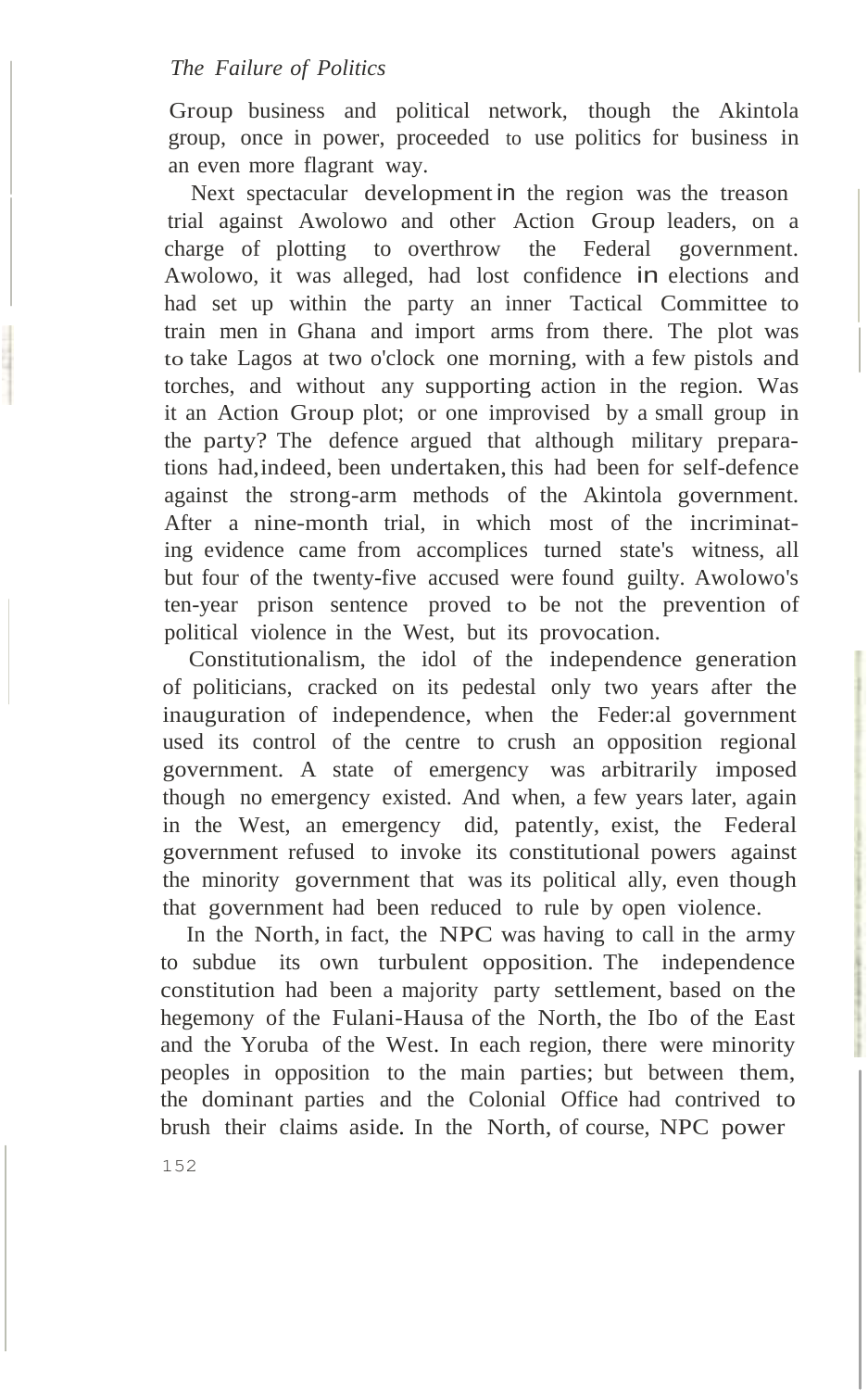was entrenched through the administration. But it never carried with it the Tiv people of the Middle Belt, who clamoured for a separate state. Their United Middle Belt Congress, led by Joseph Tarka, fought elections in alliance with the Action Group and won local landslide victories. The NPC used its control of the regional ministries and the Native Authorities to cut Tiv country off from amenities; to drag opponents through the courts on trumped-up charges; to dismiss U MBC supporters from employment and to bar them from trade. In 1960 there was a 'cC'llective paroxysm of anger',<sup>13</sup> during which armed groups took part in mass arson, and the army had to be used. In 1964 there was an even more serious rising, which the army just managed to quell. Tiv power came into its own only after the collapse of the Federal government, in the wake of the 1966 coup. The two large-scale army interventions in Tiv country, with the rapid decline into chaos of government in the West, were crucial flashpoints for the young officers' coup of 1966.

In the first set of Federal elections of 1959, 'there was no conflict of principles, nor were there any rules of the game'.<sup>1,1</sup> New-style politicians of the South (in the N CNC) elected to go into partnership with old-style rulers of the North. Differences between them were reconcilable in the interests of sharing power. The next major battle for power at the centre was fought out during the 1964 Federal elections; principles and rules were, again, not discernible; but antagonisms created in the struggle for power now caused a deep crisis of government at the centre.

The NCNC had gone into coalition with the NPC to assert what it had hoped were its superior political and business talents over the 'backward' North. Instead, it found itself outmanoeuvred all along the line. By 1964, indeed, it was in danger of being displaced as a coalition partner by Akintola's government in the West, which the NCNC, ironically, as the NPC's partner at the centre, had helped install by parliamentary coup. When the Western section of the  $N C N C$  party organization split off to join Akintola and help him form a new party, the Nigerian National Democratic Party or NNDP, the NPC bad found its new federal ally. By the time that the election approached, therefore, the NPC-NCNC coalition was in shreds.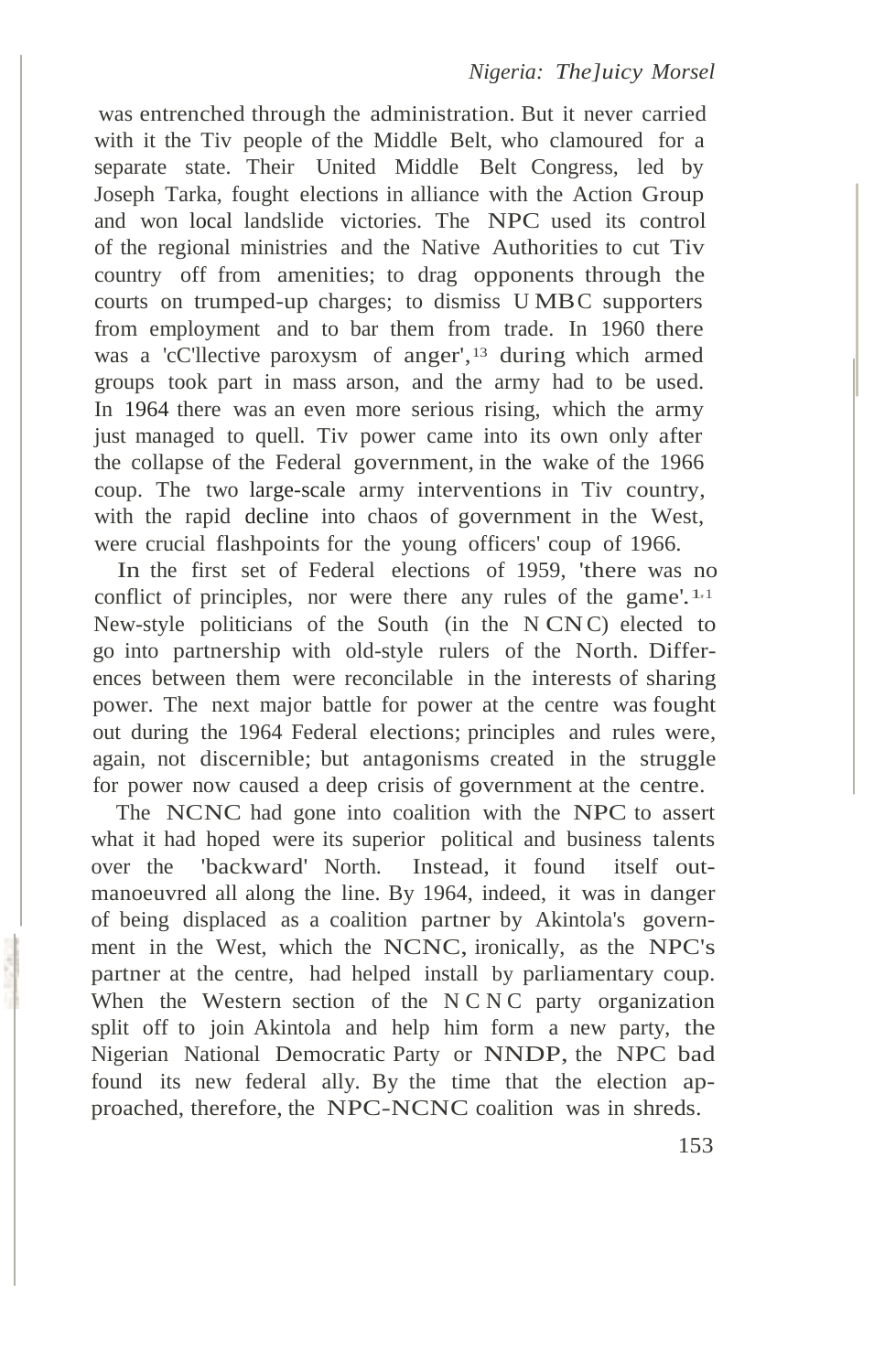The lines for battle were drawn in the quarrel over the census. The great hope of the South was that it had outstripped the North in population and would automatically get a larger share of the seats in Parliament. The preliminary returns showed exactly this. But a recount, after a storm of accusations about inflated figures, gave the North the same share of the total population as in 1952. It also showed in all regions a population increase so great as to defy biological possibilities, for this time all the regions had inflated their figures ! The  $N C N C$  called for yet another census. The NPC rejected the demand flatly, and was supported by the NNDP.

Two new alliances formed for the fight over the constituencies. On the one side, there was the NPC with the NNDP and some minor Southern parties, in the Nigerian National Alliance (NN A); on the other, the United Progressive Grand Alliance, or UPG A, composed of the N C N C, the Action Group and the opposition parties of the North, NEPU and the UMBC. A few months of campaigning drained UP <sup>G</sup> <sup>A</sup> of any confidence \ that it could win, a slight enough eventuality in the first place, in view of the grip that the NPC held on the Northern constituencies, and its vigorous intimidation of opposition candidates.15 In the West elections were fought in what was a state of incipient civil war, with thugs hired by both sides and mounting casualty lists. Beaten back from one constituency after another in the North, and charging bias and improper pressure against its candidates in the West, UPG A called for a postponement of the election. UP G A's lawyers and politicians had hit on a stratagem which they thought would hand them the initiative: if elections were postponed, they reasoned, there would be no lawfully constituted Parliament; and the president, Dr Azikiwe, the last repository of N CN C power at the centre, could assume executive powers in place of the premier, a Northerner.

The UPGA boycott of the elections, announced as the country was already going to the polls, swept a huge majority into the hands of the N N A, and threw the next move to Dr Azikiwe. He had prepared a dawn broadcast that throbbed with vibrant martyred phrases. 'The independence of Nigeria was

154

j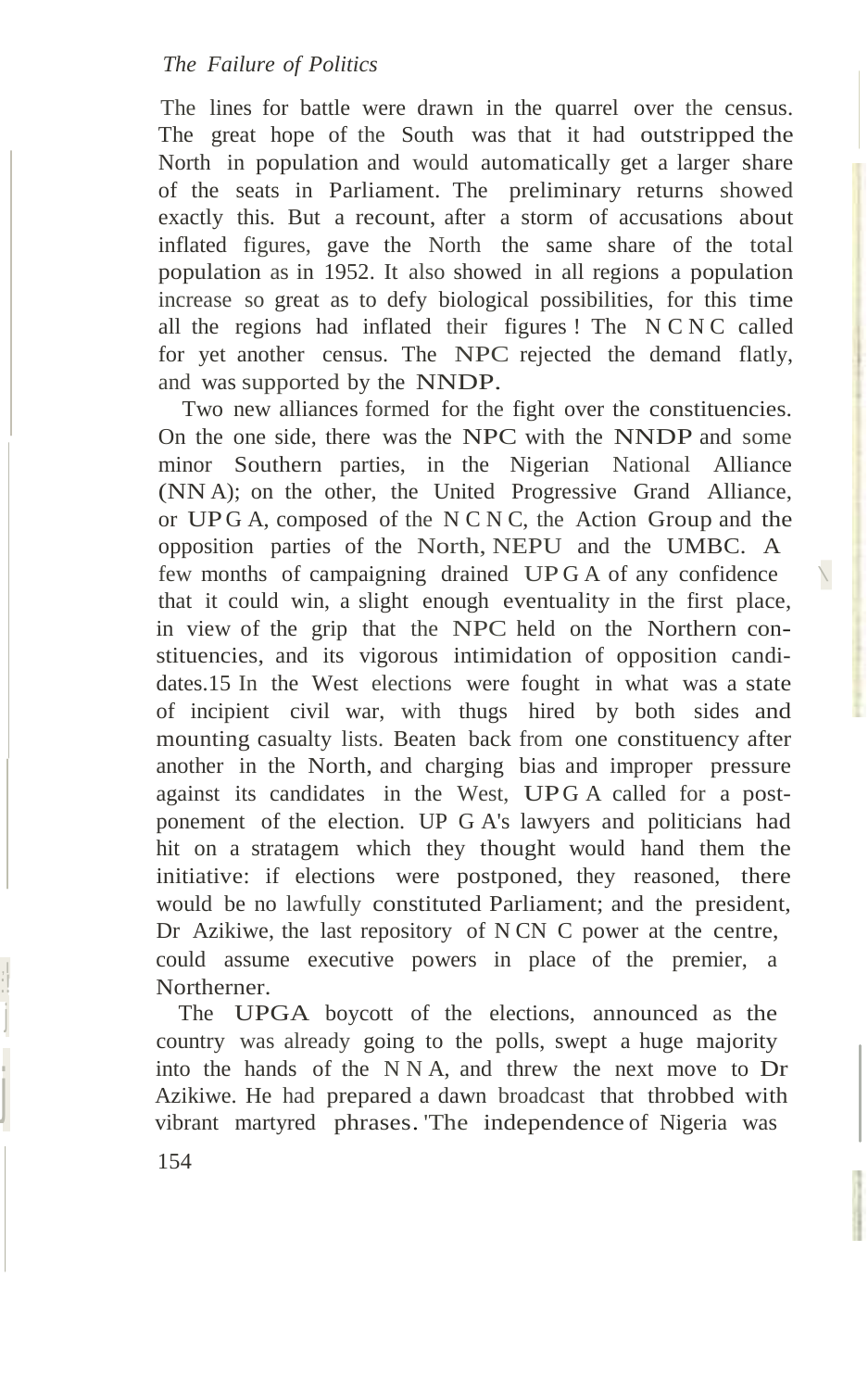like <sup>a</sup> flame that consumed my political ambition....I would rather resign, than call upon any person to form a government. . . . This should release my conscience from the chains of power politics....' The text of the speech was released to the press, but Azikiwe never delivered it; his nerve failed in characteristic fashion during the :five-day deadlock that ensued. In the end he announced his decision to reappoint Balewa as prime minister after all - 'in the interests of national unity'. State House in Lagos had been the scene of an attempt by the UPG A leaders to get the heads of the army, the navy and the police to concede their constitutional allegiance to the president, and not to the prime minister. The army declined; its view of its constitutional position was strongly influenced by British High Commission advice. When this constitutional stratagem to use the army failed, Azikiwe's resolve melted, and he called in the police to protect him from his own supporters: UPG A leaders, and the Lagos populace, and not least the principal spirits behind the general strike of a few months earlier, who were incensed by this ignominious retreat from the planned trial of strength. Criticism of the policies pursued by Azikiwe's generation of politicians rumbled among the younger radicals of the South, but it found no organized form. As for UPGA, it had been roundly defeated twice over; in farcical elections; and in a devious legal stratagem, which had tried to manipulate the constitution, but had taken good care not to defy it. For the UP G A politicians had considerable stakes to secure: they were not eager to share Awolowo's sojourn in prison, and there were always fresh rounds of political bargaining in the offing.

Only on one occasion, not long before the Federal election, had the initiative been taken from the quarrelling political class and been given to the urban masses. This was the occasion of the general strike, in June r964. The government had set up a commission to review wages; but when months went by and no recommendations were announced, various small and previously disunited unions set up the Joint Action Committee and called a general strike. More than a wage strike, this was a symptom of the popular discontent in the towns with the politicians and the political system, and the growing frustration among workers<br> **I** 55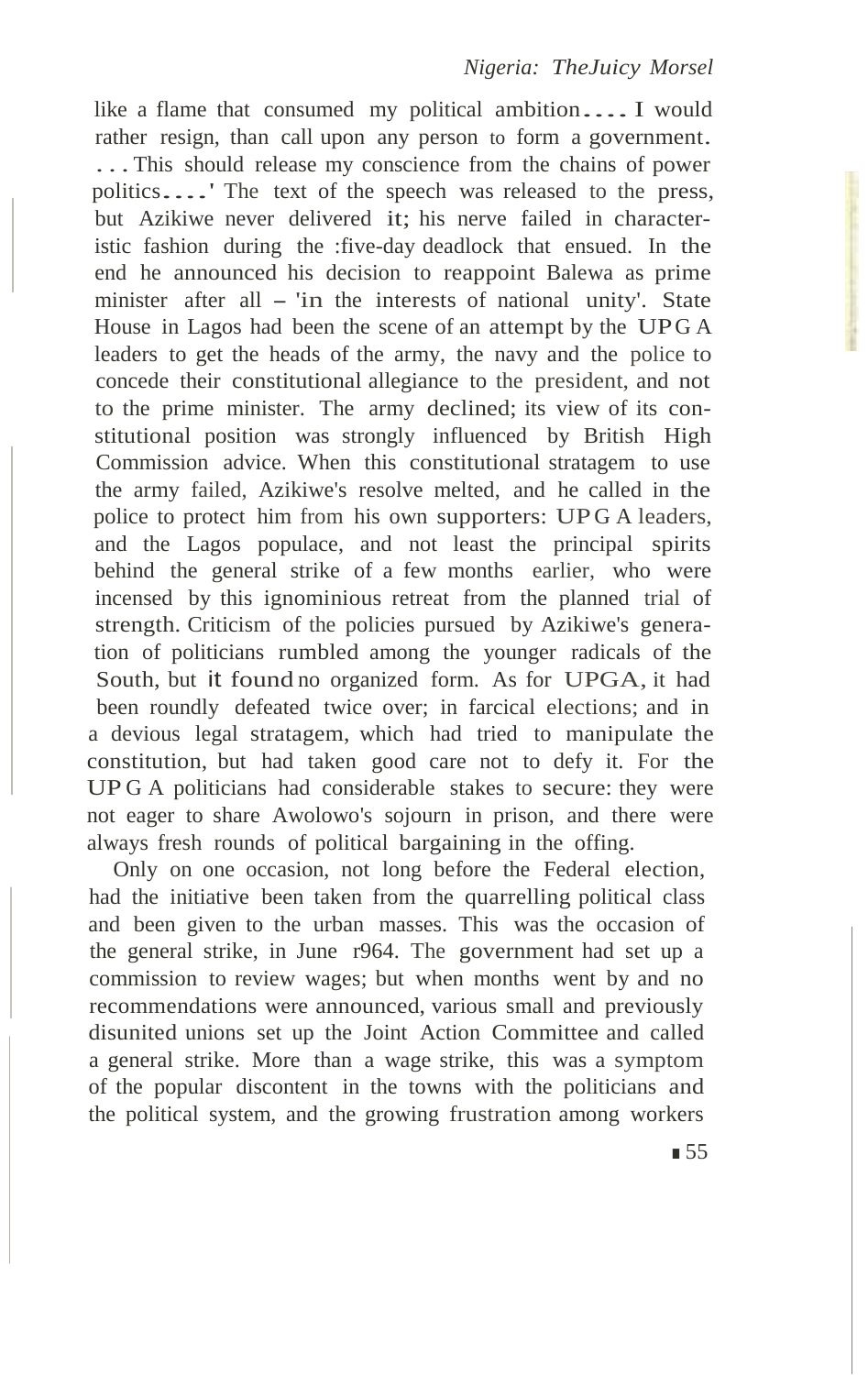I

I

j

and the unemployed. The Six Year Plan had been launched with a warning to the unions that wages would have to be blocked in favour of profits and investments. 'Our Six Year Plan,' the unions charged, 'cannot plan for imperialistic expatriates, for the Ministers, for the police and the army, for the parasitic elite, and leave out the major producers of the national wealth.' In the end, the government promised to reopen wage negotiations, and the strike was called off. But the workers went back to work without clear gains. The streets were emptied of the demonstrations and the picket lines, but not before Nigeria had been given a fleeting view of a force that asserted itself across regional, ethnic and party barriers. After the strike government and employers were quick to exploit differences between the various unions and union federations, lest this force seize the initiative again. The strike had been spectacular in the history of West African political activity; but its impact was short-lived, and the unions did not take long to lapse again into division and rivalry, while the political parties continued their scramble for vantage points in the system.

A final round remained to be played in the electoral struggle for power. To the West, in October 1965, came the election that ended all Nigerian elections. The Akintola government had used its years in office to destroy the apparatus of Action Group support, and build its own. Chiefs, officials in local government, contractors, business and professional men realized that their livelihoods lay with the patronage dispensed by the party in power; and the toppling of one spoils system had, of course, made room for newcomers. Yet the Action Group remained the party of majority support in the West. This was a time of falling cocoa prices and depressed conditions for farmers. Big men in the villages had crossed to the side of the N N D P, but small men were being squeezed. They pinned their hopes on the next round of elections. This would settle the issue between the parties once and for all. If Akintola's group had to submit to the popular vote, he would not for long remain in office. But elections in the West were marked by the use of blatant and unrestrained thuggery an\1 ingenious trickery. Electoral officers were snatched away before opposition candidates could lodge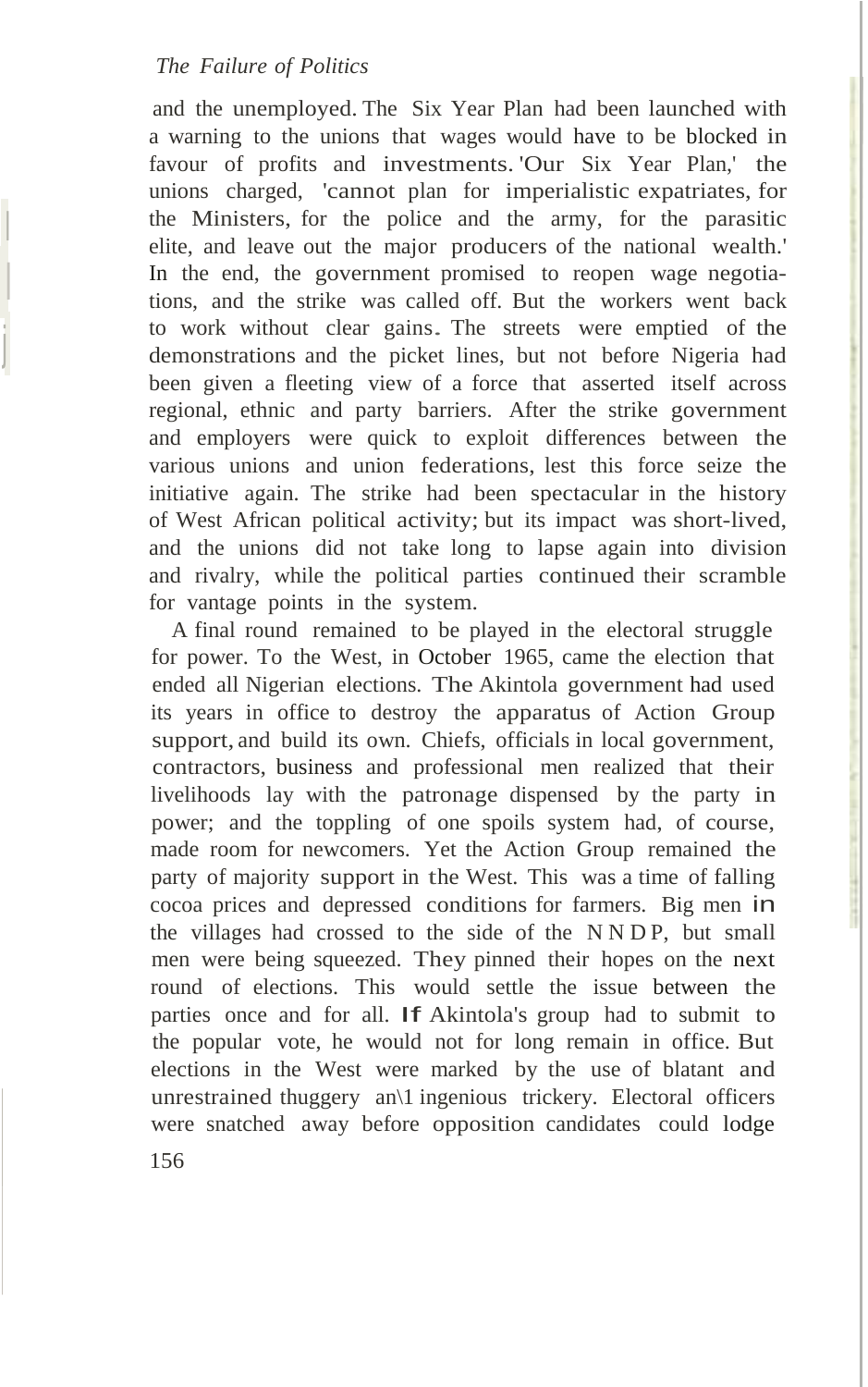their nomination papers. Ballot boxes were stuffed with ballot forms that had been distributed to supporters days before the election. Ditches were dug round towns so that the supporters of opposition candidates could not approach the polling stations. In one constituency, an Action Group candidate won the seat; but as his supporters were celebrating victory, they heard a broadcast announcement in which the polling figures of the two candidates had been reversed. The Action Group won fifteen seats out of eighty-eight.

As the full impact of the election was felt, the region seemed to be holding its breath. The NNDP had been keeping an important decision in reverse until the election was over; now it could no longer be withheld. There was to be a substantial reduction in the price paid to cocoa farmers. This news on top of the election fraud pushed the countryside into open revolt. The farmers attacked the big men who had sided with the ruling clique of the NNDP, hounded them from the area, burned their crops, their property and their persons. (' Oba Roasted' said the newspaper headlines.) Telephone wires were disconnected, roads blockaded, taxis prohibited from plying the streets, markets and motorparks boycotted or shut down. One town after another in the West set up road-blocks, manned by Action Group or UPG A supporters, to prevent N N D P politicians from returning with force to intimidate communities that had shown opposition sympathies. The police and the army were brought in to put down the revolt. The security operation terrorized the peasantry to the point of gravely disrupting the harvest and the marketing system. As for government, it had virtually disintegrated. What had begun as political violence to defeat a rival party in elections had grown into a lawlessness uncontrolled and uncontainable.

Nowhere outside the West did the political crisis reach such a total breakdown of civil government; but throughout Nigeria there was a profound disgust with politicians and politics. In the towns, there was a groundswell of popular discontent. Labourer and young professional were equally disillusioned with independence. In six years, Nigeria's political class had staggered drunkenly through a series of crises, each more damaging than I57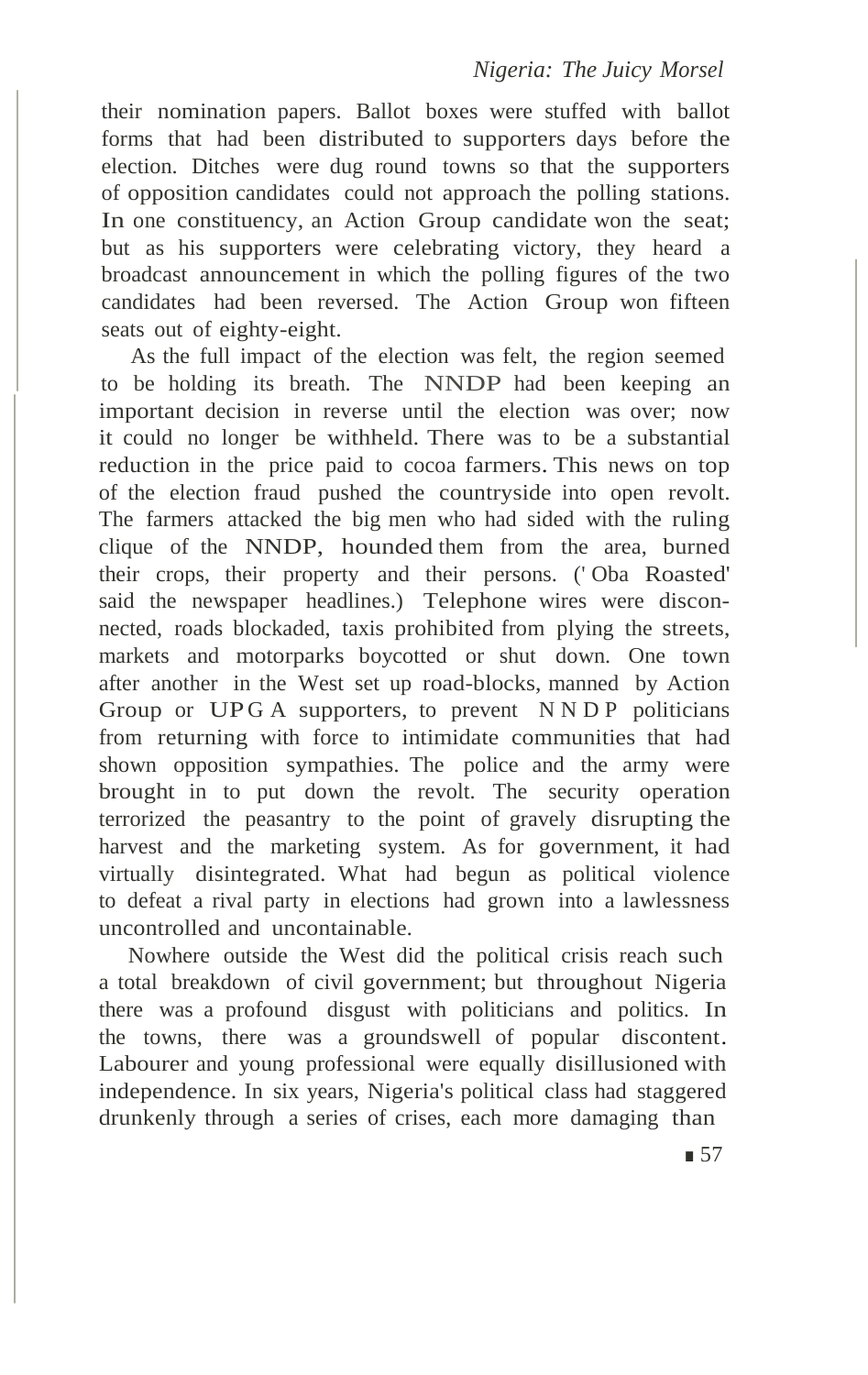the last, using ballot box, parliamentary speech, bribery, nepotism and, where required, thuggery, in the struggle for power. In the beginning, they had been obsessed with constitutional form and legal nicety; then, when occasion demanded, they had scrapped them outright. Burdened with a constitutional form that was faulty and unworkable, the political class had strained it to snapping point. No amount of rearranging could restore the form, only a fundamental reappraisal of national needs, and a

different generation of political leaders to try to meet them. But national needs were the last thing that the politicians considered. They built a mass following to win elections, then abandoned their electorates as they devoted themselves to their bank balances and their businesses. Corruption was not backdoor and furtive, but flaunted. Big men, men of power, lived on an extravagant scale. For a while, their communities enjoyed the reflected glory and whatever amenities their big men secured for them. But six years of fiddling the coffers to subsidize big men and their parties for the contest of power had wasted the country's economic resources, and the general benefits were drying up even in the favoured areas.

At the bottom of the Nigerian political crisis was the quarrel over spoils. And this took place at two levels. The first was the rivalry of the regions, which competed against each other for a larger share of the federal revenue, and of the export trade; over the location of industries and the allocations of development capital. Federal politics had turned out to be the politics of Northern domination; Federal economics turned out to be the economics of Northern development. In the Six Year Development Plan, 'the bulk of Federal development spending is being concentrated in the North'. <sup>16</sup> When it came to the proposed iron and steel industry for Nigeria, the whole project was held up because the North would not agree to site it in the East, the location recommended by a feasibility study. In the end, three plants were proposed; one for the North, another for the East, and a third one for the West. None has yet been built.

On the second level of the quarrel, there was competition often called tribalism – for jobs, for promotion, for vicechancellorships of universities and chairmanships of corporations.

rs8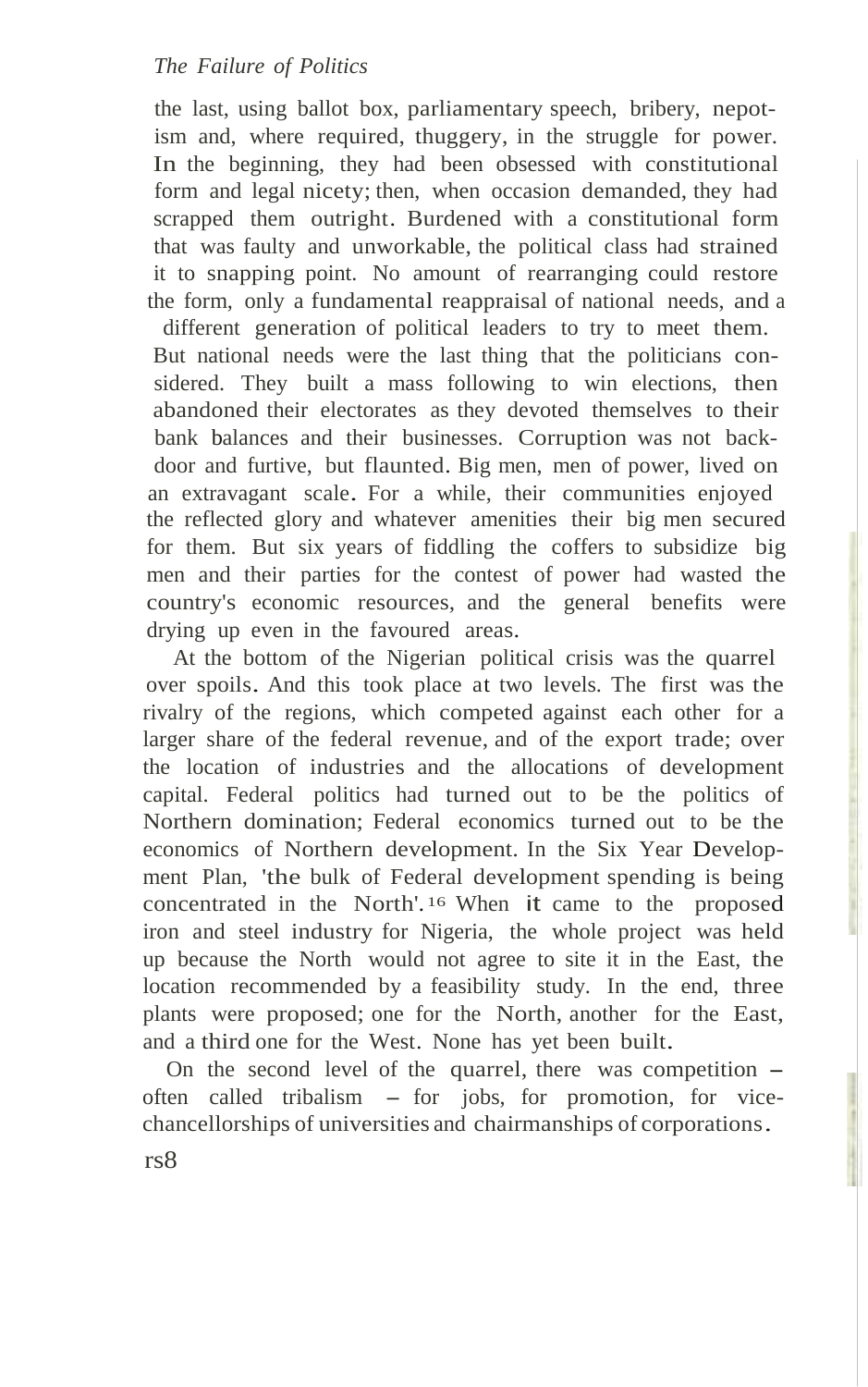#### *Nigeria : The Juicy Morsel*

In the beginning, the competition was fought out between Westerners (the Yoruba) and Easterners (mainly the Ibo) in the Southern labour market, professions and public service. Nigerianization and the departure of expatriate officials produced a great spate of openings, but also fierce squabbles.<sup>17</sup> The years just before independence had been boom years; but when commodity prices, especially that of cocoa, began to fall on the world market, and foreign capital did not arrive in the quantities anticipated, the supply of jobs began to dry up, and the elites, the school-leavers, the unemployed and the newcomers to the towns fought desperately for what there was. By the early 196os, urban unemployment in the South was almost 30 per cent; one in ten of the pupils who held a secondary-school certificate could not find work; and it was estimated that by 1968 there would be r,ooo unemployed university graduates in the area. 1s Northerners, once insulated in their own system, began to assert their claims to the plums in Federal government and employment. Three streams of competitors – excluding minority groups, which were permitted no distinct identity – used their political and community leverage to promote their own interests.

A job affected more than the applicant and his immediate family. Each post, especially the higher ones, benefited a host of kinsmen, a local community, a region. A dispute over a university vice-chancellorship in Lagos, or Ibadan, became an inter-racial dispute. Politics were organized on a regional basis, and politics contrived economic opportunities. Even when the connexion was not so intimate, the habit of ganging-up by region became virtually endemic, except in small uninfluential pockets of the society. The politicians had produced no ideology of national unity which would interpret conflict in social or class terms; and the structure of Nigeria at independence filtered all contests into regional, and so inevitably, ethnic or communal, channels.

## THE ARMY INFECTED

The regional cleavages and built-in discord of Nigeria's political system entered, not surprisingly, the army. There, as in *politics,*  it was insisted that regional security and guarantees would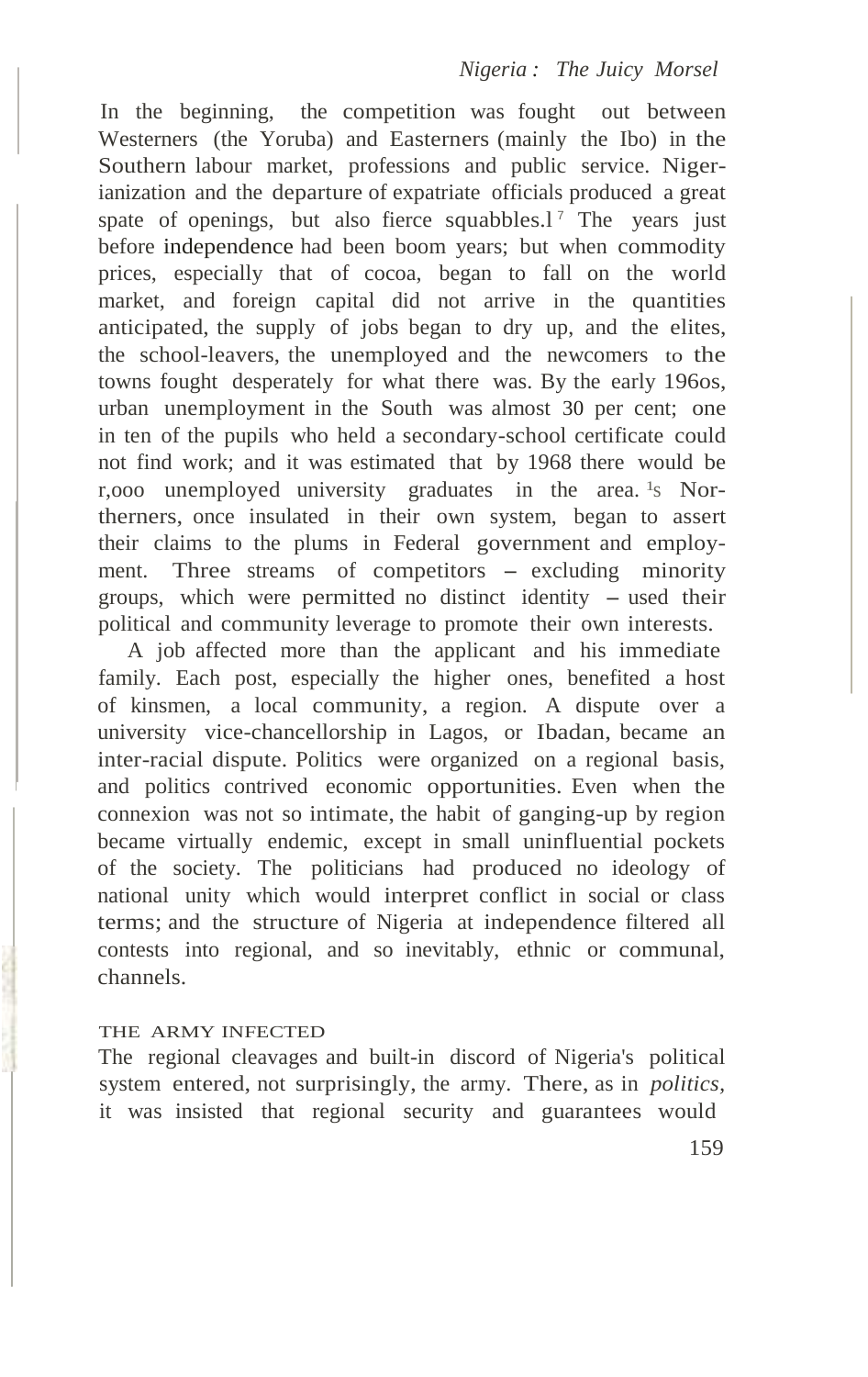cement unity; there, as in politics, far from building a national force and national allegiance, regionalism created fierce strains and divisions. The army became the military counterpart of the contesting regional groups in the country's politics, and finally it went to war with itself.

When coups were breaking out all over Africa in the early 196os, Nigerians complacently declared that it could never happen to them. There were, after all, the three regions, with three sets of political allegiances (not counting the small, laterestablished Mid-West). Within them, the army operated under a system of rotating commands and spells of duty, so that a brigade would serve in the West for three months, then be moved to the North, and so on. Nigeria was too big, its political allegiances too dispersed, its army command too diversified, its officer corps too carefully balanced, ever to make a military coup a possibility there.

Before independence, Nigeria's army was woefully inefficient. The relics of Britain's officer corps, transferred out of India but not yet ready for r<!tirement, made up its expatriate command, including the non-commissioned officers. There were some African warrant officers. And the 'other ranks' were totally African. After the war, when theW AFF was broken into constituent national forces, there were slots for West African cadets at Sandhurst; but few were taken up, because the candidates found it so difficult to get past the scrutiny of the selection board. At independence, in October 1960, the Nigerian army consisted of five battalions and certain supporting units organized into two brigades; one at Kaduna, in the North, and one in the South, at Apapa. About one in seven of the officers was Nigerian; and the highest ranking Nigerian officers were three majors. It was planned to treble the number of officers by 1962; then all the subalterns would be Nigerian, together with *5* per cent of the captains and 20 per cent of the higher ranks.

Independence brought an accelerated demand for Africanization. And one month after independence came the decision to send a Nigerian contingent to the Congo, for which a Third Brigade was rapidly raised. 'For political reasons,' said a British army observer, 'of course they wanted it to be as black as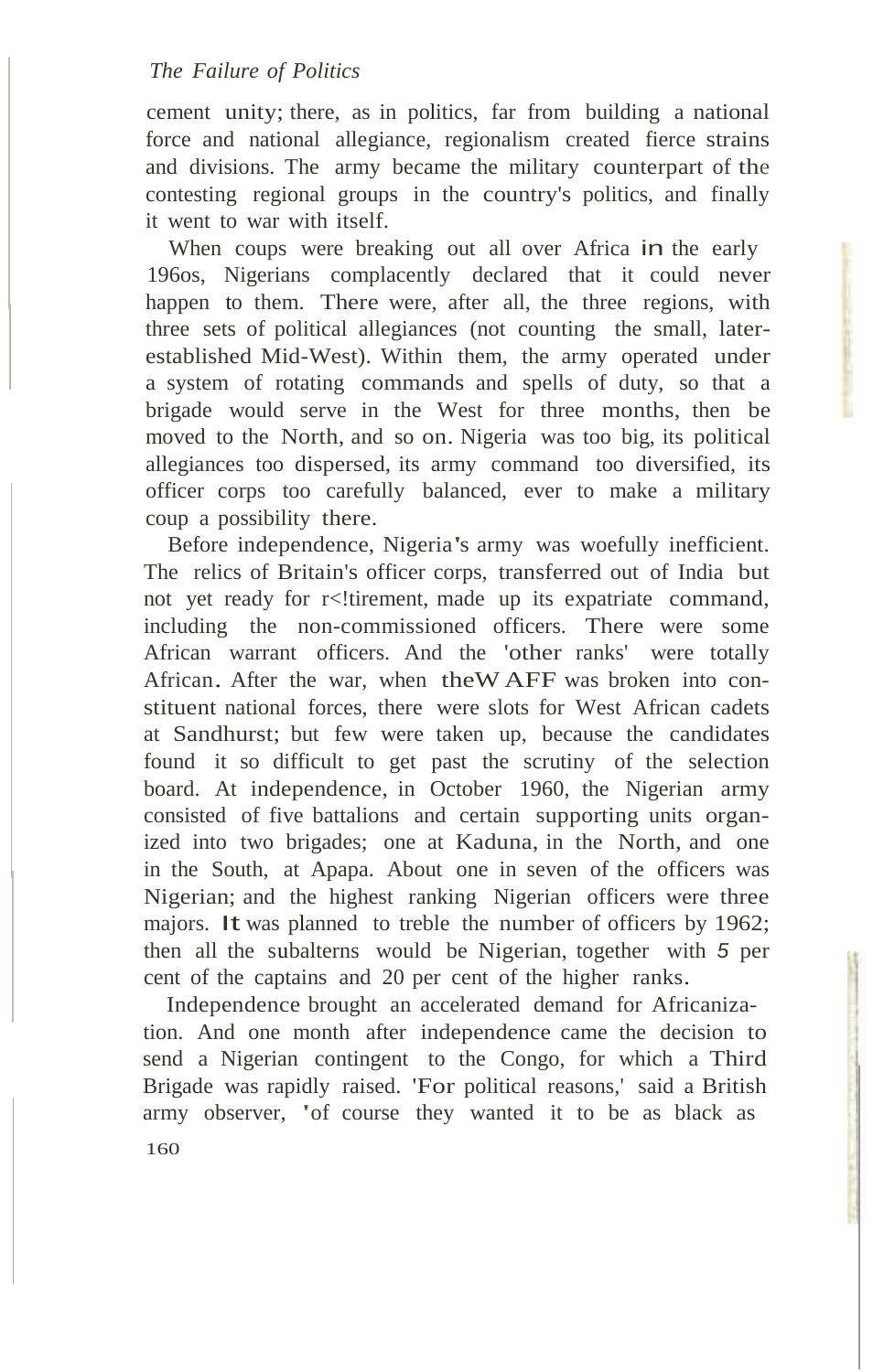possible.' In the Federal Parliament there were pressures for speedier Africanization. 'Om army in the Congo is being looked after by an officer who is not Nigerian,' protested Mr C. 0. D. Eneh. 19 But the Minister of Defence, Alhaji Mohammed Ribadu, warned against Nigerianizing so fast as to produce another Mobutu!'I appeal to both sides of the House,' said the minister, 'not to bring politics into the army. Because one has a brother in the army, he should not stand up and say "Nigerianize the armed forces ''.'

II

·:( I

I

But politics had already been introduced into the army by the Federal government. One of its first acts – under British pressure - had been to introduce <sup>a</sup> quota system for the recruitment of officers and men, which was intended to reproduce in the army the dominance of the North in the political system. The Northern region was ro have 50 per cent of army recruits, officers and men, with the Eastern and Western regions 25 per cent each. This principle of regional balance was also applied to the selection of candidates for training schemes abroad, as Nigeria added to the old connexion by establishing defence links with other parts of the Commonwealth, like Canada and India, as well as Ethiopia, the United States and Israel. Recruiting of ground troops was supposed to be based on provincial allocations, to prevent a particular region from being over-represented, or certain traditional areas of army enlistment from outweighing others. This was of particulNorthern concern, since the Middle Belt was just such a traditional area, and the emirates of the far or 'true' North were not. In practice, however, army recruitment in far Northern centres like Sokoto, Katsina and Kana was virtually nil. The bulk of the riflemen in the army  $$ some say as many as 75 per cent  $2<sub>0</sub>$  - were Northerners, but mostly from the Middle Belt. There· was also heavy enlistment among men from Bornu, and from Niger and Chad, who crossed the border into Nigeria so as to join the army. Some recruits from areas considered over-represented in the army took on Hausa names and gave their origins as some centre in the far North. Others bought themselves places. In certain places, it was said to cost £ro, and later £2o, to persuade the recruiting officer. In the Middle Belt the army had become a traditional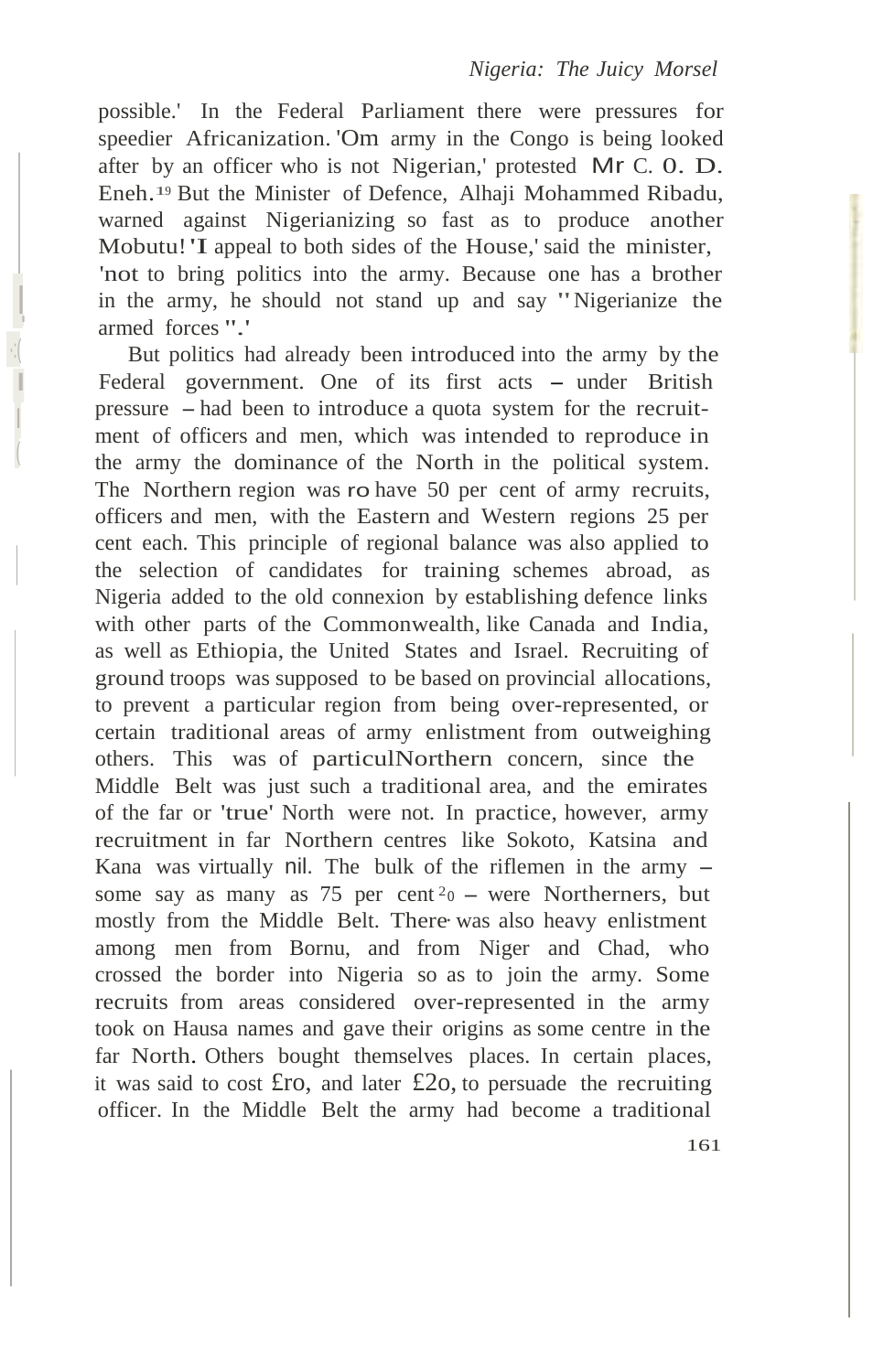avenue for employment, and even in many Southern towns there was strong competition to be enlisted: army pay was steady and three or four times the national average wage. The army did not publish regional statistics; but it was clear that the system of 'balanced' regional representation was not working in practice.\*

If the ground troops were predominantly Middle-Belters, the officer corps was dominated by Southerners, especially Easterners. For until the operation of the quota system, officer corps selection had been by open competition, with entry by educational qualification. By the end of r96r, the great majority of tradesmen, technical and transport staff, signallers and clerks were Southerners. In the ranks of major and above, Southerners outnumbered Northerners by about five to one. 21 Threequarters of the officers were Easterners, the majority of them products of schools round Onitsha (during the 19sos,incidentally, there were more schools in this region than in the whole of the North).<sup>22</sup> Easterners had taken advantage of the pre-independence British-initiated scheme to enlist university graduates for officer training, and about half the Sandhurst generation commissioned between 1954 and 1960 were Ibos from the East and the Mid-West. <sup>23</sup> The quota system was devised to speed the intake and training of Northerners; and with it went a concerted effort to promote Northerners more rapidly, especially into the middle-level officer group where Easterners were so dominant.

By 1965, when the army was totally Nigerianized, about half the officer corps was Ibo. In the highest levels of command, there was a careful sprinkling of regional representation: two of the five brigadiers came from the West, two from the East and one from the North. Among the battalion commanders, there were two Northerners, a Westerner, a Mid-Westerner, two Easterners (one of them Ojukwu) and a Rivers man, with the regions more or less equally represented in headquarter and special branch posts.<sup>2.</sup> The quota system began to show results at the level of the junior officer ranks. Ibo officers still predom-

!62

I ··l

<sup>\*</sup> In April 1963 a Senator asked the Minister of Defence how many men had been recruited into the army from each region since 1960. 'It will not be in the public interest to divulge this information,' was the Minister's reply.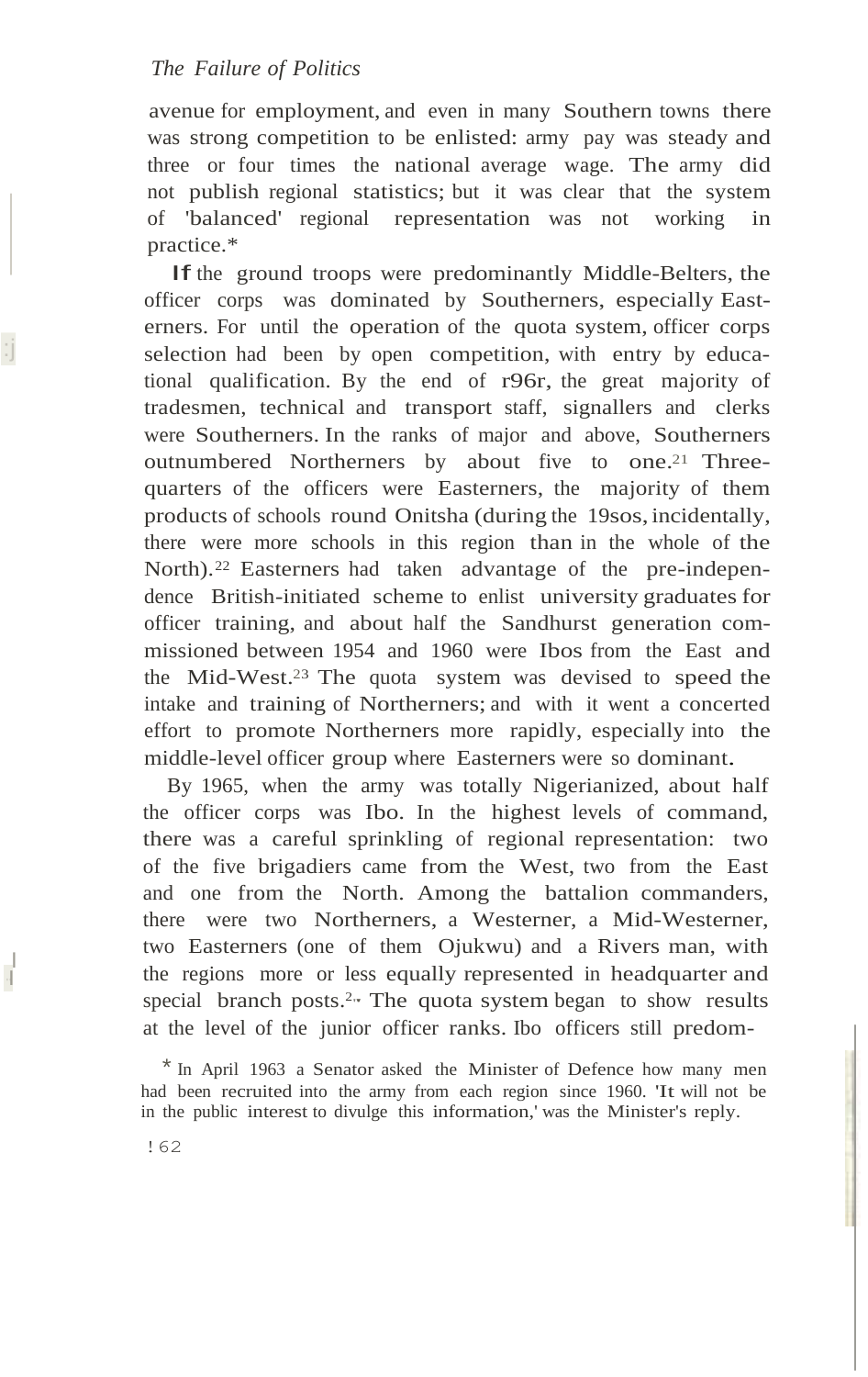#### *Nigeria: The Juicy Morsel*

inated in the middle ranks, especially at the level of major. But Northerners were being favoured for promotion and pushed upwards faster than their Southern counterparts. It was plain that redressing the balance through the quota system meant favouring the North. There were many Southern officers eligible for promotion; but they had to stand by and watch Northerners of shorter service and less experience being promoted over their heads instead.

Far from controlling regionalism, therefore, the quota system only inflamed it. Southerners were quick to notice that, like the weighting of the constitution, the army quota was calculated to guarantee the hegemony of the North. It was noted, too, that the Minister of Defence was invariably an influential NPC politician - first Ribadu, then lnuwa Wada; and that the military academy, the air force training school and the ordnance factory were all sited in the North. Surely, Southerners argued, the most equitable national system for the army, as in politics and the civil service, was not to weight the system in favour of any one region, but to pin access on the basis of merit. The quota system was, in fact, abusing the army for the purposes of Northern politics. To the middle-rankers in the officer corps, the political disabilities of the South and their own professional disabilities in the army converged only too glaringly.

Promotion blockages caused by the rapid Africanization of the army took on the same *political* and regional overtones. The rush to localize the army had meant rapid promotion for the senior command. The ranks below had to wait on the death or **Example 1** retirement of relatively young men. And the way that North-<br>erners were being favoured for promotion looked like meaning that Southern middle officers would be largely passed over. This promotion jam after the rapid upgrading of the officer corps was, of course, not exclusive to Nigeria; it was experienced by every African army that Africanized with the onset of independence : but in the Nigerian army it was one more source of stress inside an officer corps already rumbling with regional discord.

I

I I ·.I

> There was also, of course, the usual tension in African armies between the different educational generations of officer. Ironsi and the most senior officers had risen steadily through the ranks.

> > !63

.I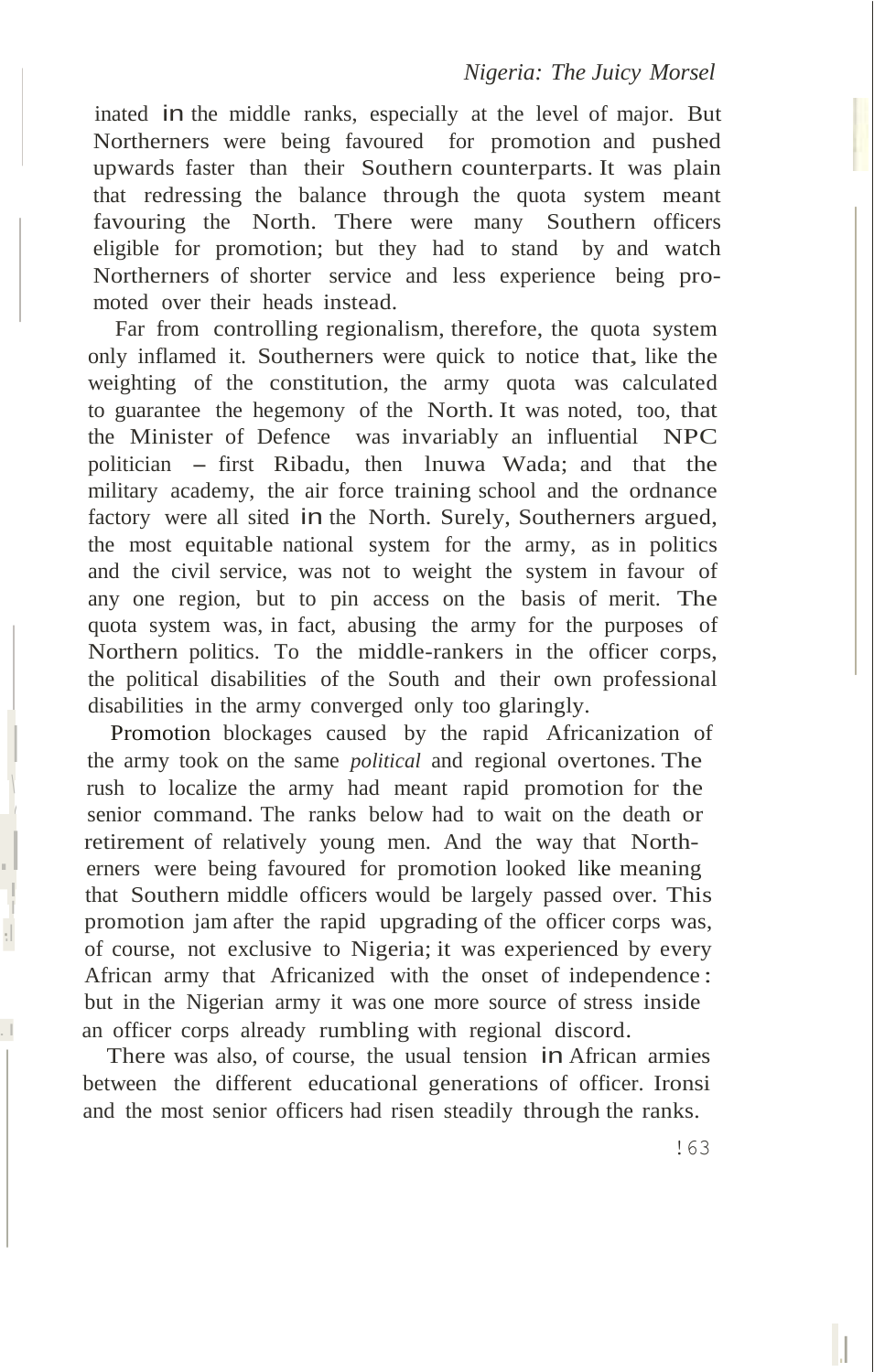The younger officers had graduated from secondary schools at least, some from a university, and had then won their commissions against stern competition. They openly despised the inferior intellectual showing and narrow professionalism of their seniors. But more than the cleavages between men from different army backgrounds and generations, with a jealous eye fixed on the weighted system of officer-recruitment and promotion, it was the political crisis in the country that threw the army into politics.

Middle-ranking Southern officers identified with their equivalents in civilian life. They had been to school  $-a$  few of them, to university- with their equivalent age group in the civil service, the professions and politics. They associated the fixing of North rn control in the army with Northern dominance in politics; and the top brass in the army, who connived at this system, with the corruption and incompetence of the political class. When it came to :filling the place of the British army head who withdrew in 1965, it was obvious to the whble country that each of the contestants-Brigadiers Maimalari, Ademulegup and Ironsi -had his backers among the political b<;>sses. It did not endear Ironsi to the discontented young officers that the Federal premier, Sir Abubakar Tafawa Balewa, backed him, against even the opposition of the Sardauna, Sir Ahmadu Bello, the Northern premier, who wanted Maimalari. After this, Ironsi was regarded as 'Balewa's boy'. Then, the corruption of politics began to infect the armed services. Three Nigerian naval officers embezzled nearly one-tenth of the 1964 navy vote.<sup>2</sup> 5 There were leal<aages about the ingenious system of perks used by Minister of Defence Ribadu to ensure the loyalty of the army's top officers: he had been Minister of Lagos Affairs before he took on the Defence portfolio, and was admirably placed to influence the allocation of building sites in the capital. It was said of Brigadier Ademulegun, a Westerner in command in the North who had taken to polo with verve so as to hasten his acceptance in the region's social and political hierarchy: 'The Sardauna dashes him with ponies.'

By the constitutional crisis at the end of 1964, when Dr Azikiwe charged that the elections were not free or fair and found !64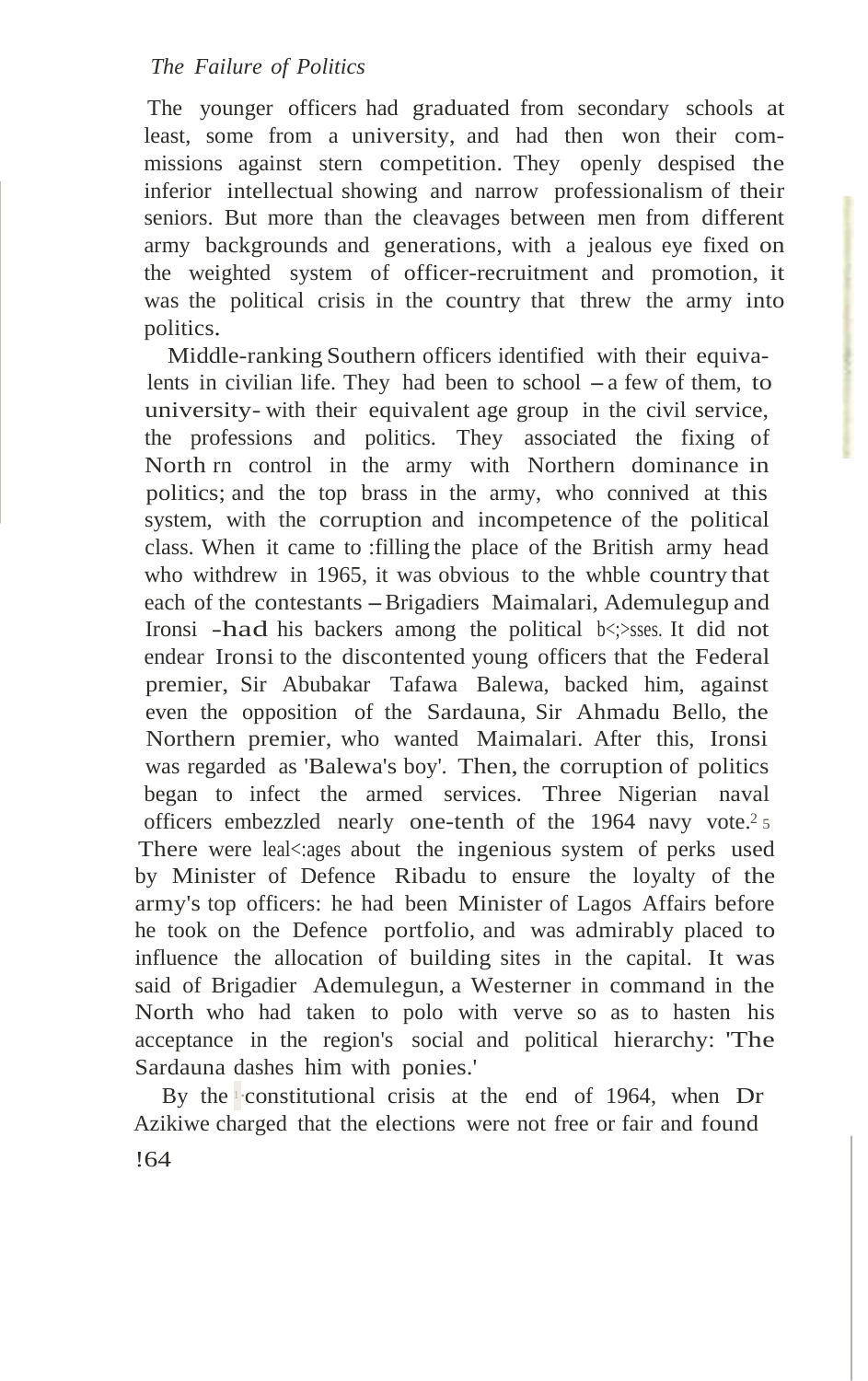himself in a showdown with NPC power, the army was politicsridden and divided into pro-Balewa and pro-Azikiwe groups. At the height of the crisis, when the army had been paraded round Lagos in battle order, Dr Azikiwe<sup>26</sup> surrunoned the heads of the army, the navy and the police to State House, so as to assert his presidential control over the services. The legal advice obtained by the service chiefs contradicted this assertion. The UGPA feared that the NPC would remove Azikiwe, for some one who would obediently nominate Balewa as premier. It was at this point that a group of lieutenant-colonels in the army, with Ojukwu prominent among them, offered intervention by a section of the army on the president's side. The go-between was Azikiwe's eldest son, who was a close friend of Oju.l{wu and arranged a private meeting between the president and the officer in State House. Ojukwu urged Azikiwe to take seriously the rumours of his impending arrest and protective custody by the army. He advised him to assume emergency powers and form a provisional government. The army, Ojukwu assured the president, would not arrest him, and some of his officer colleagues would back a provisional government.

!

I

.I

I

One version has it that the plan came to nothing because Azikiwe wanted to know its details before he gave the go-ahead, and the officers' attitude was, 'You leave that to us'.<sup>117</sup> When Azikiwe disclosed the incident in 1966,<sup>28</sup> he maintained he had assured the young officers that he had no political ambitions, and had throughout his political life always advocated an orderly change of government. (He, had, however, taken the scheme for the assumption of emergency powers and the setting up of a provisional government to lawyers, six in all; they, of course, had advised that the Constitution gave the president no such powers.)

The incipient rebellion against the senior army command in 1964 evaporated with the crisis itself. One significant feature of the plot was that among the lieutenant-colonels whom Ojukwu approached to join him were Yakubu Gowan, a young Middle Belt officer, and David Ejoor, from the Mid-West. (Both rejected the scheme.) The officer coup was thus conceived as an intervention against NPC power and Northern dominance, in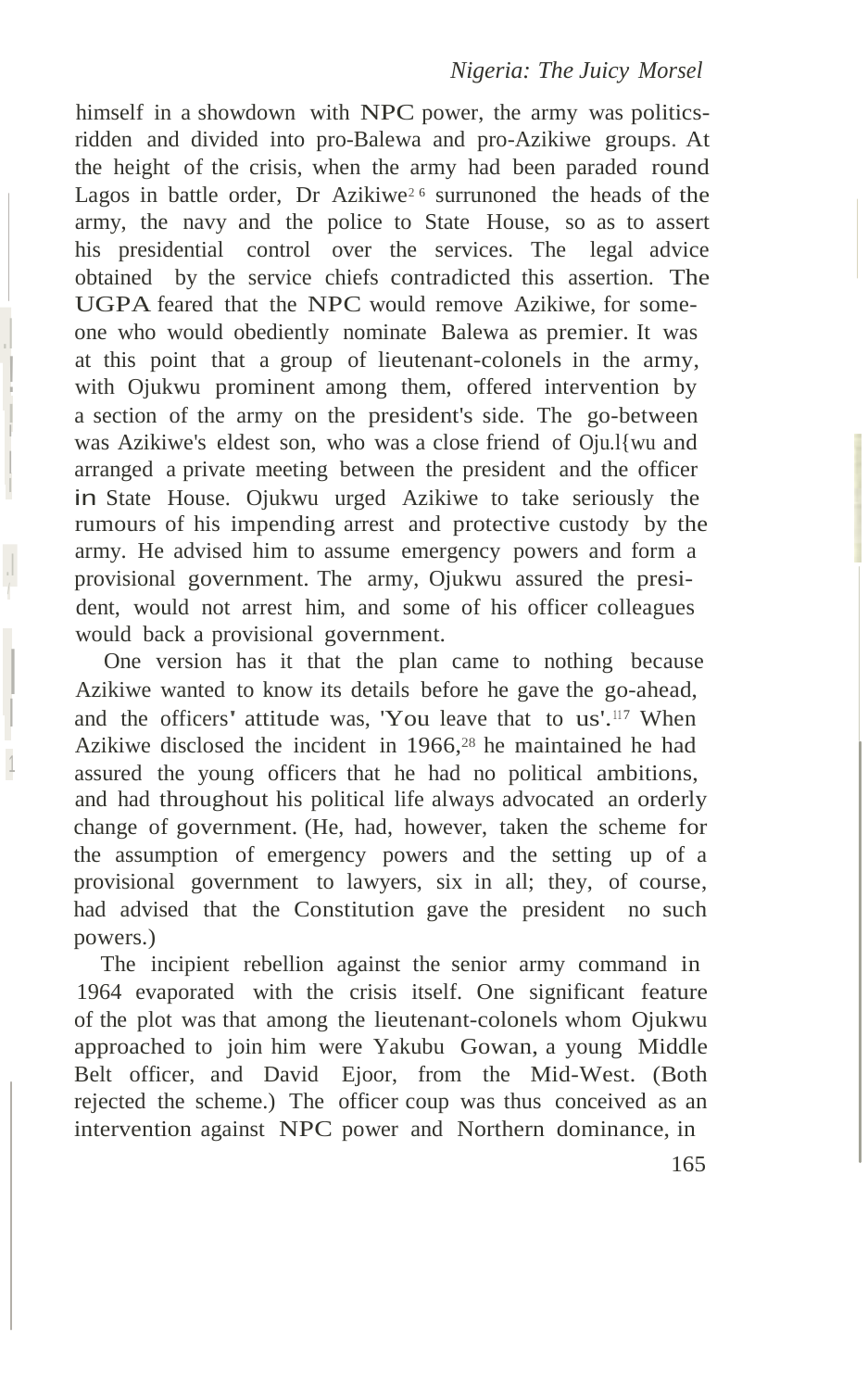which opposition elements from both North and South would join. The president was an Easterner, but that was incidental to his role as figure-head of the political opposition to the Northern ruling group. Significantly, too, planning was done at the rank of lieutenant-colonel, and initiative was preserved at that level. Two years later, when the 1966 coup took place, it was organized at the level of major, and no lieutenant-colonel was included in the inner group. There were, accordingly, strong cleavages inside the army between officer ranks, and a repeated tendency, when officers acted, for them to do so within their particular army 'generation'.\* When they did act, however, it was not for reasons, primarily, of intra-army conflict, but in response to political challenges outside into which, they felt, the army was being drawn.

Nine months after the country-wide constitutional crisis, the Western region began to erupt. The 4th Battalion, stationed in the West for the better part of nine years before being transferred to the North in 1966, was used, inevitably, as an extension of the Akintola administration. Many young officers resented this use of the army. The battalion commander, Colonel Largema, was publicly exposec;l for giving 'secret' military support to the NNDP. 29 A soldier was court-martialled, and in the course of his trial he announced that he had listed his commander's acts of partiality: these included harbouring Akintola in his official

• A. R. Luckham, *The Nigerian Army* (paper presented to a post-graduate seminar of the Institute of Commonwealth Studies, London 1968), commenting on the phenomenon of the January coup being Jed by majors, the July one by lieutenants, and the fact that a group of lieutenant-colonels had contemplated intervening in the crisis over the Federal elections of 1964, says: 'This reflects a well-developed tendency in the Nigerian army for interaction and friendship to cluster within groups of military peers, a tendency which is represented in its strongest form by the solidarity that develops between "course mates", those who have been through the Nigerian Military Training College and Sandhurst, Mons or other cadet training schools together. ...Yet although peer groups provided a pattern or frame for cleavage ... conflicts in the army drew their dynamic from elsewhere and created new conflict groups that transcended the lines between the ranks. The Majors of January did have their grievances against their seniors, but these were definitely secondary to their main political objectives; and it was the strategy of the coup more than feelings of direct antagonism which dictated the murder of the army's senior officers .. .'

I66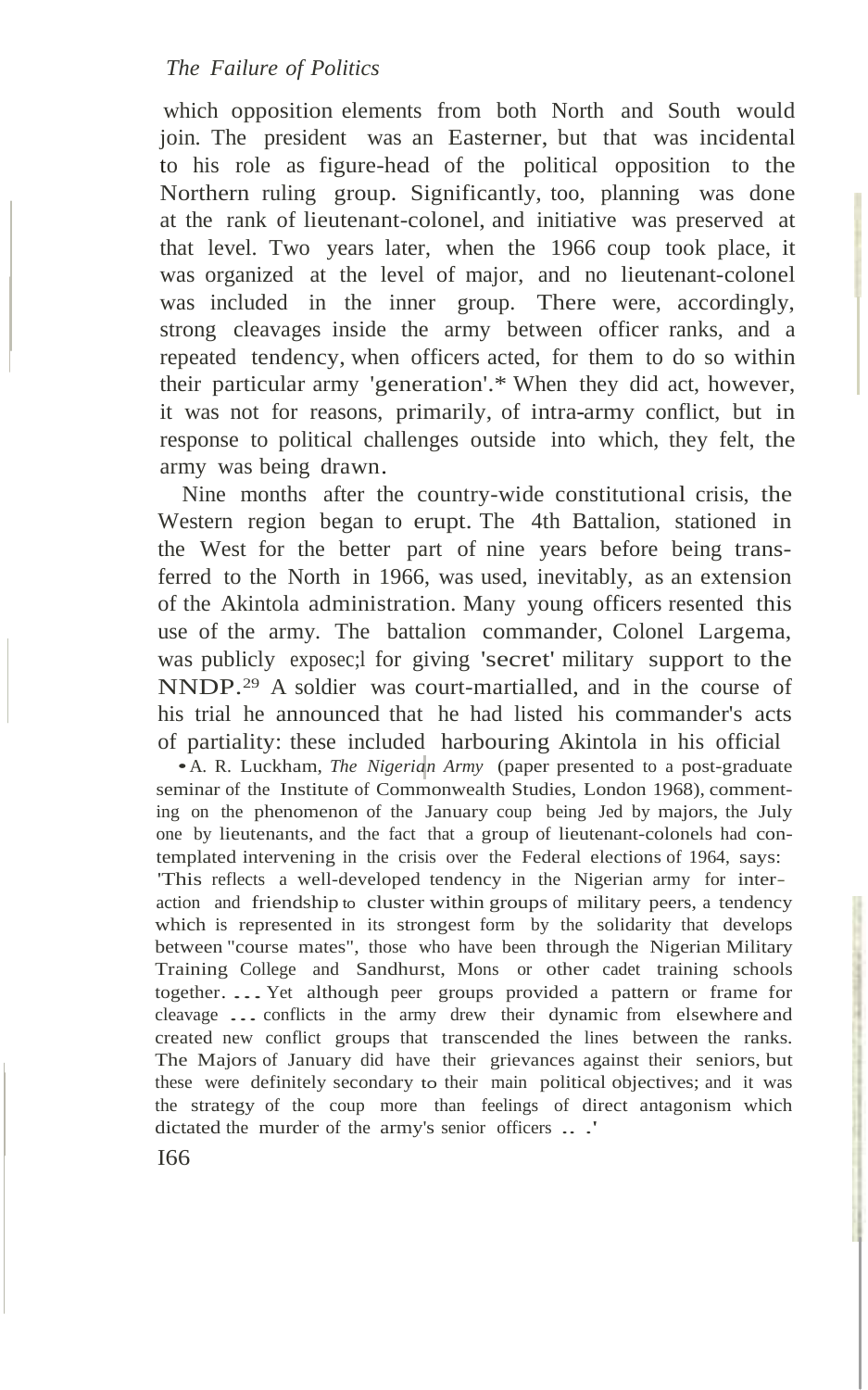#### *Nigeria: The]uicy Morsel*

quarters; bringing politicians into the army barracks to sign for the issue of self-loading rifles, and inviting them to practise firing at the forty-five yards range. Colonel Largema, he claimed, had personally supervised Chief Akintola's target practice. In the week after the fraudulent election, army units and armoured cars were widely deployed in the region. But the presence of the soldiers- many of them UPGA supporters- only added to the tension. Eventually, at the insistence of the general officer commanding, Major-General Ironsi, the troops were withdrawn from the West, and mobile police from the North were brought in to replace them.3o

After three months of unrelenting violence, the NNDP found itself driven out of almost all areas in the region except Oyo in the North. Its administration was collapsing and being ousted by local improvisations in the Action Group strongholds. NNDP 'refugees' had crowded into Ibadan, the capital, which was close to open warfare. Akintola himself was reported to be moving through the city in an ambulance for safety, and to be ordering a total blackout of the city's street lights when he was travelling from one point to another. An £8,ooo bullet-proof car was on order from Germany, the first such to be imported into Nigeria.31 Yet when the Federal government was pressed to deal with the emergency in the West, the Federal premier and the premier of the North echoed one another in declaring that there was a legally established authority in the West, and 'no reports of any breakdown of law and order'.3::l The Western House of Assembly opened with armed soldiers and police standing shoulder to shoulder round the House and inside the Chamber.

Early in 1966, the Northern premier and Chief Akintola met at Kaduna. It was the week that the Commonwealth prime ministers assembled in Lagos for one of their sporadic conferences. Security arrangements were tightened along the ten-mile route from Ikeja airport to Lagos, where cars were being burnt and thugs were active in broad daylight. Balewa, said his critics, was debating whether violence should be used against a white minority regime in Rhodesia, while turning his face from the violence in his own country. By now there was a widespread

:)

'I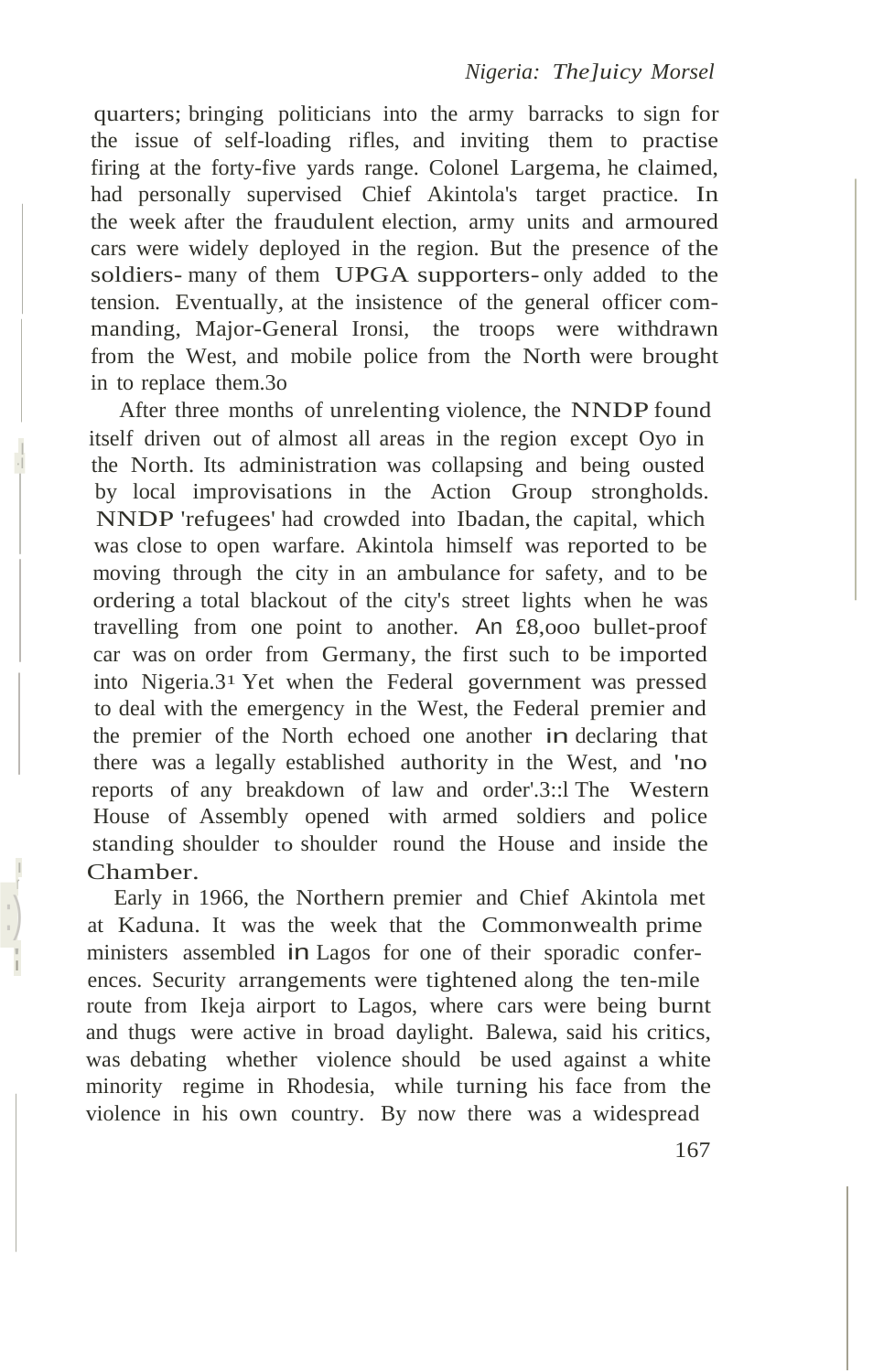# *The Failure of PaNties*

belief in the South that, with the failure of police and spasmodic army operations to stamp out opposition, the army was to be thrown into the West for drastic action to prop up the Akintola regime. The operation, it was said, was timed for 17 January. Legislation for preventive detention was to be placed before the Federal Parliament the day after the army moved in. A list of Action Group activists for liquidation or detention was said to include a judge, renowned for the fearlessness of his decisions in cases against Akintola supporters, and leading Action Group intellectuals. The rumours were becoming too persistent to ignore. There were also suspicious moves afoot to change the army and police command. It was suggested to General lronsi (without success) that he take his accumulated leave at this time. Changes in the police command resulted in a Northerner, Alhaji Kam Salem, stepping up to become acting head in the place of two Eastern officers senior to him. 33

To UPGA politicians, the operation began to sound more ominous than just a move to crush resistance in the West. There were suggestions of a simultaneous declaration of emergency in more than one area. Powerful Northern voices interpreted the violence in the West as instigated by the Eastern regions.J 4 There was the curious case of Isaac Bora and the Niger Delta Congress, which claimed to speak for the minority Rivers people in the Eastern region. It was alleged that the NPC was encouraging Bora, an undergraduate of Nsukka University, to start an insurrection in the Niger Delta, so as to provide a pretext for moving Northern soldiers into Eastern Nigeria.\* This was how the Action Group had been toppled in the West: why not the same fate for the NCNC in the East, since it had gone into opposition ?35

In some circles in the capital, the rumour was current that the plans for declaring an emergency in the East had gone so far that there was already rivalry for the job of administrator.

I \*Bora was brought to trial in 1966 and condemned to death for his part in stoking rebellion and setting up a 'new' government. He was condemned to death, but released by the Gowan government, and given a commission in the Nigerian army *(Wesc Africa,* 14 October 1967, p. 1331; *Daily Times,* April rg66).

168

I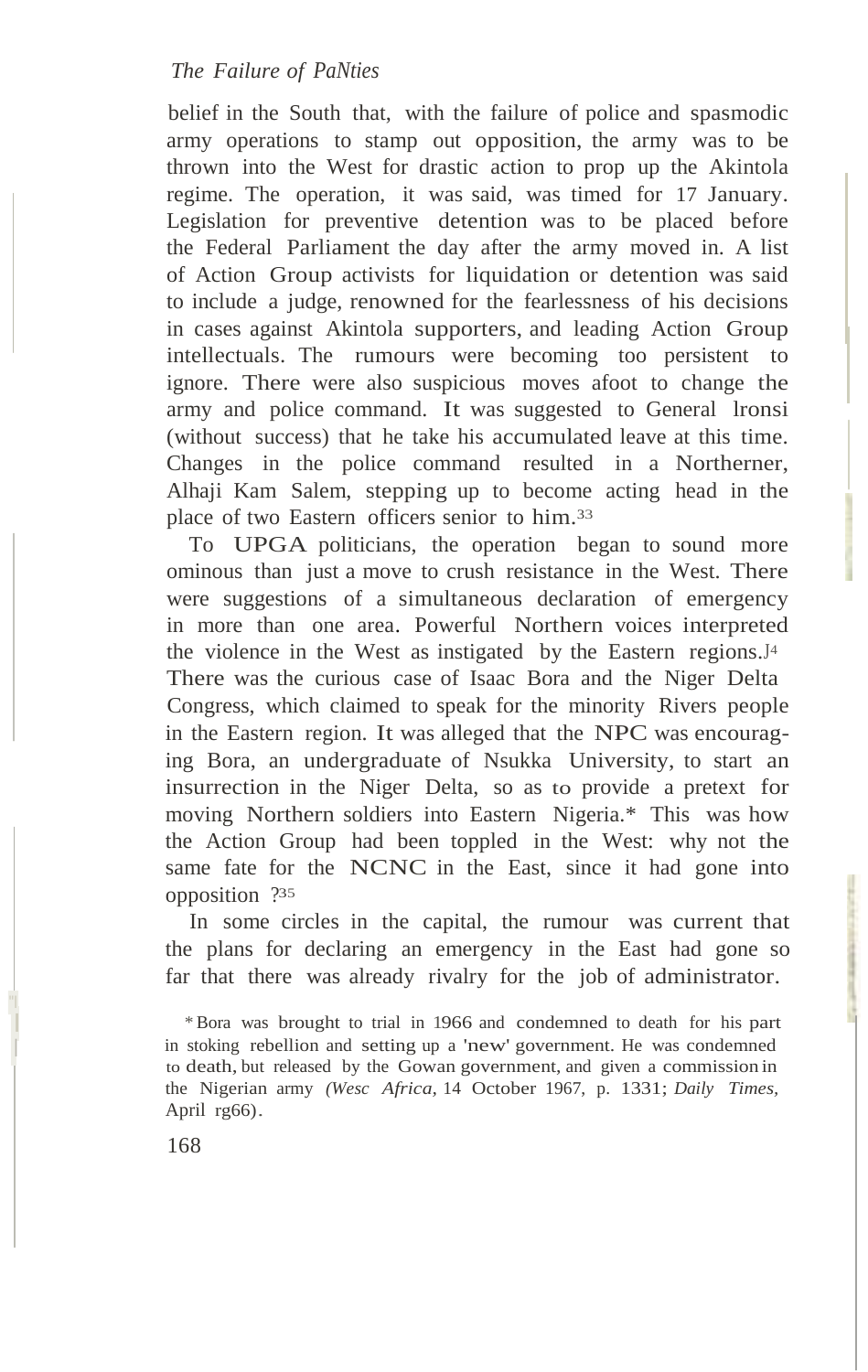But even if political gossip was improving on schemes actually laid, it was apparent that the Sardauna and Akintola were planning a final assault to entrench the NNDP in the West. It was after the meeting of these two politicians in Kaduna on 14 January, and in the conviction that the army was about to be used for the repression of the West, that the young majors jerked into action.

# I **Ghana: Heirs jump the Queue**

., I '\

> I believe it is u-ue of any country to say that the soldier is a much better proposition to deal with than, for example, the politician, whatever the colour of his skin.

General H. T. Alexander, *African Tightrope*

For many years in Ghana, the Colonial Office had been juggling a power balance of the traditional chiefs-cum-administrators with the propertied middle class and Western-trained intellectuals in the United Gold Coast Convention. But in the social and economic upheavals of the post-war years, new aspirants jumped the queue to usurp the position that the older elite regarded as their own. During the war, the West African territories had been closely tied to the Allied economies; Ghana, perhaps, most of all. Then, after the war, there was a steep decline in terms of trade; import prices soared because of shortages; and there was mass discontent, linking towns and villages, over rising costs of living. The towns of West Africa were flooded with work-seekers and members of a fast-growing urban petty-bourgeoisie. The UGCC leadership had been essentially an African business lobby, seeking to capture the trade of European merchant-importers and the Lebanese trading community. In 1949 Kwame Nkrumah, having returned from abroad to become the Convention's secretary, led a militant breakaway from the UGCC, which became the Convention Peoples' Party (CPP).<sup>1</sup> It attracted in opposition to the worthy

!69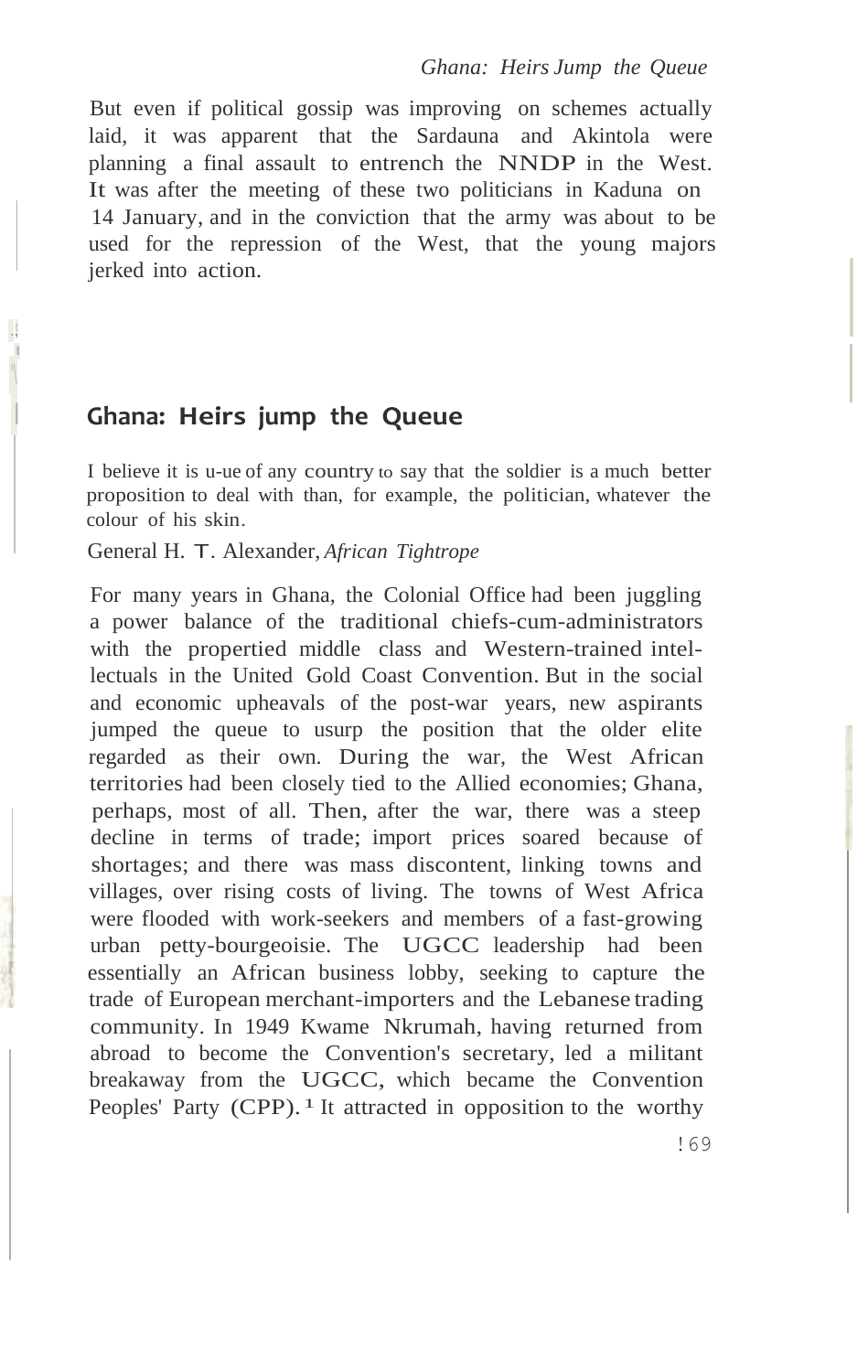of the professions and academics in the U G C C, elementary school-leavers, teachers, clerks, messengers in government and commercial offices, petty traders, artisans and transport workers, small-scale contractors and small businessmen, urban wageearners and ex-servicemen. The CPP's organizational base was provided by the network of youth, workers' and farmers' associations set up, or linked together, by Nkrumah when he had been U G C C secretary.

Discrete elitist representations gave way to processions by ex-servicemen, strikes and other militant activity. The year 1950 saw the launching of the first 'positive action', the Gandhiantype tactic devised by Nkrumah. Once launched, these positive action campaigns were brief and poorly sustained; but they took Nkrumah and other party leaders to jail and to political prominence. The CPP became Africa's leading mass party. In municipal elections held in Accra, the capital, a few months after the first 'positive action' initiative, the CPP won every seat; and it emerged triumphant in the first general election of 1951. The governor and the Colonial Office had to recognize that the party was the most representative and influential political force in the country. Less than two years after its formation, Nkrumah was Leader of Government Business in Ghana. For the next six years, from self-government to independence, the CPP was a partner in government with the colonial power.

It was during this period, a critic has written,2 that the character and orientation of the CPP, as the movement of a petty bourgeoisie seeking to entrench itself, were indelibly fixed, notwithstanding Nkrumah's later efforts to change both party and policy. The initial post-election period was one of tactical action to mark the transition to full independence. The CPP would work through colonial government to liberate Ghana from colonial rule. The party had, at one and the same time, not to forfeit electoral support and yet give colonial officials evidence of its moderation and responsibility in government.

Above all, this was the period when CPP economic policy served to keep colonial economic interests intact. For the first ten years of CPP government, the party made no structural 170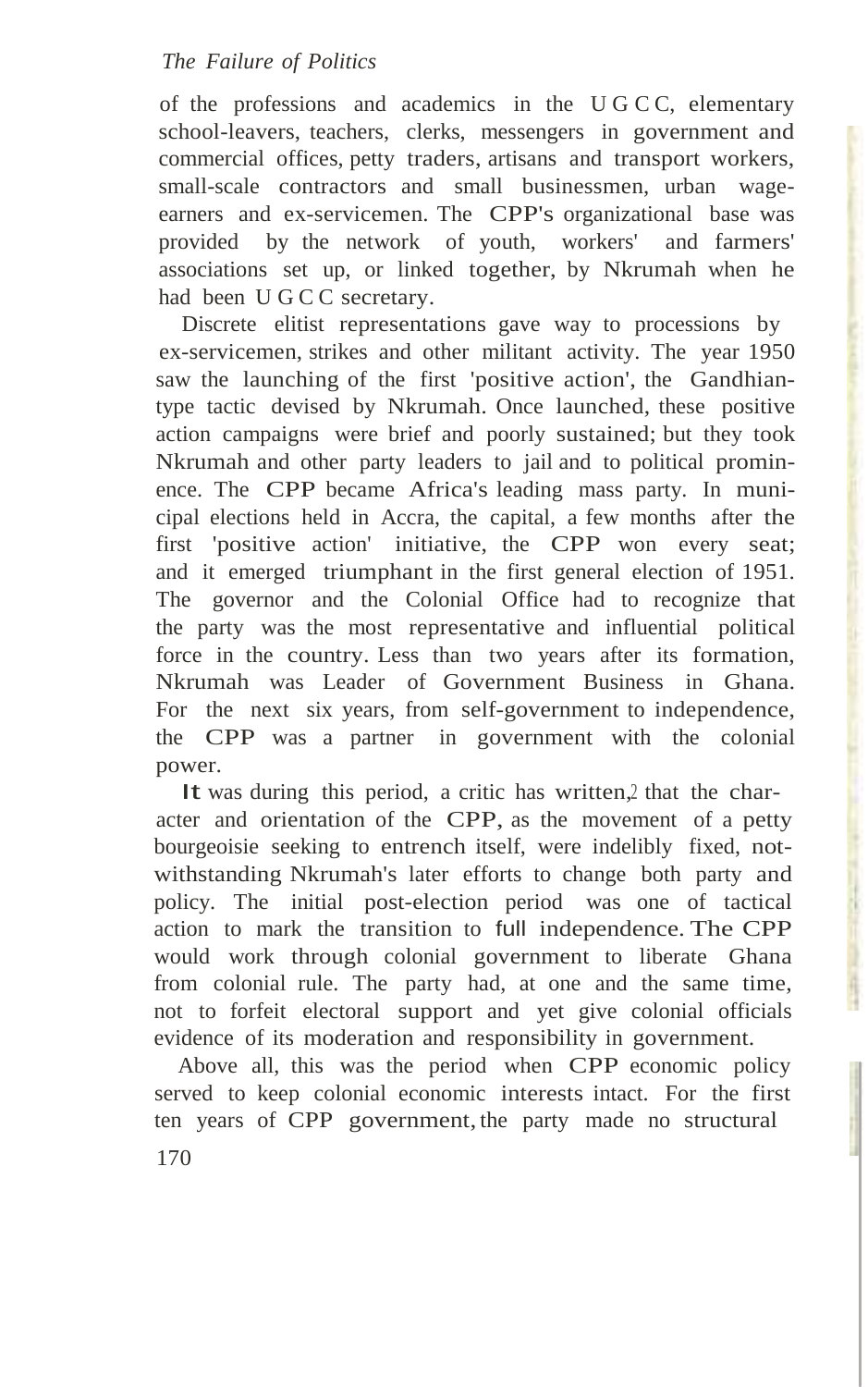changes of any kind to the economy. A symbiotic relationship between Britain and Ghana in the marketing of cocoa, Ghana's chief export, preserved old colonial ties and, at the same time, helped the CPP cement itself in power. Two young analysts have shown <sup>3</sup> how, at this time, it was the funds of Ghana's Cocoa Marketing Board, and those of other African colonies with similar produce-marketing machinery, which primed the pump of Britain's post-war economic recovery. Ghana supplied Britain with more capital than any colony except Malaya. The Board was the country's sole buyer, grader, seller and exporter of cocoa; and a reserve fund was built up by setting the price paid to domestic growers at a lower level than that prevailing in the world market. A large part of the country's economic surplus was thus accumulated by one body, and in London. By the end of 1955, Ghana's overseas reserves stood at £208 million. These blocked sterling balances were inve ted in long-term British government securities: the colonies were lending money to the colonial power. The practice was indispensable to Britain's economic interests. It was also invaluable to the CPP, which used it to undermine political and economic opposition among the developing or aspirant bourgeoisie of rich cocoa farmers and merchants, and to promote support through the dispensation of benefits and patronage. In 1952, the CPP founded the Cocoa Purchasing Company (as a subsidiary of the Cocoa Marketing Board), to become Ghana's largest cocoa-broker. The vigorous growth of a Ghanaian bourgeoisie had been stunted by the monopoly of the U AC and other foreign firms, which dominated the import-export trade, and controlled prices, import licences and wholesale credit. The effect of the CPP's cocoa policy was to undermine this class further still, for government went into direct competition with local cocoa-brokers. Determined to prevent the growth of a Ghanaian capitalist class, Nkrumah deliberately brought under attack not only the policies of the embryonic Ghanaian bourgeoisie but also their economic foundation. And into the vacuum caused by the absence of a matured bourgeoisie and entrenched political class, stepped the C P P, the party of the petty bourgeoisie. The Cocoa Purchasing Company provided the party with large supplies of credit, and

I l

I

l

I I

I

·l

I

I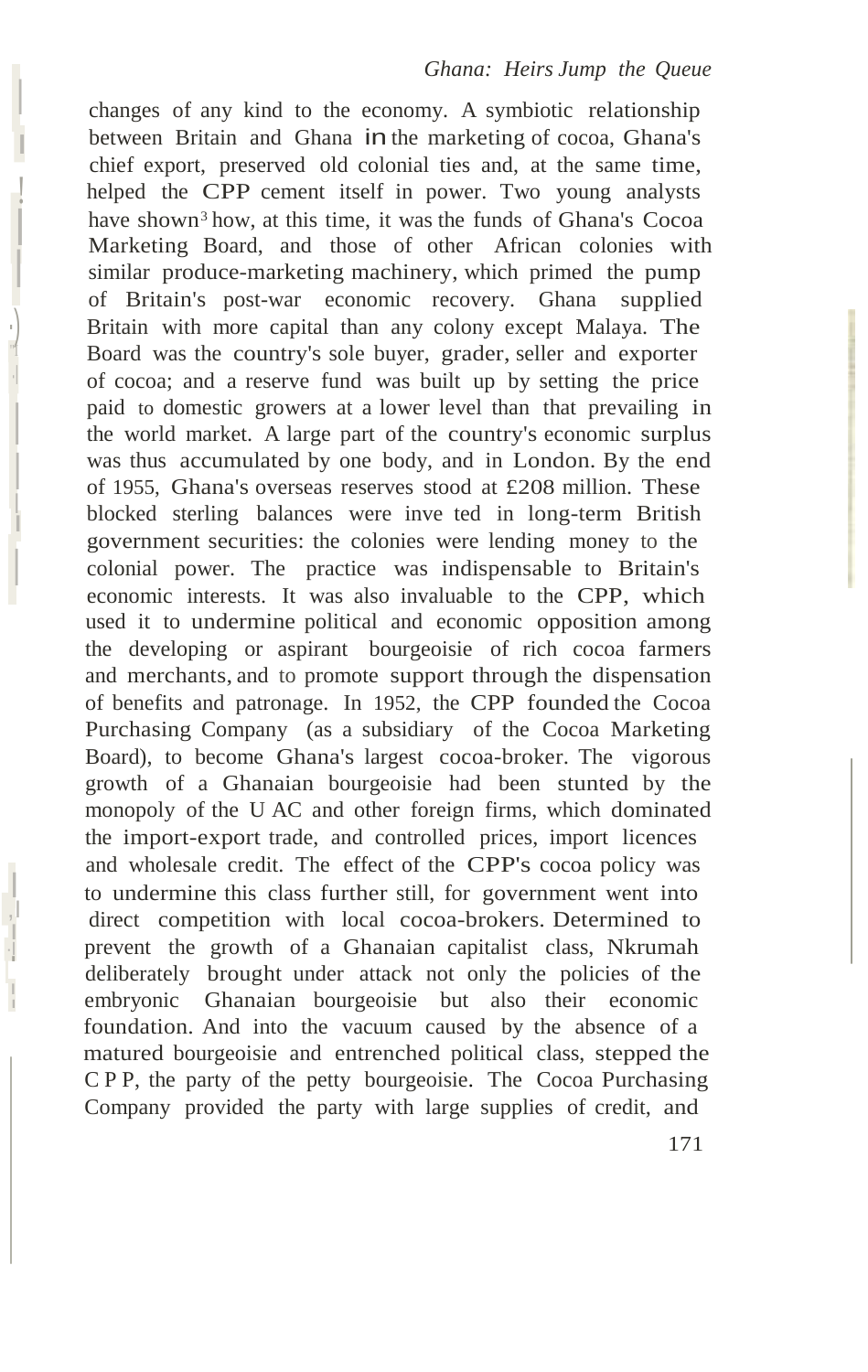business openings with which to consolidate its own support. Big farmers and chiefs in the rural economy were by-passed or assailed; in their place the CPP assisted poorer farmers, especially those who joined the CPP-sponsored United Ghana Farmers' Cooperative Council. Party leaders, parliamentarians and party supporters acquired contracts, commissions, loans and licences. CPP rank-and-filers were favoured for jobs. Funds made available for welfare projects consolidated community support. In the hands of the CP P, political authority was translated into control of state resources, which in turn dispensed party patronage as elsewhere in West Africa by a not dissimilar process.

The CPP's cocoa policy consolidated its echelons of support; but the cocoa farmers with whom it had entered into business competition, the businessmen worried by the threat of state buying in timber as well as cocoa, the chiefs, and their allies within the established middle class and professions, were being fast antagonized, not least by the pegging of the cocoa price well below the world price. Antagonized, too, were certain elements inside the CPP. Some defectors joined the opposition, especially in Ashanti country; but in time it was the opposition within the party itself that was to prove more destructive than the opposition outside.

Outside opposition mustered in the National Liberation Movement, which was a party based on the Ashanti rulers and land-owners, cocoa farmers and traders - both the traditional leadership and embryonic bourgeoisie in the richest part of the country - and which was reinforced by regional interest groups like the Northern Peoples' Party and the Togoland Congress, among others. The strategy of, this old-style alliance was to delay the granting of independence, and to demand a federal constitution from which regions would have the right to secede. Hedging its bets for the last time, the Colonial Office insisted on a fresh round of elections in  $1956$  – though there had been elections only two years earlier,  $\text{in } 1954$  – and the attainment by the winning party of 'a substantial majority'; how substantial was never defined. The Colonial Office, influenced by the NLM leader Dr Busia, and by commercial interest in London which consistendy overstated the strength of the Ghanaian opposition

i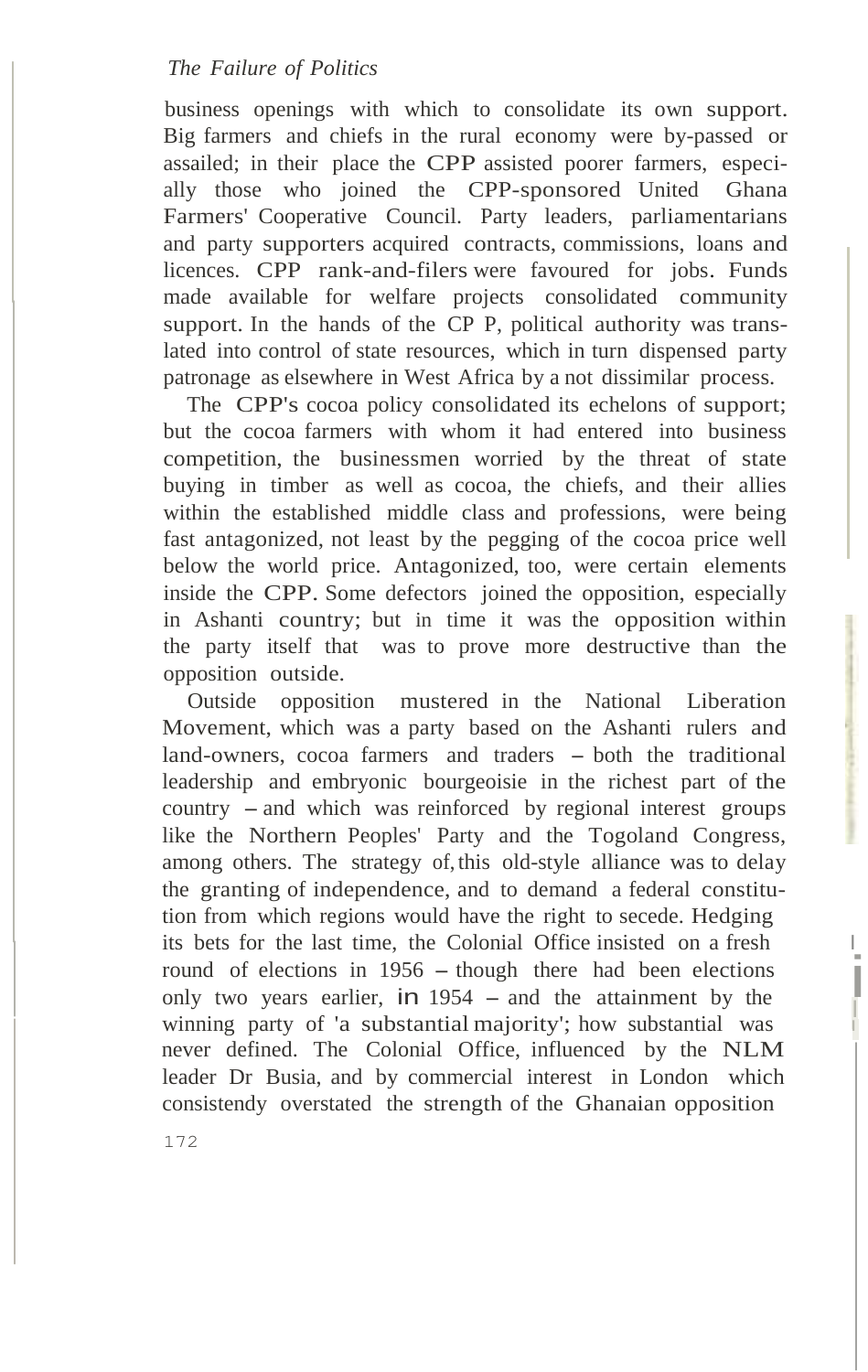to the CPP,4 was at cross-purposes with its governor-on-thespot in Ghana, Sir Charles Arden-Clarke, who anticipated that the CPP would sweep the polls and calculated his strategy for the transfer of power accordingly.  $5$  In the elections, the opposition won most of the seats in Ashanti and the North; but, overall, the CPP emerged with a handsome majority. (It was, however, an abysmally low poll; in fact, only one in six Ghanaians eligible to vote actually supported the CPP, on the very eve of independence. <sup>6</sup>This low level of popular mobilization was to dog the CPP in this and subsequent elections.)

By 1957 the National Liberation Movement and other opposition groupings had consolidated in the United Party; for government had passed a law requiring that all political parties should be nation-wide, with membership open to all, irrespective of tribe or region. Now firmly in the saddle, with independence at last, the CPP proceeded to concentrate power at the centre and to weaken the potential opposition of the regions. The regional assemblies, protected by the independence constitution, were curbed, and then abolished; the powers of the chiefs were circumscribed; and entrenched provisions on the judiciary and the civil service were revoked. Opposition immediately after independence had been open and expressed, and on occasion even spectacular, as with the troubles in Trans-Volta Togoland, and in Accra itself where the urban unemployed and the Ga petty-bourgeoisie demonstrated against the CPP government. The CPP began to stamp out resistance with the apparatus of the state. The Preventive Detention Law was passed in 1958; and strikes were made illegal at about the same time. The assets of pro-opposition state and local councils were confiscated; and opposition MPs themselves were arrested.

Ghana's experiment in socialism failed, it has been argued, 7 because the attempt to break with Ghana's colonial past was not made soon enough, and because, when it was made, it was not complete. There were two distinct periods in Ghana under Nkrumah and the CPP. The first was the pro-Western period from 1957 to 1961. During this Ghana operated as a neo-colony within the British sphere of interest. It looked to the British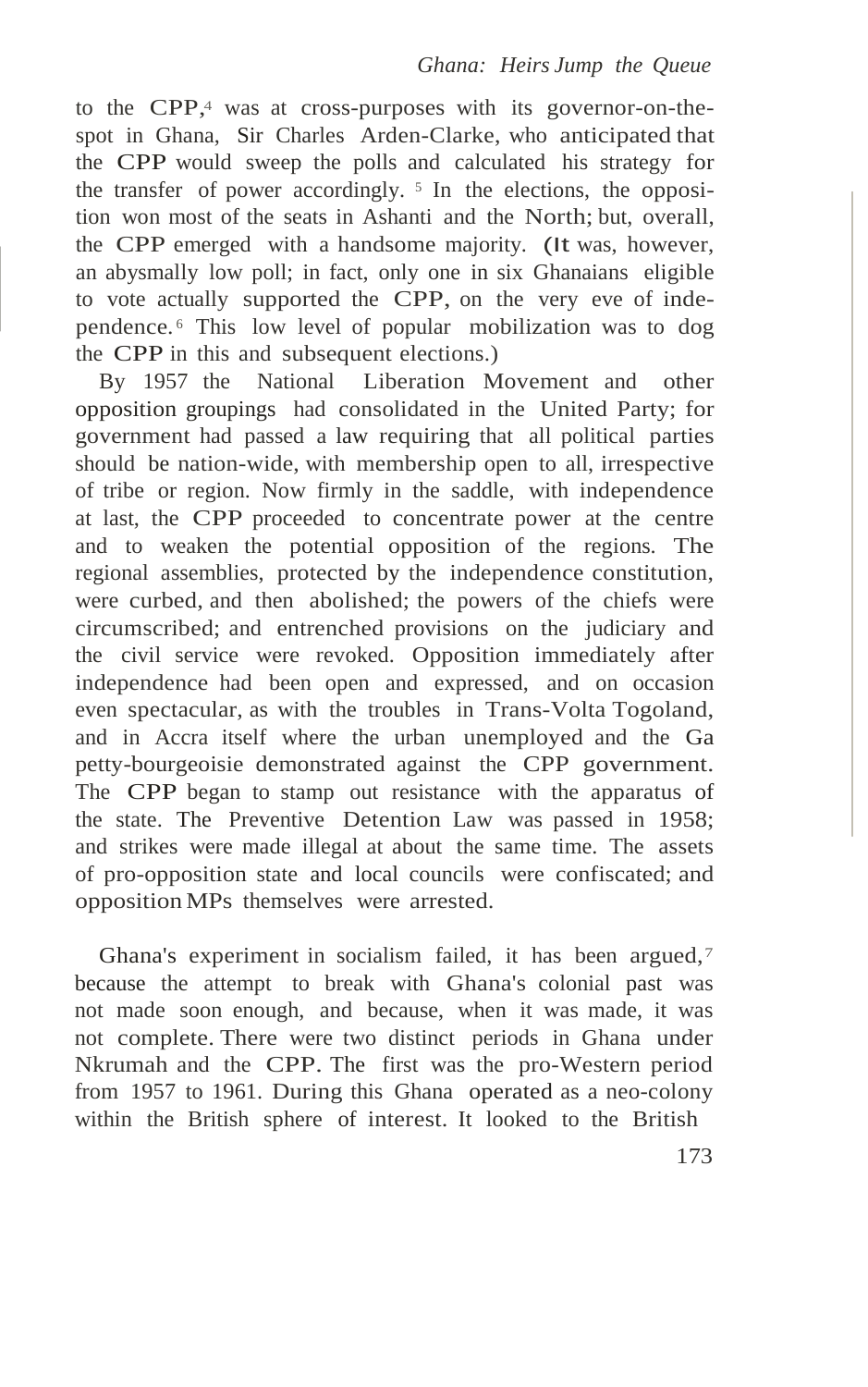pound as its anchor of safety. It kept its external reserves in London instead of in Accra, and allowed the British banks systematically to deflate the economy. Cocoa dominated (from 1950 to 1962, it accounted for from *50* to 75 per cent of total exports). In 1958 manufacturing contributed only 1·8 per cent of the gross domestic product.<sup>8</sup> The export-import enclave linked to the foreign overseas market was monopolized by foreign firms, and a major proportion of the country's surplus flowed out of the country.

Development strategy was orthodox and passive, with a total dependence on foreign capital for any projected industrialization. This policy, guided by W. A. Lewis, the eminent West Indian and later Princeton economist, was seen by the early 196os to have failed. Ghana experienced a rapid deterioration in its balance of payments, lost huge amounts of its external reserves and failed to attract anywhere near the amount of foreign capital on which it had counted for industrial development. From 1957 to 1961, indeed, there was a net *outflow* of private capital. And by 1961, Ghana's balance of payments deficit was £53 million, or 12 per cent of the national product.<sup>0</sup> It was, in fact, a conventional development plan inspired by orthodox economists in the pro-Western period, and not primarily the extravagance of the regime in its flirtation with 'socialist' planning, which depleted Ghana's foreign reserves between 1957 and 1961. A second development plan introduced in 1959 was informed by the same strategy of reliance on foreign capital, and of government activity in a welfare state direction only.

In 1961 this plan was abandoned. In its place came the Seven Year Plan for Work and Happiness. Ghana was to attain selfsustaining industrial growth by 1967, it was proclaimed, and the state was to play the major role in economic development. The Plan would try for the first time to alter Ghana's rigid export orientation and, in an internal economic breakthrough, to exploit some of the surpluses previously leaked overseas. Ghana, Nkrumah decided, was to be a socialist state.10

Five years later, the Seven Year Plan was floundering and Ghana was eye-deep in debt, with a balance of payments crisis that bonded her to external - mostly Western - creditors. A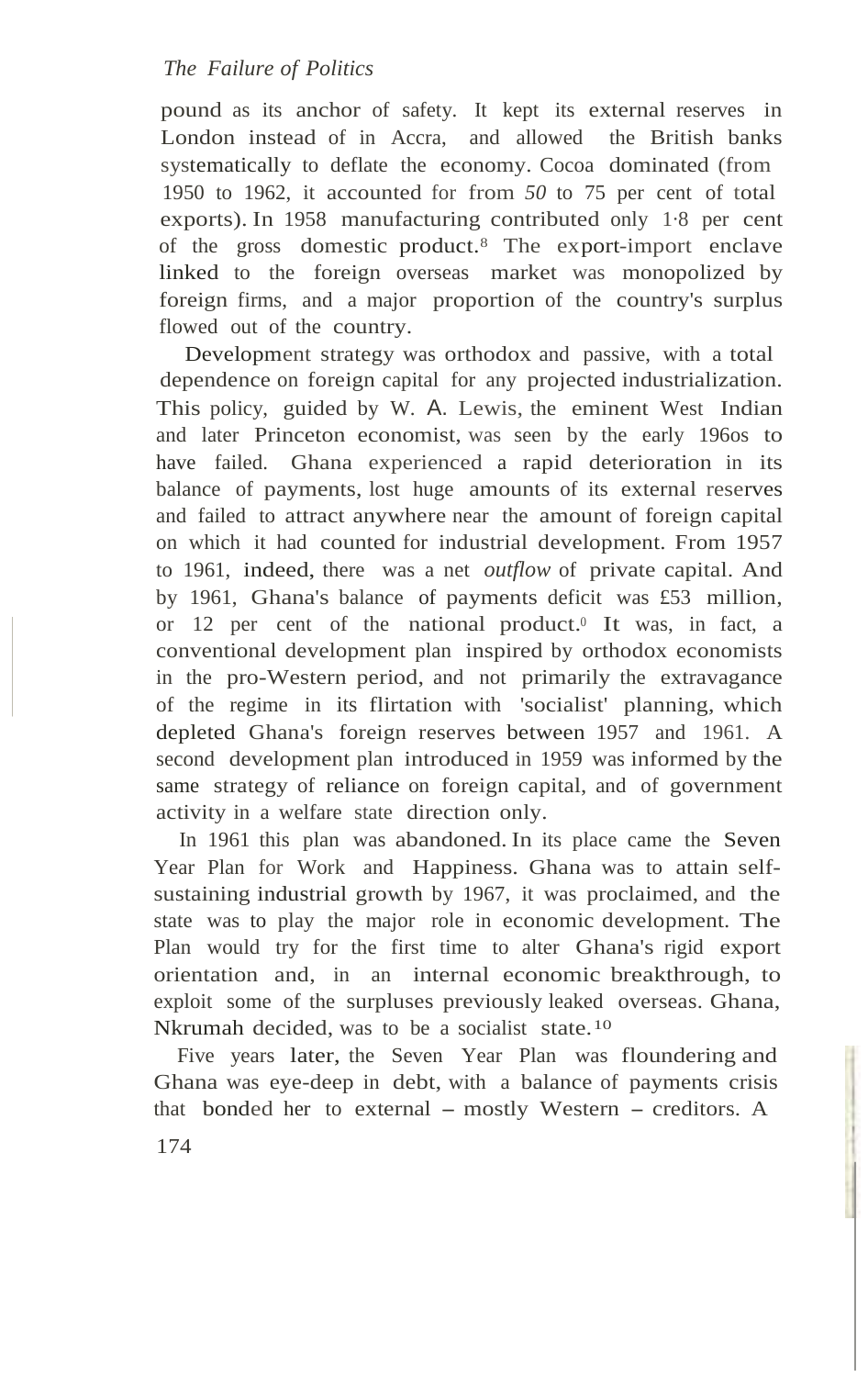cabal of army officers and policemen was able to use the falling growth rate of the economy, among other things, to justify its armed seizure of power.

I I I I I

I I ·.1

'\

.I !<br>! I

Yet Ghana had made attempts, however limited and illconceived, to chart a development course towards industrialization. There had been an unprecedented growth in the necessary infrastructure: the deep-water harbour at Tema; the improved railways; the new roads built and maintained; the Volta dam project, wl}ich generated a vast increase of electricity, even if it did not meet the other demands of the Seven Year Plan; and the moves to establish a national shipping line and airways. There had been what were, for Africa, unprecedented programmes of constructive social welfare, *with* the spread of benefits not to a closed elite circle, but beyond, to the village. Great strides had been made towards free and compulsory primary and secondary education; new universities had been built, and university education made free; a beginning had been made in the establishment of a free health service, and the first steps taken towards a social insurance scheme, including unemployment benefits and pensions. But the debts *were* rocketing; and, in its crucial purposes, the Seven Year Plan *was* failing.

In the decade between 1955 and 1965, the gross domestic product doubled; but the import-export sector continued to dominate, and cocoa and cocoa products still accounted for 66 per cent of all exports, with very little processing done inside Ghana itself. The Plan was to balance the economy between agriculture and industry to support secondary industry on the products of agriculture; and to provide, meanwhile, sufficient cheap food for the people. But foodstuff production was almost stagnant; the price of locally grown food rose between 1963 and

1964 by as much as 400 per cent in some regions (the national rise was 36 per cent), and the state farming ventures were disappointing if not outright failures, having produced food in quantities which did not justify anything like their capital and current investment.U Manufacturing remained a tiny share of the gross national product: it was 3·8 per cent in 1962, and 4·4 per cent in both 1963 and 1964. There had been heavy government outlay on consumer and capital goods factories, but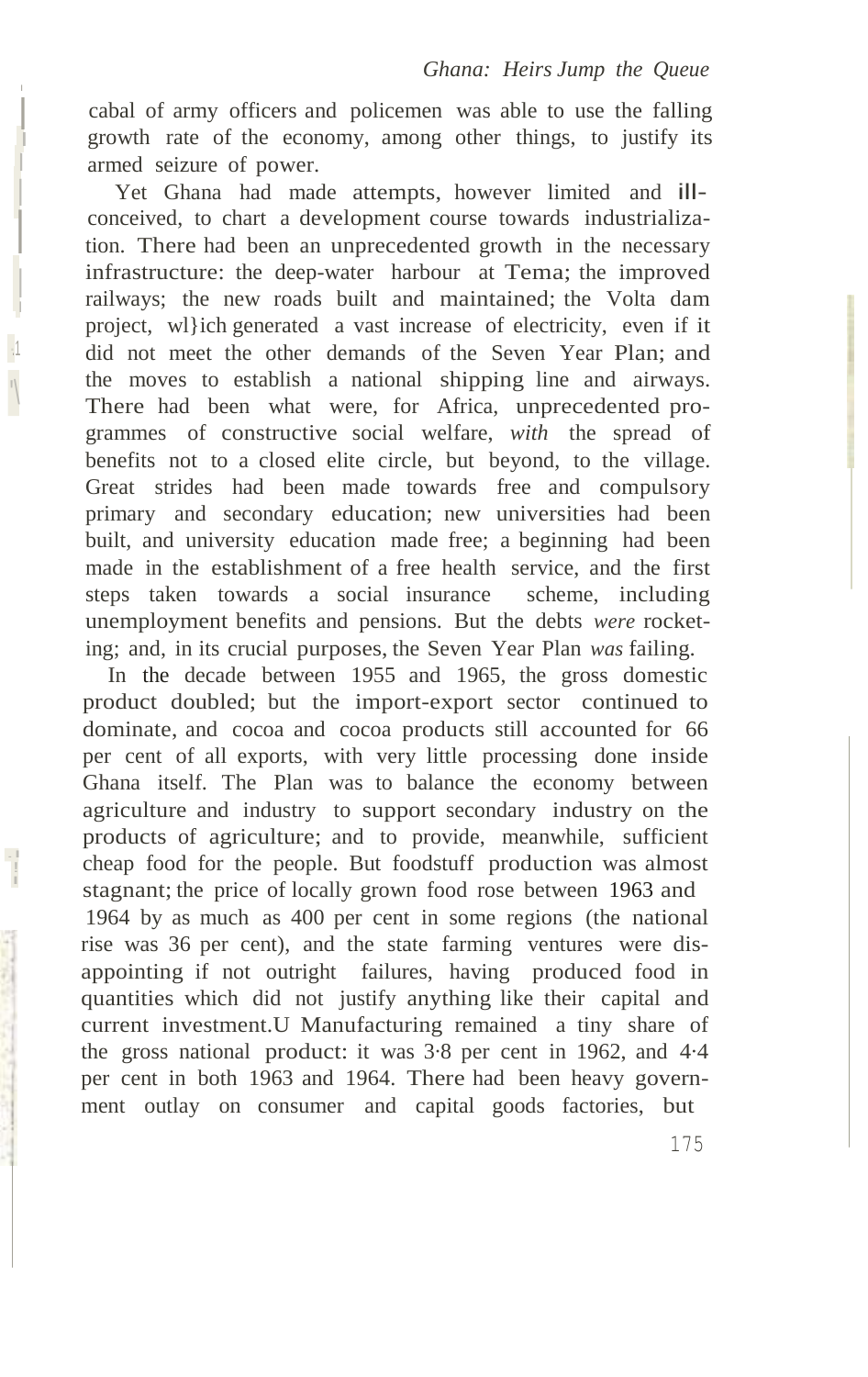industrialization had b<!en spasmodic and ill-planned, and had relied heavily on short-term financing by suppliers' credits.\* Ironically, as has been shown,I2 foreign investment was plainly unimpressive during the period of *laissezjaire* and state inactivity in industrialization; while, during the period of 'socialist' experiment after 1961, foreign capital pouted in, relatively speaking. By 1964 Ghana had received £r68 million-worth of medium- and short-term credits.<sup>13</sup> But of this amount, £157 million consisted of suppliers' credits, with the bulk of repayments concentrated within four to six years. <sup>14</sup> Ghana's economy was fast drowning in cumulative debt; and as early as 1964, the mounting repayment commitments were beginning to disrupt the economy.

Nkrumah, up to the fall of his government and even after, refused to recognize the nature or the magnitude of the crisis in Ghana's economy. (' Of course the Ghanaian economy was not without its problems, but is this not true of all national economies, and particularly of those of developing countries in the context of the growing gap between rich and poor nations ? Our imperialist critics would be better employed examining the economic situation in their own countries, many of which are in grave financial difficulties.')l 5

It has been suggestedl6 that the Nkrumah government in its last years began to lose control, and even knowledge, of Ghana's external debt.

Certainly, the government's financial system was in a state of virtual collapse, a critic <sup>17</sup> deduced from the auditor-general's

\*'The system of suppliers' credits is one in which individual foreign firms undertake to complete a "development" project under an agreement guaranteed by the firm's government. The firm then advances the credit for the cost of the project to the African government, generally at terms above the prevailing rates, with the principal to be paid in four to six years. The debt is in turn guaranteed by the African government. Consequently one of the main points about these foreign "investors" is that they do not invest. They neither risk any of their own money nor wait for the project to pay before they take their profit.' *(West Africa,* 26 March 1966, p. 341.) Furthermore, as the bulk of these debts were contracted in foreign exchange, repayment worsened Ghana's balance of payments position, at a time when no additional foreign exchange was forthcoming from other sectors of the economy.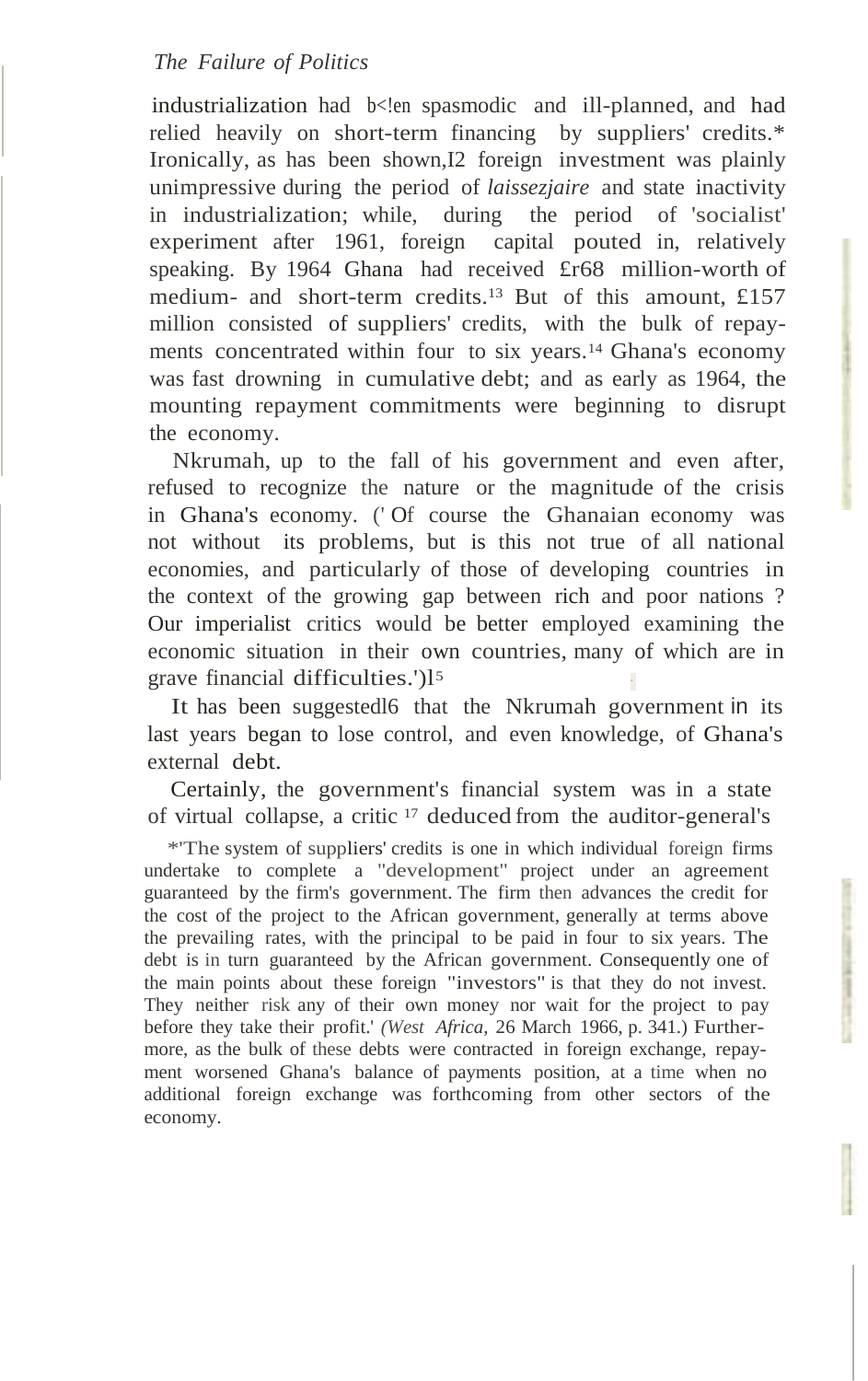#### *Ghana: Heirs Jump the Queue*

annual report of government accounts in the last year of the Nkrumah regime. Complete records of several contracts and suppliers' credit agreements did not exist in the government's official files. Estimates of expenditure in the final 2.ccounts were found not to include credit committed and utilized by the government, with the result that Ministry of Finance control became a game of blind man's buff. And apart from major breakdowns in the country's system of financial regulation there were scores of minor irregularities, some due to corruption, but many to

the disturbing gap between the increasing complexity of government operations and the fall in standards of integrity and in the level of technical competence.... A substantial portion of the taxpayers' money sustains little more d1an the unmistakeable incompetence of some civil servants.

At the beginning of 1964, Finance Minister Kwesi Amoako-Atta laid a twenty-six page memorandum before the Cabinet, in an attempt to draw attention to Ghana's precarious financial position. But the memorandum received short shrift from Nkrumah, who was notoriously impatient with unfavourable reports. Two days before the 1966 coup d'etat, the Budget speech acknowledged certain economic difficulties; but it attributed them, in the main, to the catastrophic drop in the price of cocoa. The CPP had, indeed, come to power in the post-war period of soaring cocoa prices, and had built its regime, as it had drawn its development plans, on the politics of cocoa prosperity. In 1954, the price had been £350 a ton. The Seven Year Plan had been drafted on the basis of an average £r8o a ton, and on the assumption that increased output would ensure an average annual foreign currency income of £86 million. (The cocoa monopolies had, in the post-war years, urged Ghana and other West African countries to increase output, and had pledged that a fair and stable price, of at least £zoo-so a ton, would be forthcoming.) By the rg6os, however, the cocoa boom was over; and by August 1965 cocoa was selling for as little as £go a ton. Ghana's cocoa production had doubled, but its export earnings had fallen to below pre-1957 levels. As foreign exchange problems worsened, the government's first recourse

.j

I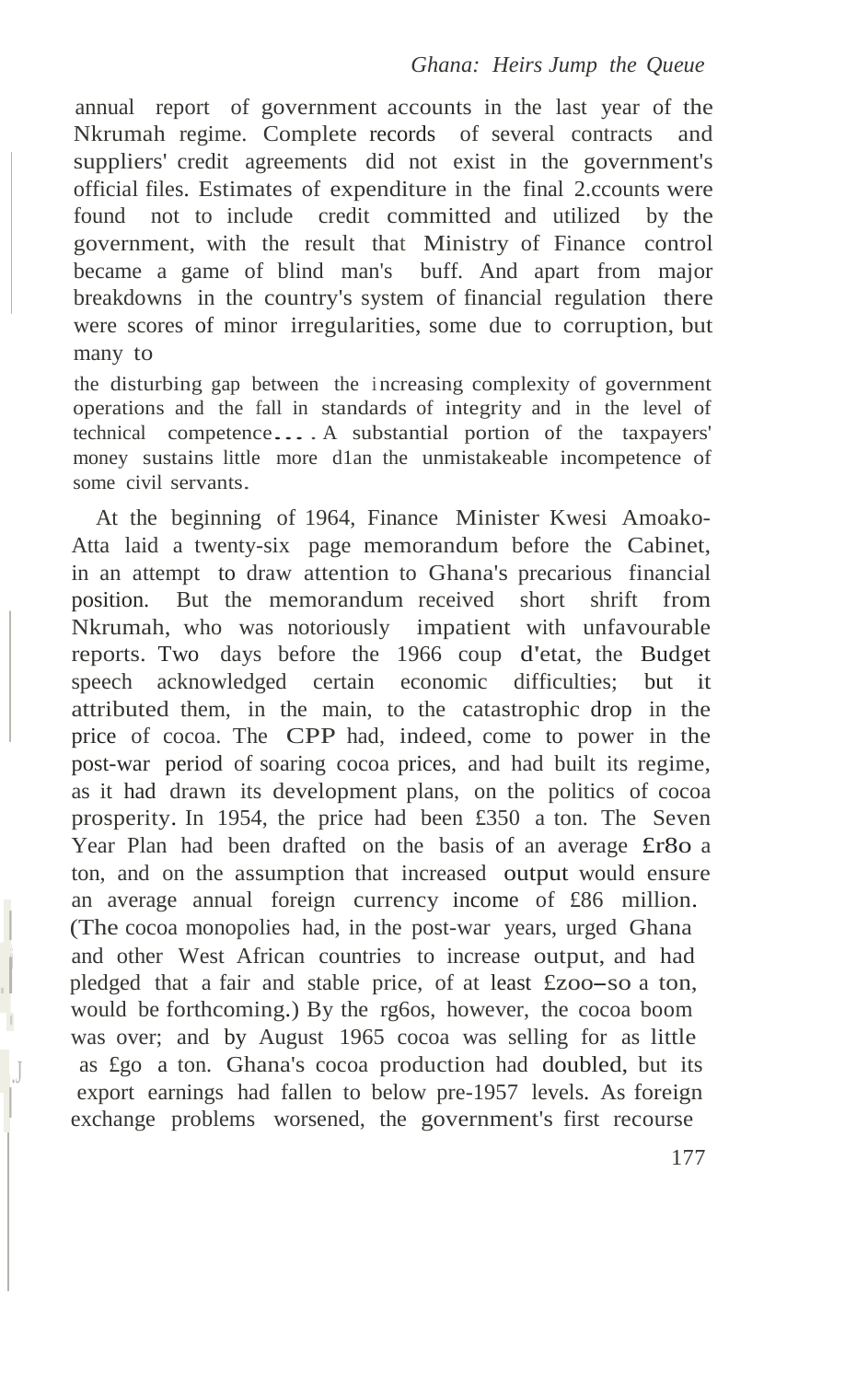had been to employ the reserves; then, to depend on supplier credits. If the world cocoa price had not crashed, Ghana's economic crisis would undoubtedly have been cushioned, at least for a time. But the economic crisis was not encompassed by the cocoa price.

Ghana under the Seven Year Plan achieved an impressive state-enforced rate of capital accumulation; the envy, indeed, of many a development planner. The trouble was that the mobilization of capital was nowhere matched by any similar mobilization of human resources, in political, administrative and technical conunitment or even enthusiasm for Ghana's economic goals. The paradox was, an economist has suggested, 1.8

that in the period when the rate of investment was being increased, the rate of growth of the economy as a whole was slowing down. In other words, while additions to the stock of capital were growing, the average output obtained from a unit of capital was declining.

Chaotic administration of import controls was one of the reasons; poor planning, another. 'The unthinking proliferation of hastily conceived state enterprises used up large amounts of foreign currency, but resulted in absurdly poor levels of economic performance. In 1963-4, for instance, the output of State enterprises was just over a quarter of the amount they were intended to produce.' Above all, the Seven Year Plan had become entirely dependent for its success on 'an inflow of foreign capital I on a scale completely without precedence in the recent history of the country'.

> This was puzzling in view of Nkrumah's consistent denunciation of the diabolical role played by foreign capital. Foreign investors, the Seven Year Plan had laid down, were to be welcomed in a spirit of partnership, for they would help Ghana in developing its full industrial potential. There was to be no partnership between local and foreign private capital, however, for this would encourage the growth of a Ghanaian capitalist class; it was to be a partnership between foreign investors and the Ghana state. Nkrumah remained confident that foreign capital could be attracted and yet regulated in its operation. The Volta River project was one of those partnership projects;

!78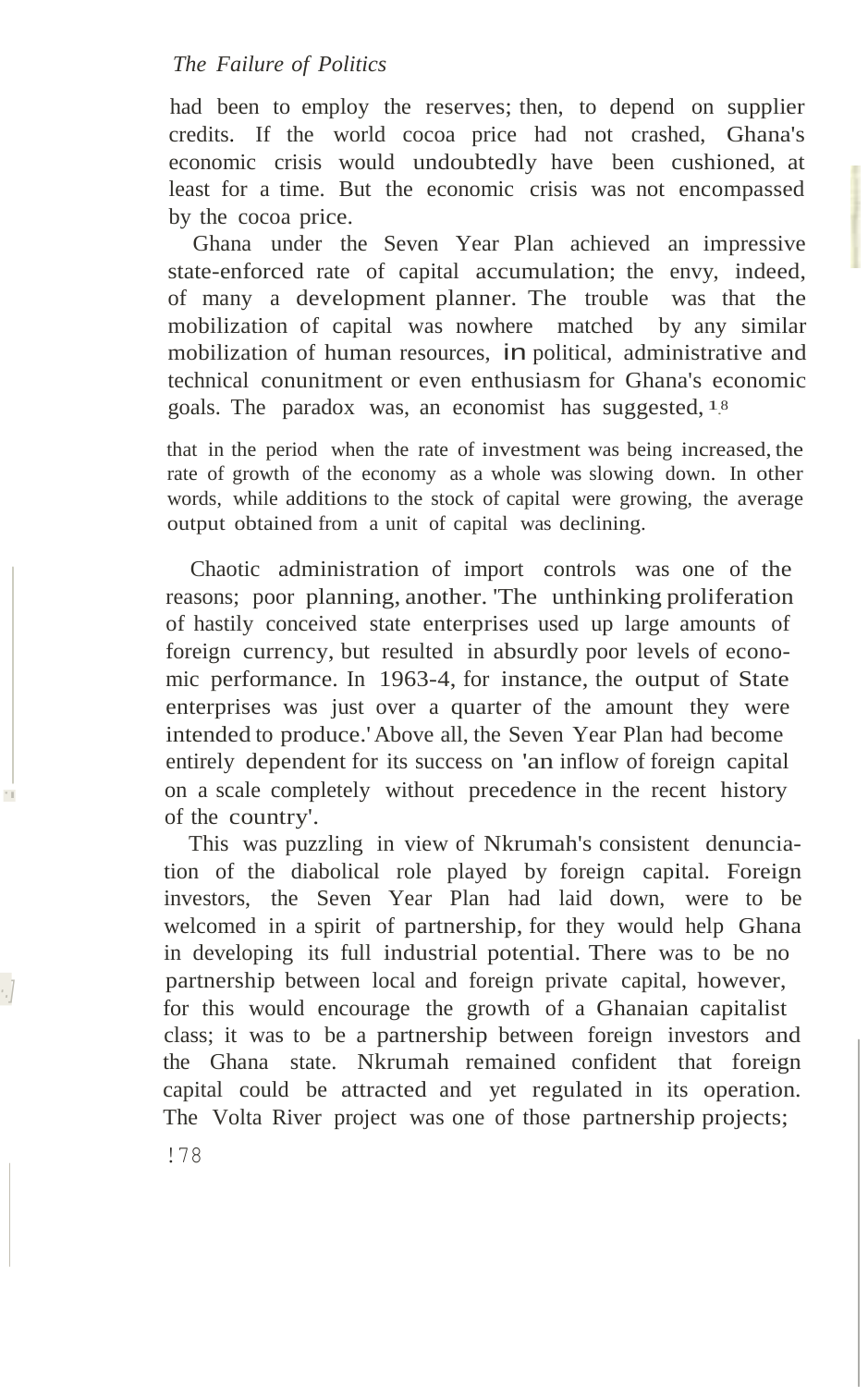### *Ghana: HeirsJwnp the Queue*

but the Ghana state proved a very junior and subservient partner indeed. At the opening of the Volta project, Nkrumah talked of a 'dual mandate ' 19 on the part of a power like the United States to increase its own prosperity and at the same time to assist in the prosperity of developing countries.\* The Volta project did not, in practice, do both. Nkrumah and Ghana staked heavily on the hydro-electric dam and the aluminium industry at a period of rising aluminium prices. But by the time that the United States firm of Kaiser had amended the project as originally conceived, it was at sharp variance with the purposes of the Seven Year Plan. <sup>20</sup> Nkrumah's theory in welcoming foreign capital was that the state sector of the economy would be dominant. But the CPP lacked the popular political base, and the state economic control, to secure this primacy. The notions that foreign private capital would let itself be used to lay a foundation for socialism and that a state dependent on financing by private capital could retain the initiative, proved equally deceptive. Nkrumah wanted Ghana to contract out of the capitalist world, and yet hoped to develop his country's economy

\* On 27 April 1964, before the Committee on Appropriations of the U.S. House of Representatives, William Kling, economic adviser of the Department of State's Bureau of African Affairs, and Otto E. Passman, Democratic Congressman from Louisiana who was chairman of the subcommittee on foreign appropriations, discussed the Volta River project:

KLING: 'Of course, Mr Chairman, I think in approaching this situation we have to realize that we have made a very substantial investment in Ghana so far. I think the consensus of the American businessmen that I have visited when I was in Ghana was that the Volta River Project was a force for good in the country.

'I think we do have an interest in having the Volta Dam in Ghana. I do think we do have an interest in trying to preserve the very valuable resources of Africa for the free world. Africa does have a considerable amount of bauxite, electric power.'

PASSMAN: 'Do they also have a demand for aluminum?'

KLING: 'We have the demand for aluminum.'

PASSMAN: 'Do the African countries have a need for aluminum?'

Kl..lNG: 'They consume very little aluminum.'

PASSMAN: 'Do they have a need for aluminum?'

KUNG: 'Yes, a potentilll need, but I agree there is an element of risk involved here. We certainly considered this very carefully, and it gives us sleepless nights, too.'

PASSMAN: *(Discussion off the record)*

.i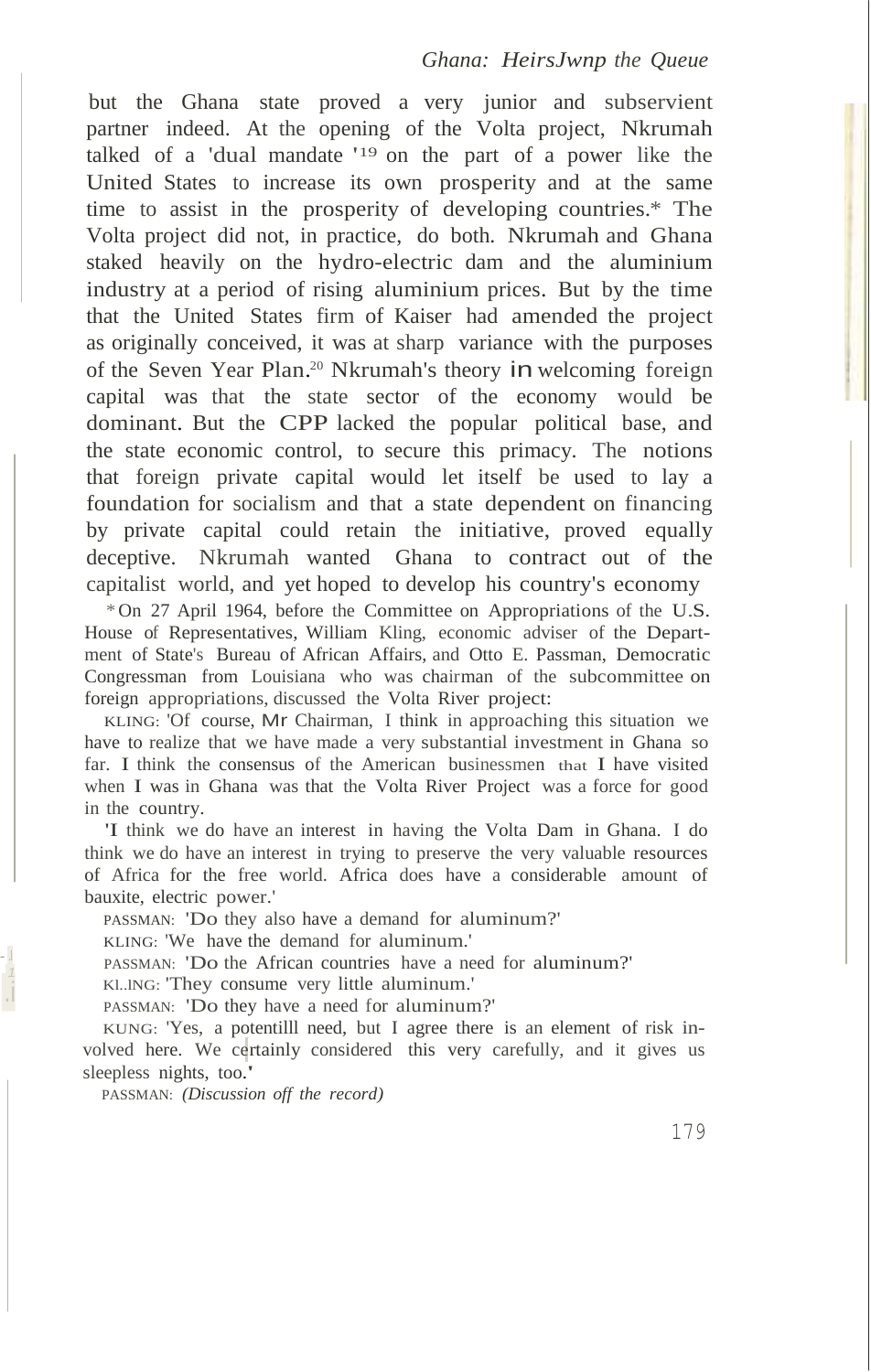with its aid. Far from laying a basis for full independence, let alone socialism, what was really happening in Ghana, it has been suggested, was 'a re-negotiation of terms with foreign capital (with accompanying re-distribution of surplus).<sup>'21</sup>

In the last two years of the CPP regime, while there was little searching scrutiny, there were some sidelong glances at policy. Agriculture was not developing, and there was a marked decline in the production of major export crops like coffee and timber, and even, in 1966, of cocoa. While the public sector accounted for some 38 per cent of all wage employment, this was largely unproductive. Inflation was rampant, with a flow of wages out of all proportion to production and thus a critical shortage of goods. During 1965 the Cabinet tried to tackle the problem of foreign exchange, and appealed for help to the International Monetary Fund. The IMF, however, made assistance conditional on a reshaping of Ghana's development goals and means. Ghana rejected all the IMF conditions but one: that the price paid to cocoa producers should be cut so as to bring it into line with world prices. (This price cut was announced two days. before the coup d'etat that toppled the government.) There was another way out. This was to lessen dependence on the West by strengthening already growing economic links with the socialist states. Trade was being stepped up with such countries, and more and more development projects were handled by Soviet, Chinese and East German experts and technicians. Towards the end of 1965, a crucial mission, led by Finance Minister Amoako-Atta, set off for the socialist states, to negotiate the expansion of cocoa exports there. On its return it reported that it had secured guaranteed prices for a fixed quantity of cocoa in the remaining years of the Plan period. Part of the payment was to be made in sterling. If the deal went through, it would go a considerable way towards solving the foreign exchange crisis. The precise guaranteed price for cocoa was still being negotiated when the army and police coup struck at the government. There was no time to test whether the Soviet Union would have done for Ghana's cocoa what she was doing for Cuba's sugar exports. There had, however, been time enough for the significance of this swing in direction to be 180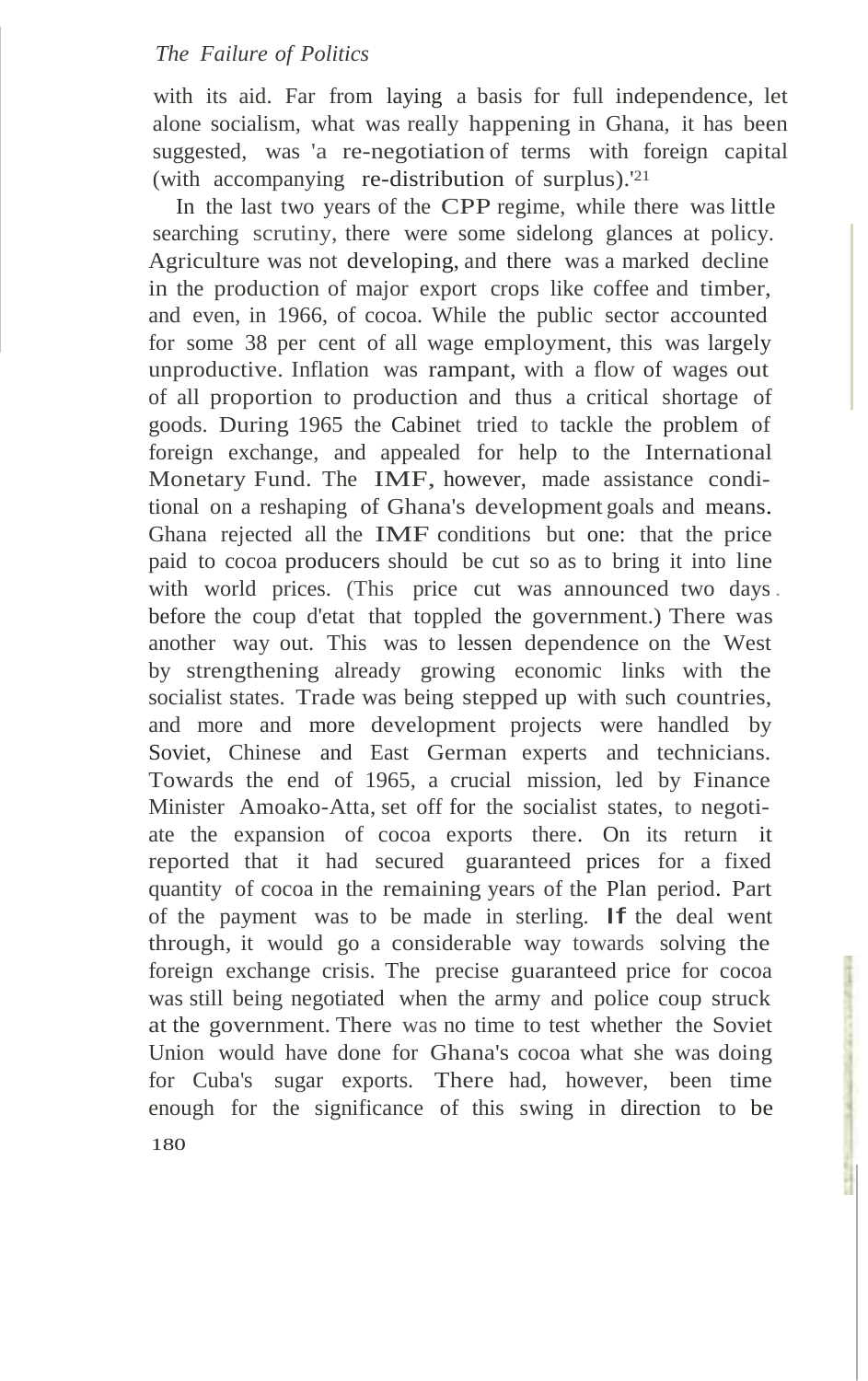measured by the opposition, both outside and within the CPP, as well as by Ghana's traditional trading partners.

#### THE STATE OF THE PARTY

When Finance Minister Amoaka-Atta set out on his mission, the then Minister of Trade, Kwesi Armah, was due to go with him; he opted out of the assignment because its ends were inimical to his own. Some in the CPP were committed to Ghana's declared goals, but they were greatly outnumbered by those who were not.

There were two essential political conditions for the success of Ghana's Second Revolution, it has been suggested.n

First, the political strucrures had to be fully democratised so as to draw the mass of the people into the reconstruction of the economy and the state. Secondly, as <sup>a</sup> precondition of the first, the CPP ... had to be turned into an instrument for socialist transformation; in fact it turned out to be the major obstacle in the way of that transformation.

The CPP had been organized essentially as a vote-gathering machine, and it never really changed. It had no body of cadres at the grass roots to stimulate popular support; instead the state, and with it the party, used patronage and coercion. Above all, the party had no grasp of the problems involved in constructing a socialist economy.

Castro said, and Nkrumah echoed ruefully after his own fall, that socialism cannot be built without socialists. After 1961, Nkrumah's political commitment – though not necessarily his theoretical grasp- changed radically; the CPP's could not. It had never been an ideologically cohesive party, let alone one committed to socialism, even within its leadership. It was, from its formation, an omnibus party. It combined elements of the old Gold Coast intelligentsia, who left the UGCC when Nkrumah offered the prospect of power, with trading interests, mostly small contractors and the market mammys, middle and small farmers, all of whom had a basically free enterprise outlook; with the petty bourgeoisie of the towns and larger villages, clerks, secondary and primary school-leavers; with urban wage workers, and the unemployed. Many of Nkrumah's closest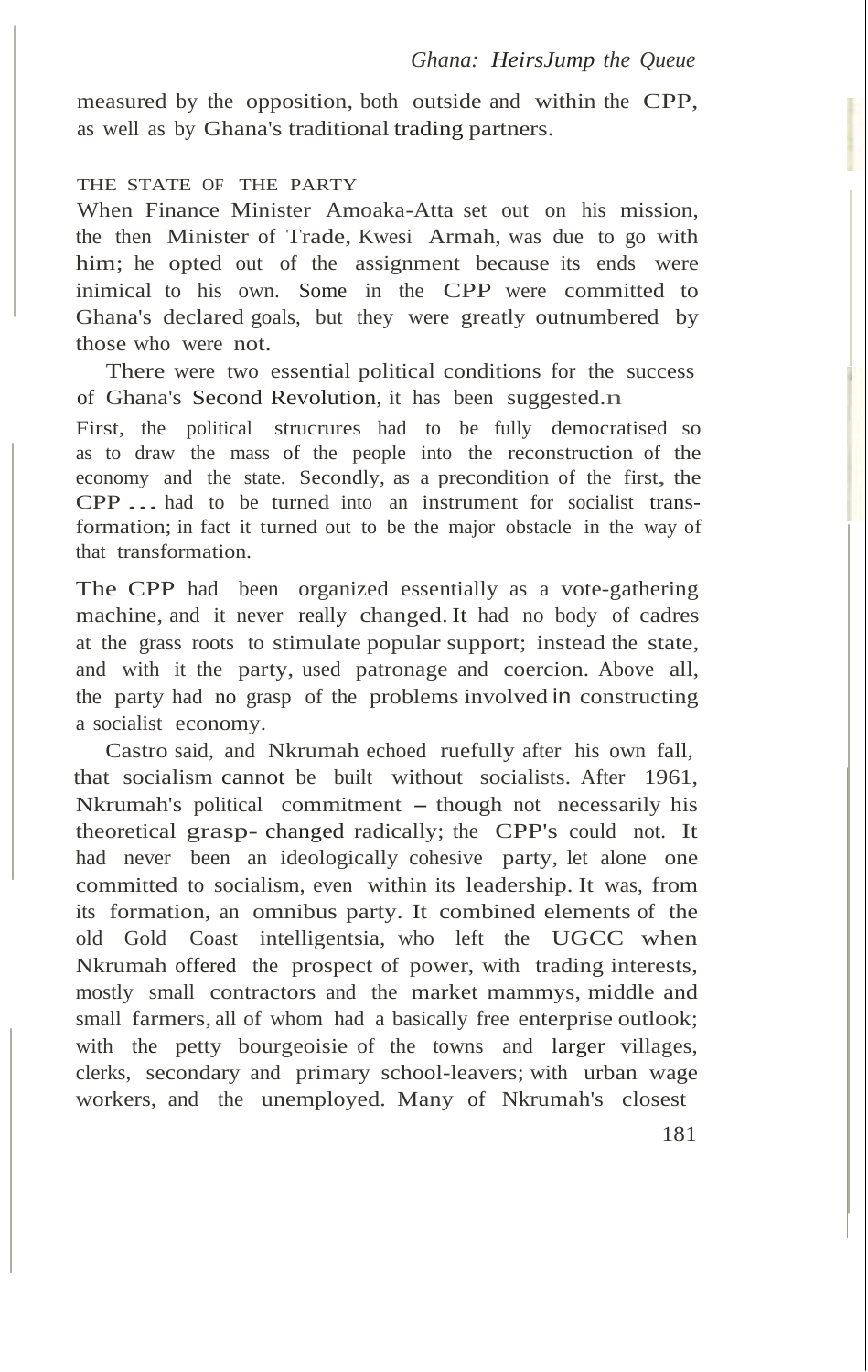I

.,

lieutenants did not share his v1ew of the need for Ghana's Second Revolution, from political to economic independence. They bad been the life and soul of the 'positive action' campaigns; but once the CPP was in power, they bad reached journey's end. They calculated on settling in office to enjoy the spoils. It was not always a matter of ideology. Ideology and ideologists were thin on the ground in the CPP. Views of socialism ranged from Krobo Edusei's description (no doubt influenced by his wife's gold bed and other finery): 'Socialism doesn't mean that if you've made a lot of money, you can't keep  $i$ <sup>1</sup> it',2<sup>3</sup> to the finer definitions by a minute group of Marxists that was divided against itself in doctrinal polemic. The real differences within the CPP, certainly in the early days of power, were manifestations of the tug-of-war between different groups for authority and advantage. Intrigue and manipulation asserted personal, family, business, clan, community or other vested interests. The CPP became an unmanageable lobby of different pressure groups, with the tussles for power carried on at the university, in the press, in Parliament and in government ministries, as well as in the party itself.

> Early-comers, the old-guard politicians, men such as Krobo Edusei, Kojo Botsio and Gbedemah, all Nkrumah's colleagues of the 'positive action' days, had built popular support in their constituencies and had their fortress in Parliament. Then there were those who entrenched themselves in bureaucratic office when the CPP began to run the Ghanaian state, with their armaments in the press. During 1961 Parliament and the press joined issue, as a spirited round in the battle for ascendancy was fought out.<sup>24</sup> In April of that year Nkrumah's dawn broadcast warned against the high living of MPs and ministers. A national call went out for an end to corruption and self-seeking. (In the event, manipulation only became more subterranean,<br>and the proclamations of the party more glaringly incompatible<br>with the deeds of its big men.) The dawn broadcast was the<br>signal for an attack on the old political and the proclamations of the party more glaringly incompatible with the deeds of its big men.) The dawn broadcast was the signal for an attack on the old political guard. The purpose was to undermine it, but not to annihilate it altogether,for Nkrumah doubted whether he could survive the backlash of its supporting factions. The old guard lost ground temporarily, but by the

> > .i

!82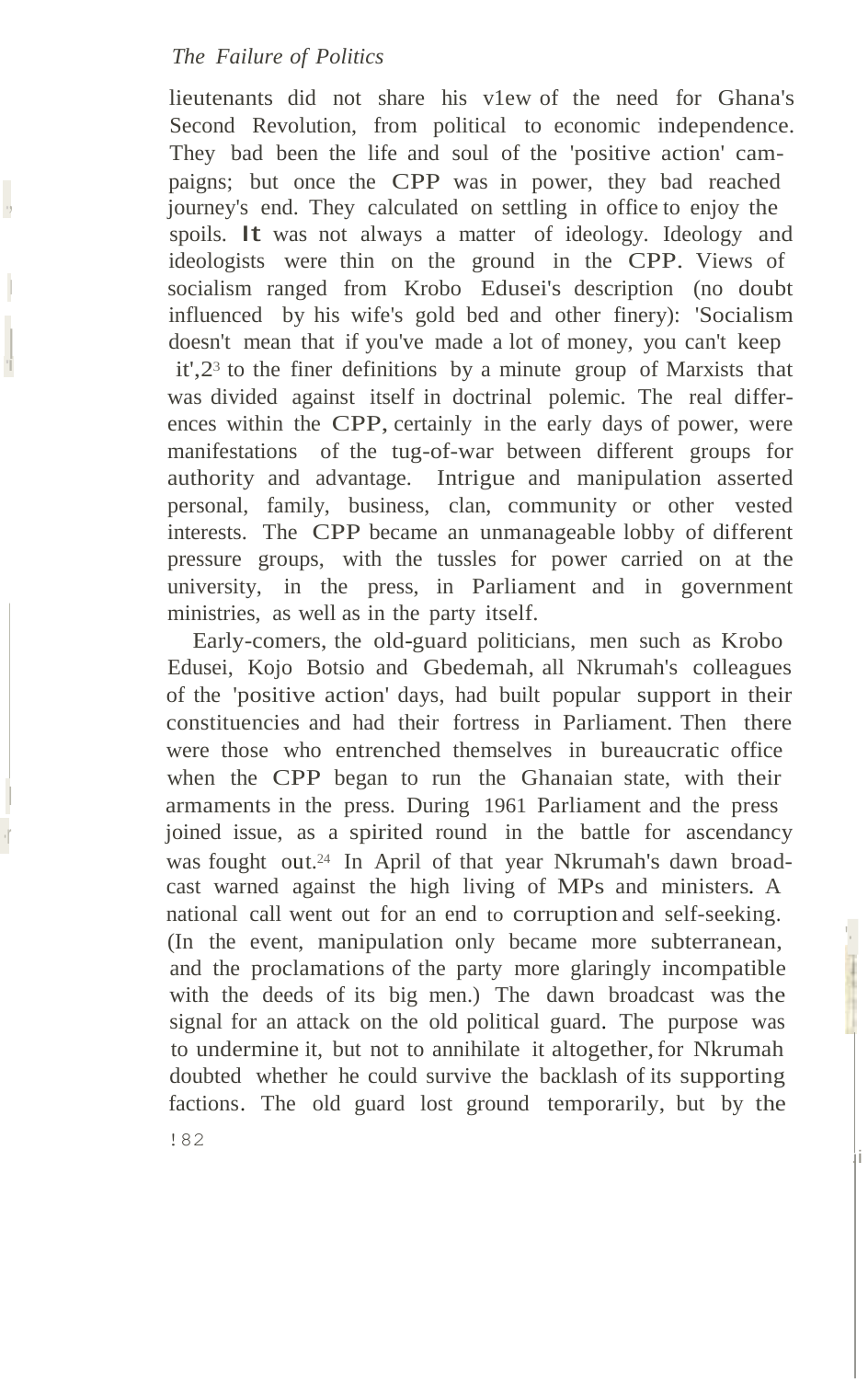following year it had recaptured the initiative. For meanwhile there occurred, in August I962, the attempt on Nkrumah's life at Kulungugu. Several within the newer ranks of leadership, among the party managers and controllers – men like Tawia Adamafio, the former  $\mathbb{C}$  P P secretary-general  $-$  were arrested for suspected involvement in the plot, tried for treason and thus removed from their positions of power. After Kulungugu, many of the old political guard were restored to office. They had lost the battle in 1961, but won the war in 1962. They had office if little power, but this was sufficient for their needs, especially as the new economic administration, devised in order to push the country towards socialism, and abounding in state corporations and controls, was prolific in opportunities for commissions and grants. 25

Over the years, the struggles between the CPP's parliamentary and bureaucratic elites were inconclusive. But their effect on the CPP was to render it totally ineffective except as a battleground between the factions. Politics in Ghana became the harangues of Nkrumah and the factional disputes. The factions themselves were never really reconciled. Their differences were never openly, let alone exhaustively, debated. Once the single party system removed the need for elections, the CPP, essentially a vote-gathering machine, rusted. There was no forum for thrashing out policy, and no instrument for popularly promoting such policy as there was.

Nkrumah himself, whether out of sentiment for his old colleagues or in fear of isolating himself from them, or both, avoided confrontations like the plague. They were not his style of work. Now and then, in the later years of his government, he confessed to intimates that he discounted the old CPP political generation for Ghana's Second Revolution. But he could not, and did not wish to dispense with it, and he calculated instead on neutralizing it. He became a past-master at balancing opposites to try to cancel conflict. He played off one faction against another,

·I

one veteran political operator against another - even combining  $|$ within a single delegation or work party quite irreconcilable  $opposites - till the futility of it was apparent to almost everyone$ but himself.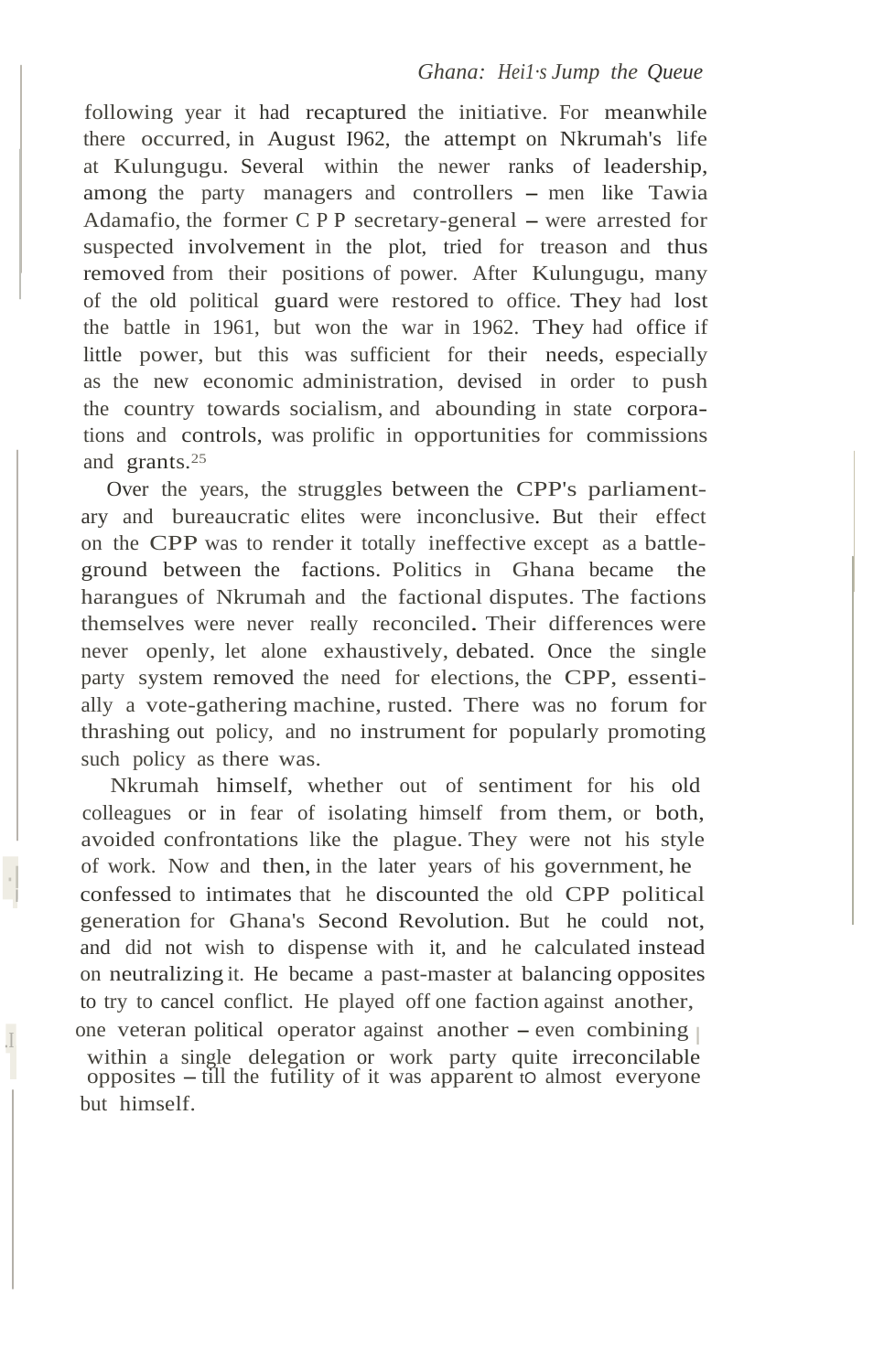Careful, thus, not to force a break with either the old-guard politicians, or with the younger but equally acquisitive bureaucrats in power, Nkrumah calculated during the later instalment of CPP government on developing new bases of support among still younger, ideologically trained cadres. These would be committed to socialism, and exercised in the skills of planting and watering the grass roots. The Winneba Ideological Institute (staffed in the main by expatriate teachers who were well versed in the European classics but had a very superficial knowledge of Ghanaian society) was to be the forcing house of the new political generation. And soon it was supplying candidates for office in party and ministries. Many of these had distinct theoretical commitments, if little practical experience, as a result of the Winneba courses; but their entry, far from immediately strengthening Nkrumah's radical arm, alerted the conservative old guard to counter-attack with accusations of plotting and subversion against the Nkrumah regime by the new men.

By 1965 the CPP was in an unmistakably run-down state. Nkrumah, receptive to highly coloured accounts, substituted security reports for contact with his people, party and country. The old guard close round him made sure that only they had his ear. Back-bench and party branch officials had no access to the president; and if they could not reach the president, they reached nowhere at all in the power structure. The party's national executive had long lapsed into oblivion. A crisis was created by a demand from some of the new men that the membership of the party's central controlling committee be announced. Manipulation of the factions was no longer enough. An attempt was made to revive the party, at least the national executive, which was enlarged to 240 members, including local party officials (as long as they were not MPs), and officials of the trade unions, the farmers' cooperative councils, the young pioneers and the workers' brigade. The machinery was being overhauled at last. But by then, it was already late in the day. (The first meeting of the new national executive took place on 18 December 1965.)

It was one thing to train new activists in the theory and strategy of socialism. It was quite another to produce cadres who

l

·I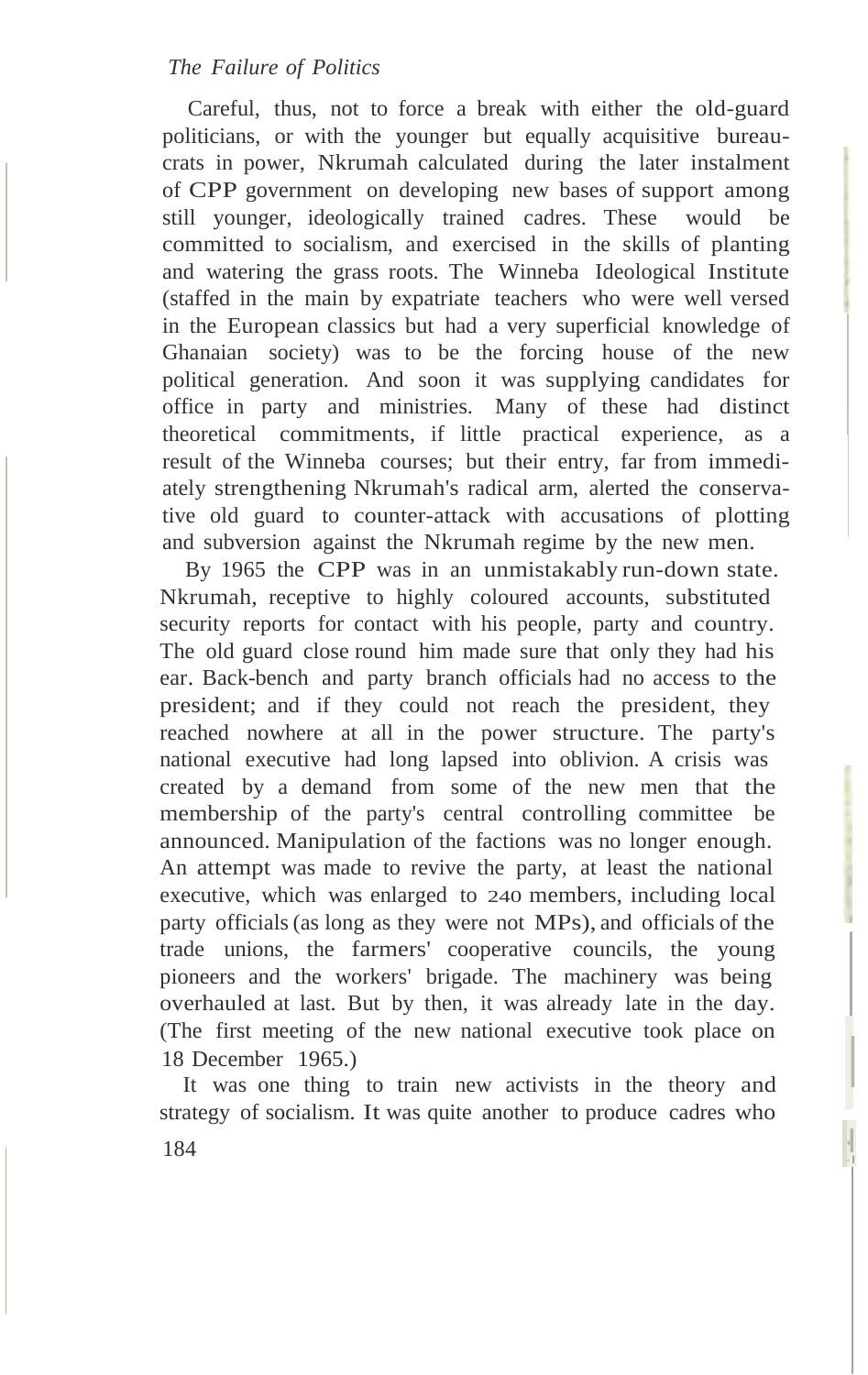were not only adepts at talking ideology, but also in positions of mass leadership. For instance, a year after the programme for socialism was adopted, the CPP's trade-union support, which had played a leading role in the early CPP campaigns, was broken, with the smashing by government of the 1961 strike among railway workers at Sekondi and Takoradi. The strike had been sparked by the compulsory deduction of workers' savings from pay packets. (Independence had brought a temporary increase in real wages, but within a few years these had fallen heavily.) The strike gave Nkrumah the pretext for dismissing some of the old-guard politicians, like Gbedemah, but it also alienated permanently the trade-union support of the CPP. The strike was denounced by both CPP and TUC as counterrevolutionary; the workers were expected to subordinate their needs to those of the national economic plan. The unions lost their independence and were integrated into the state apparatus.

This had become inevitable. In Ig6o Ghana got a new constitution; two years later, the CPP got a new programme for Work and Happiness, and a new structure to fit it for its role in the Second Revolution. The new constitution gave Ghana a highly centralized state. In the CPP there was an elaborate arrangement of bureaux and departments to tone up party organization and discipline. And Nkrumah himself exercised personal power wherever he thought it unsafe in the hands of associates. Under the pretext of mobilizing CPP supporting bodies, like the unions, the farmers' cooperatives, the youth and the women, these were assimilated into the CPP. Nkrumah thought that he was creating a new instrument for the country's changed needs. The result was not to galvanize popular initiative, but to stifle it. The trade unions came to be supervised by the Ministry of Labour, for the TU C was not much more than one of its sub-departments. The pioneer movement was run by the Ministry of Education. The farmers' organizations were controlled by the Ministry of Agriculture. The mass movements no longer had any independent existence, but were absorbed by the party, which in turn blurred with the administration. Nkrumah, as secretary-general of the CP P, had power to appoint not only the members of the central committee, but the district

I85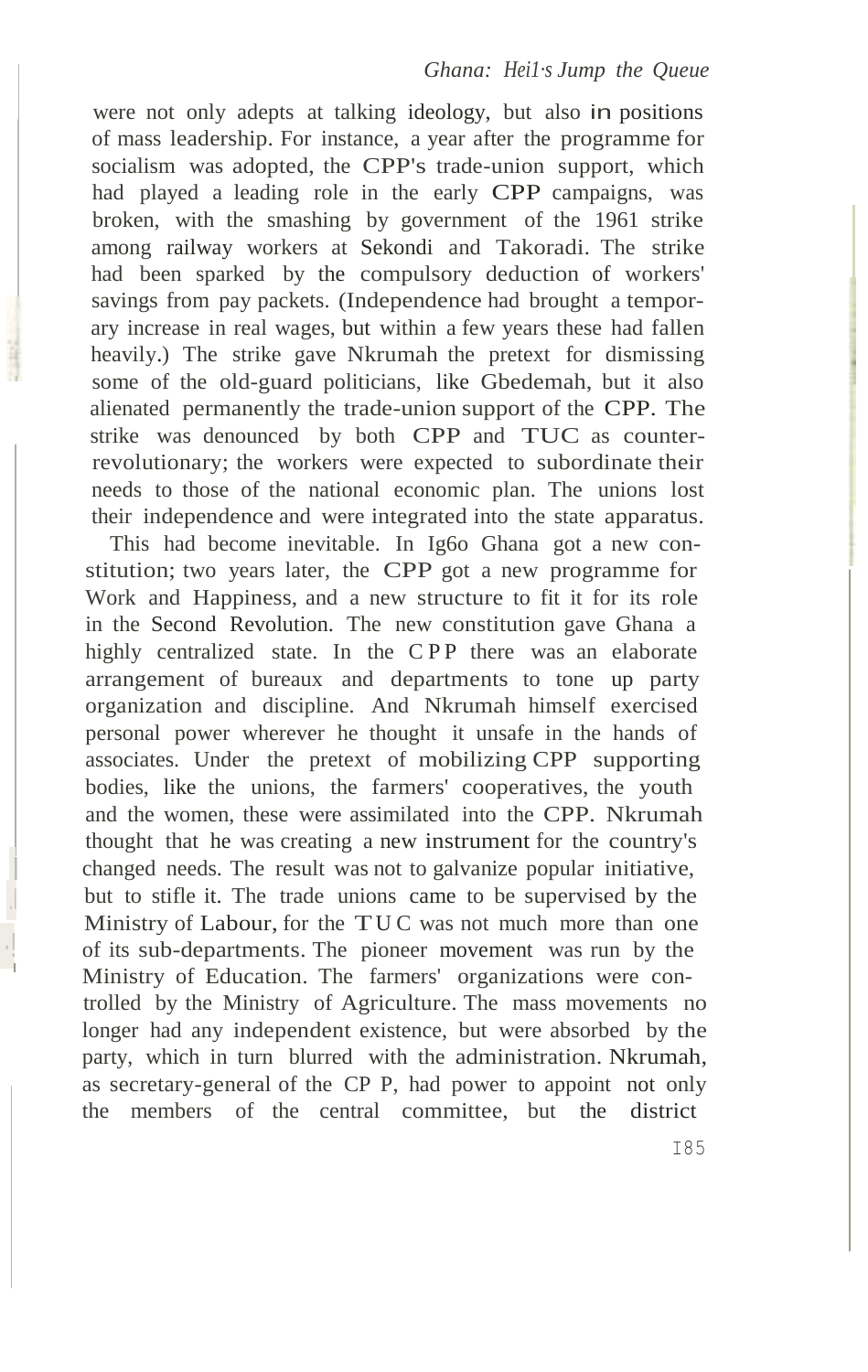commissioners, the pivot of local government. In time the party's committees no longer even met, and policy-making and discussion came to a dead stop. The Preventive Detention Act, first used to stifle the opposition when this had turned to violent resistance, was now used to silence rival factions in the party and government hierarchy.

Nkrumah paid lip-service to the need to re-tool the CPP for its new tasks of economic development. In reality, however, the CPP was left much as it was and simply by-passed more and more for the machinery and methods of the state administration. The party bureaucracy never really took root.<sup>26</sup> From the outset it was little more t..han Nkrumah's personal court. In the absence of open discussion and activity, there was soon little to unite the different factions of the party but allegiance to Nkrumah. The mystique of the leader, the regime, the party and the programme was not ideological, but a substitute for ideology. If all were united in their adulation of Nkrurnah and took good care that this was constantly demonstrated, intrigues could proceed apace below the surface.

For the most part, Nkrurnah functioned in splendid isolation, except for subordinates. (And the more inept these were, the more sycophantic to the Osagafeyo.) He took more and more decisions personally, controlled more and more functions of state, built around him the party and government, especially the African and foreign affairs departments, as great appendages of his presidential role: till, elephantine, administration lumbered slowly through its routine bureaucratic procedures, and was prompted into swifter action only by the personal intervention of the president for some special project that made *his* own office more encumbered and labyrinthine than ever. Petty corruption and chicanery abounded; but more damaging by far were the sheer muddle and incompetence. CPP appointees kept their jobs not because they were efficient or trained (there had been little time or opportunity for that) but because they were CPP appointees. They were elevated because they alone were politically trustworthy and because, beside, it was *their* government. Many a ministry with sound enough schemes was assiduously undermined by sheer foolishness and mismanage-

!86

:I I

> I I

i

I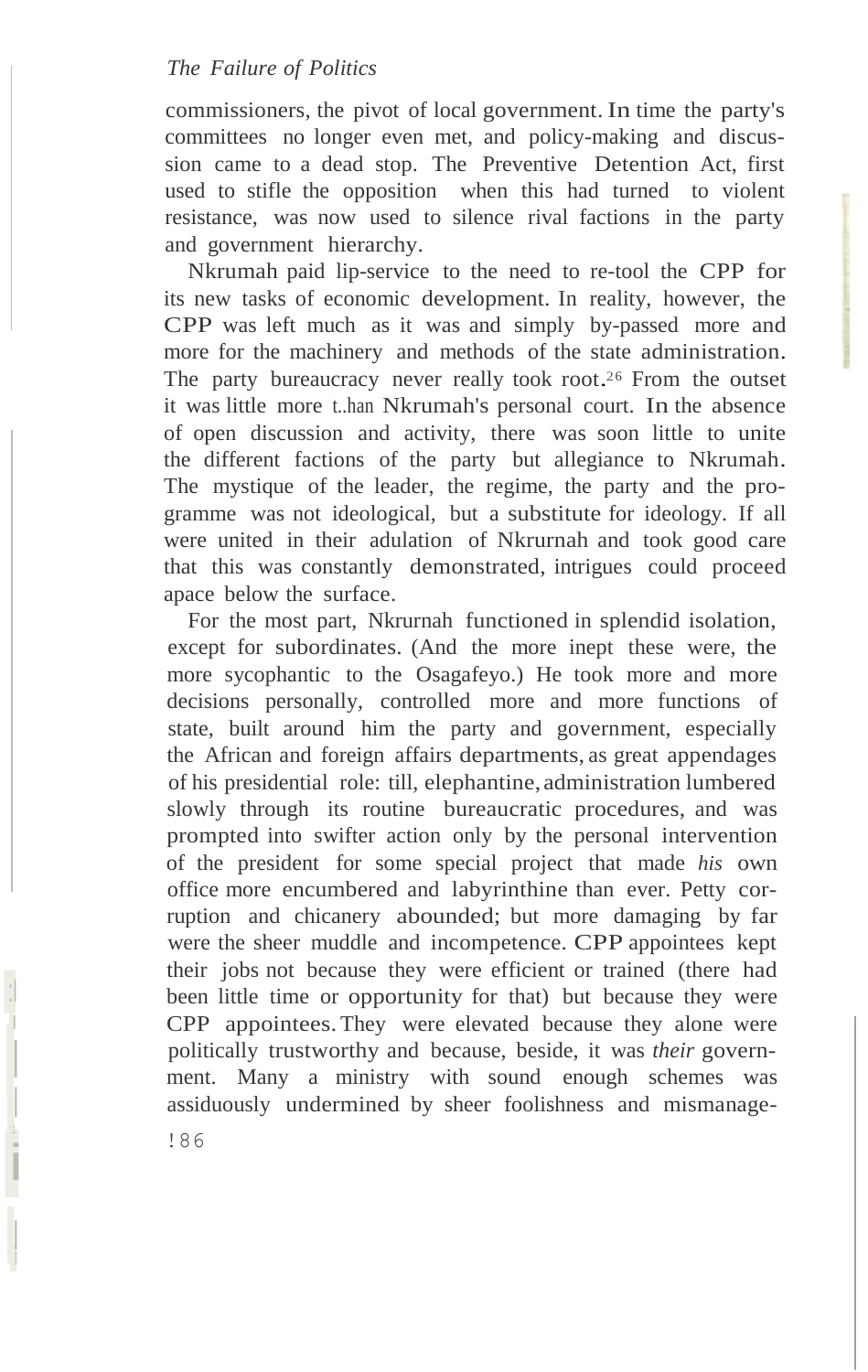ment on the part of its underlings – or its chiefs. When the army-police government later, for its own purposes, opened the records to scrutiny, it found corruption, true, though not approaching the scale or polish of the big grafters in Nigeria; but more, by far, it uncovered evidence of sheer bungling in the management of the economy and the state.

Intrinsic to the failings of the CPP was Nk:rumah's own character, with his limitations as a theoretician and a leader. He saw socialism, and economic development, as a process to be promoted by edict, from the pinnacle of government, by himself, a strong man and charismatic leader. Changing Ghana's social system was a matter of his power and authority. He undertook no close analysis of Ghanaian society and instructed no one else to do so. He published descriptions of imperialism, and of neo-colonialism, and thought that, having identified their purposes, he could prevail against them. His domestic development projects were predicated on the deliberate suppression of an indigenous capitalist class, yet he made his whole economy vulnerable to its infinitely more powerful international counterpart. He lived in a world of paper plans, ministerial and presidential instructions, diagrammatic schemes for Pan-African unity, African high commands, the clandestine sponsorship of radical groups in neighbouring countries addicted co more conservative policies than his own. Many of his schemes were exactly what Ghana and Africa did need; but between the scheme and its execution was a world of woolly thinking. Even where his strategies were sound, he depended on subordinates for their implementation; and, with exceptions here and there, these subordinates were pathetically unequal to their tasks, or reluctant to perform them. As the gulf between presidential purpose and practical execution yawned, till the two resembled one another hardly at all, Nkrumah's estimates of what had been and still could be done grew fiercely unreal. He was physically isolated from life in Ghana; psychologically resistant to unfavourable reports, or even accurate ones; and, towards the end, incapable of making a sound assessment. He dismissed with impatience reports of accelerating economic setbacks. Those around him were given to pessimism of outlook; setbacks were the work of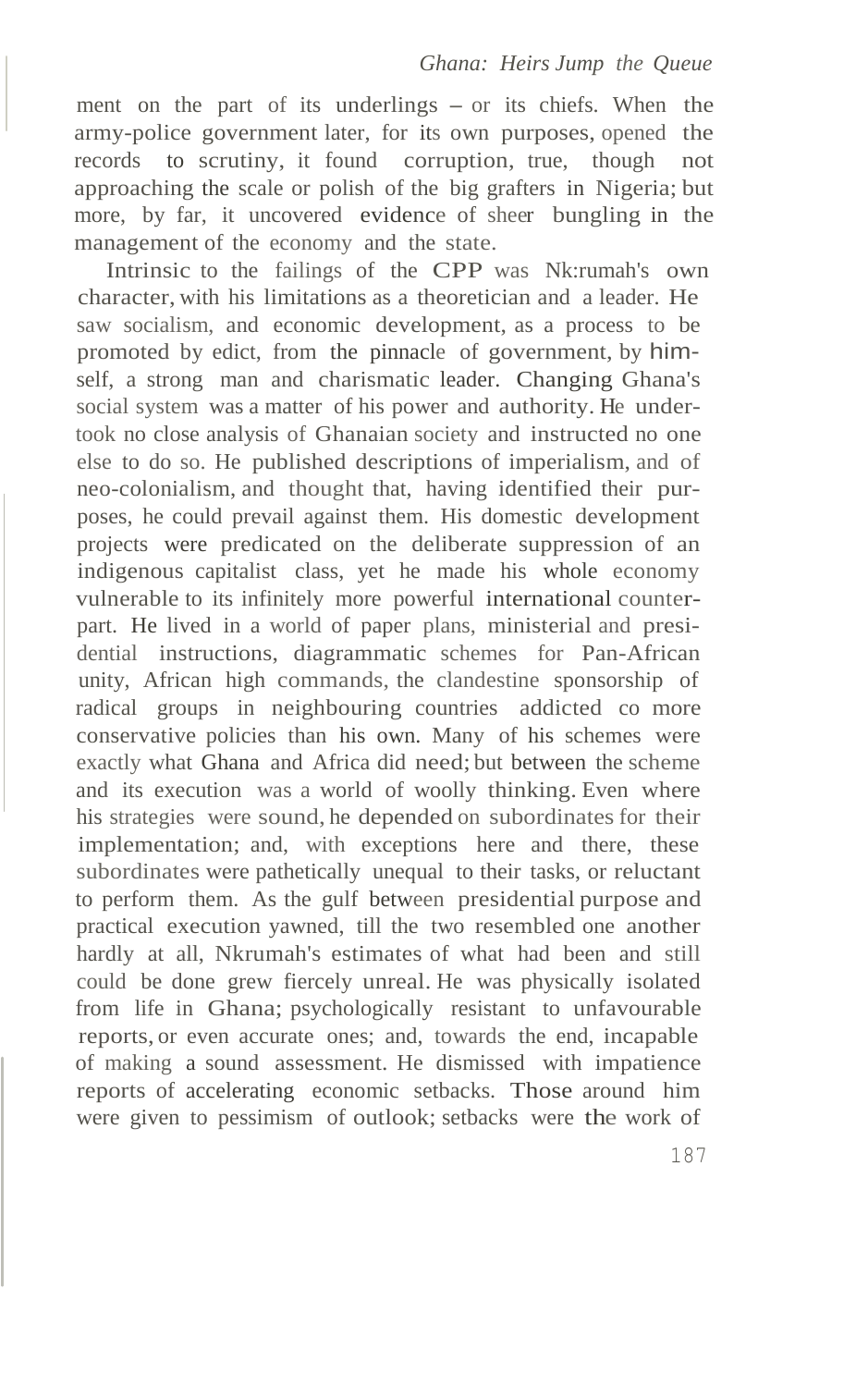hostile external forces. Analysis was replaced by a sophisticated form of demonology. Ghana was ringed round by imperialist hostility and intrigue, which alone accounted for failure. Firm revolutionary fervour would defeat them. Meanwhile Nkrumah took no close look at the forces inside Ghana which were ranged against his purpose; and it was these, ultimately, warmed in a climate of general international encouragement, that brought him down.

The fact is that, for all his faults of understanding and leadership, he was less a jailer than a prisoner of the forces around him. He had a very restricted range of political choices. Nkrumah, it has been said,27 had to work within the limitations imposed by the actual character of the party as well as those imposed by the actual character of the state and its institutions.

By the spring of 1965, there was a feeling inside the CPP, and among the social strata it had favoured, that Nkrumah might no longer lead on their terms. New echelons were beginning to join the ranks of the earlier rejected. Inside the party and government, the products of Winneba, in the more assertive role of the 'socialist boys', now that they had reinforcements, were arguing for less adulation of the president and more discussion of the policy. The debate took the form of Nkrumahism versus scientific socialism. Differences seemed at last to take on more ideological forms, and the balance began to tip slightly in favour of the left wing. There were proposals to clean out the TUC and to sweep the party and the ministries with new brooms. Simultaneously the country's economic situation, not least the chaos of the import licence and marketing system, demanded measures that would clearly undermine the entrenched. A commission <sup>28</sup> was appointed to scrutinize irregularities in the import licensing (and traders' pass book) system, the havoc in the state-run trading corporations, the soaring costs of local foodstuffs and allegations of racketeering. The findings of the Abrahams Commission were edited out of all recognition to shield big men (and their trader-wives) in party and government who were implicated in speculation and racketeering, but it did publish a list of guilty men and women, and criticized the activities of the 'Queen Mothers' of the food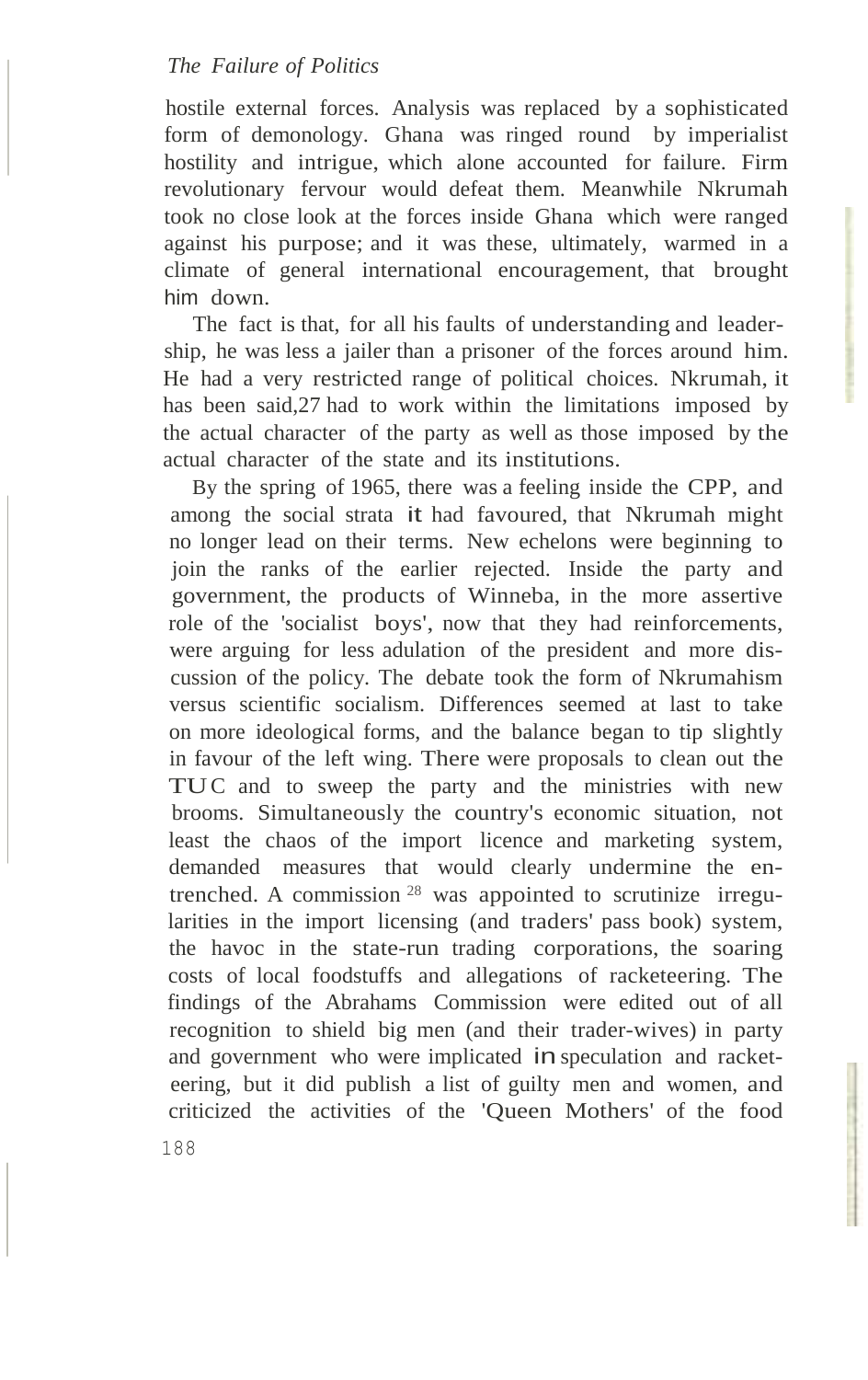markets. The commission proposed strict supervision of traders, and their eventual displacement by consumer cooperatives. It proposed the tightening of income tax assessments and collections.

In the rapid capital accumulation required for Ghana's Seven Year Plan, cocoa farmers had borne the main brunt in the expropriation of the surplus. They had become more and more unwilling to postpone immediate consumption to swell state savings. And the urban middle class and the traders felt exactly the same. Post-coup accusations of corruption were all very well. But discontent among the middle class was caused not so much by the presence of corruption, as by the absence of opportunity. The traders and other nascent members of the bourgeoisie fiercely resented the sealing off of certain kinds of profiteering. A tough but frustrated propertied and trading class had always been impatient at the barriers to its growth. By the sound of the new policies, Nkrumah was preparing to contain them even tighter. Nkrumah himself had, after all, risen to power on the fervour and the collections of the traders, especially the market mammys. State shops were not yet driving them out of business, but they were threatening to do so; while the shortage of essential supplies, thanks to the chaos in the system of import licensing, and the need to husband foreign exchange from the import of luxuries, was almost doing the job meanwhile.

When, in 1965, the cold war began to blow through Ghana's trading sector, Ghanaian free enterprise protagonists and Ghana's old-established Western trading partners found themselves close allies. Nkrumah was said to be trying to ease the balance of payments position by switching a third of Ghana's trade- not only cocoa- from West to East. Western interests were alarmed, and not least influential firms like U AC, which envisaged with growing revulsion the prospect of Ghanaian stores stocked high with Bulgarian and Polish canned goods instead of their own. Their counterparts in Ghanaian society were equally agitated. Would the same cuts and commissions operate ? For how long would the system of retail trade survive in its old form ? What would altered trade patterns do to the trader's opportunity for speculation and profiteering ?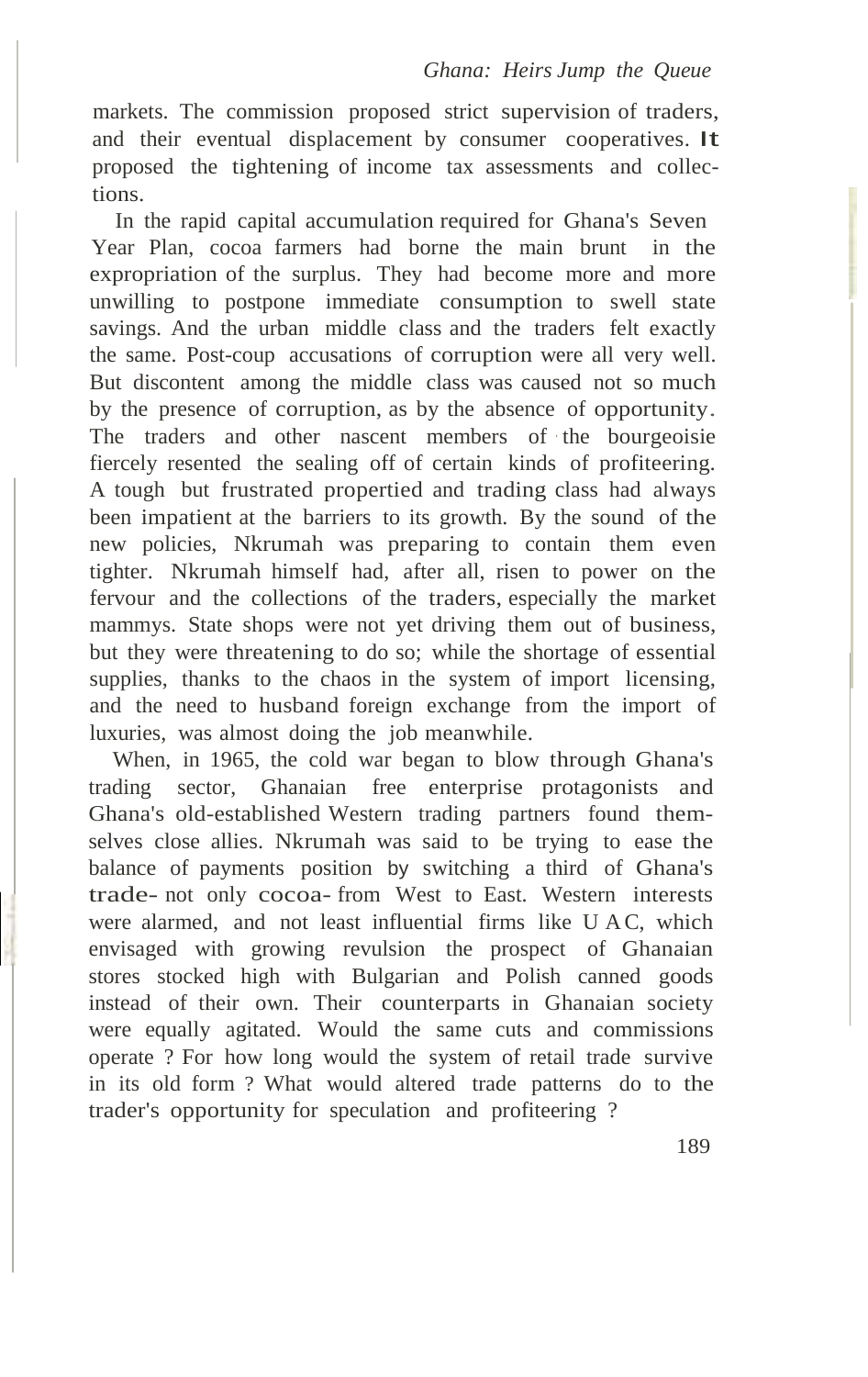By now administrative muddle, speculation with import licensing, trader panic at the prospect of anti-corruption measures and the reduction of trade with the West, began to play havoc with the markets. When news leaked (many of the biggest traders were eminently well connected with ministers) that Ghana's wheat order was to be switched from Canada to the Soviet Union, the traders hoarded overnight, and the price of bread shot up to *ss.* a loaf. Matches, and matchets, were at times unobtainable. The soaring cost of living soured memories ofthe benefits dispensed by the regime. By 1965 it could not yet be said that the CP P excited active opposition in the populace at large; but the trouble was that it found few protagonists or defenders. It was not the masses that toppled the regime at last; but they did not come to its aid.

When it came to organized resistance, there was little to see. The *old* opposition had been jailed, exiled or reduced to political impotence; its conspiracies had grown very spasmodic. The traders were alienated from the C P P, but they took no organized action. There were, however, other important members of the middle-class elite who, if they lacked a party, nevertheless dominated the state in the higher ranks of the administration: civil servants, diplomats, the judiciary, the higher ranks of the army and the police. The tight centralization of government after 1962 made civil servants more important than politicians in many of the secretariats that replaced ministries. Finding socialism, non-alignment, and the single-party state equally abhorrent, the civil service made its opposition felt in .silent ways. Leading men abandoned Ghana and sought jobs abroad, to become members of international bodies like theE CA, FA 0 and others. Others dragged their feet inside the administration. They were not wholly to blame. Most of the ministries were in the hands of incompetent politicans preoccupied with ensuring their stake in party and government. The honest and conscientious administrator was lost in a jungle of precipitate toplevel decisions and intrigues. If this was socialism, it should be firmly rejected, they felt. Meanwhile, one could ignore instructions by being negative - like losing directives in <sup>a</sup> morass of paper.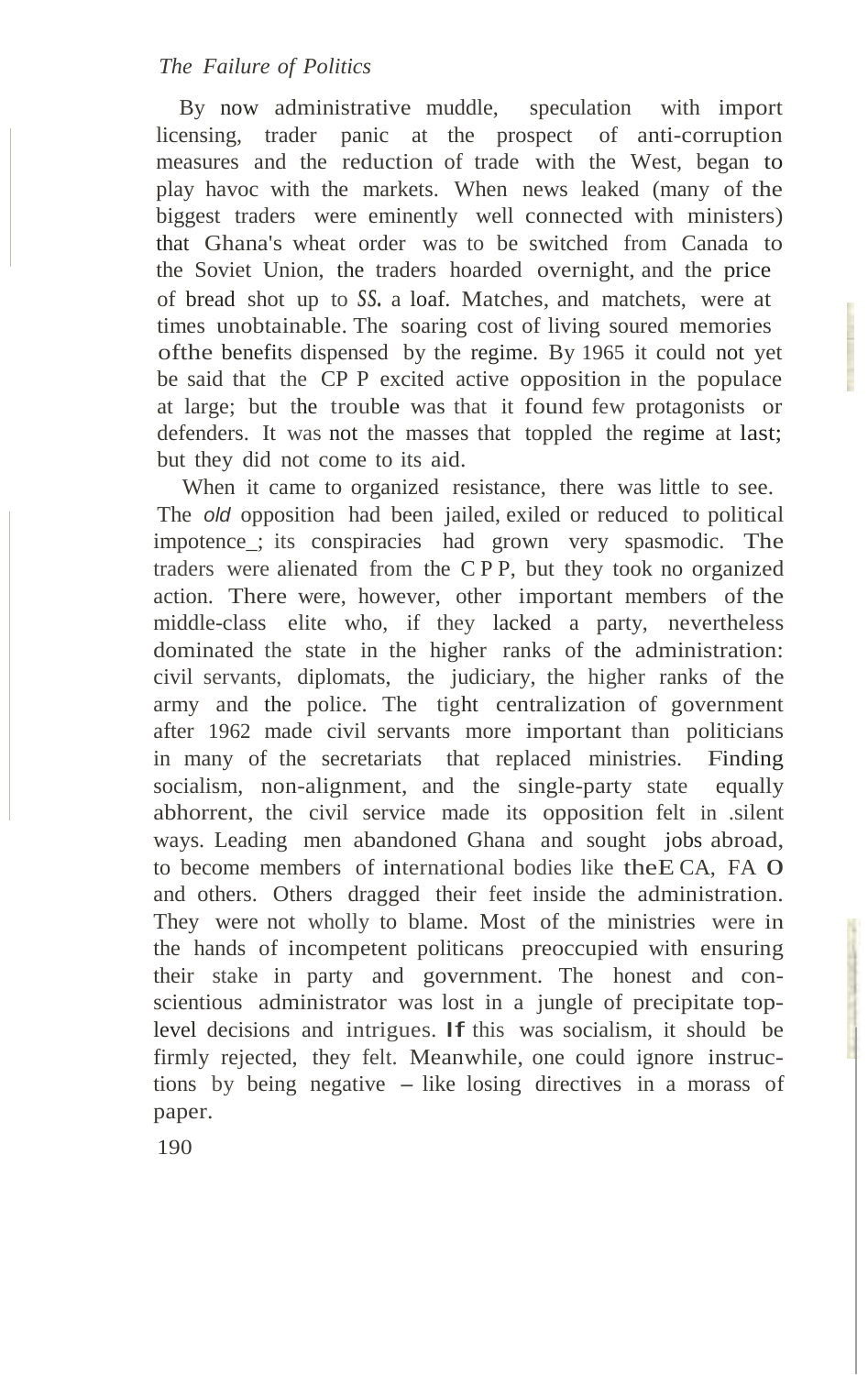While the mismanagement of the economy affronted their standards of professional performance as much as the official ideology affronted their background and beliefs, the civil servants, unlike their uniformed colleagues in the army, felt that there was not a great -deal they could do. Or was there ? Two years before the coup d'etat, a journalist had a revealing conversation with a leading Ghanaian civil servant. He was lamenting the fact that no new enterprise had been started with foreign capital after 1963, and he was convinced that the present state of affairs could not be allowed to continue.

'But what can you do ?' the journalist asked. 'You cannot get rid of either your present government or your president in a general election, so long as there is only one party ? '

The official smiled broadly, rose, went to the window and looked out in both directions  $-$  they were on the ground floor  $$ and returned. 'You must understand, Mr Fergusson,' he said quietly, 'that there are more ways of getting rid of a president than by holding general elections.'

The civil servant was Mr Emmanuel Omaboe, whose appointment as head of Ghana's National Economic Committee was announced the day of the coup.zu

In the civil service and commercial circles, it was rumoured that Britain was about to cut off all commercial credit after r April 1966. Perhaps it was a lever to stop the shift to new trading partners ? Perhaps it was only a rumour ? When the soldiers struck it was not a month too soon for Ghana's middle class, traders and civil servants, or for its champions abroad.

#### THE ARMY INJURED

I

I

At independence, Ghana's army consisted of three infantry battalions under a British officer corps, with some thirty Ghanaians in the lower ranlcs. Major-General Henry T. Alexander was appointed chief of defence staff in January 1960. His predecessor, Major-General A. G. V. Paley, had prepared a plan for Africanization of the army by 1970. By the time that General Alexander was relieved of his command in 1961, the terminal year for complete Africanization was 1962, eight years ahead of schedule. By 1966, there were some 6oo Ghanaian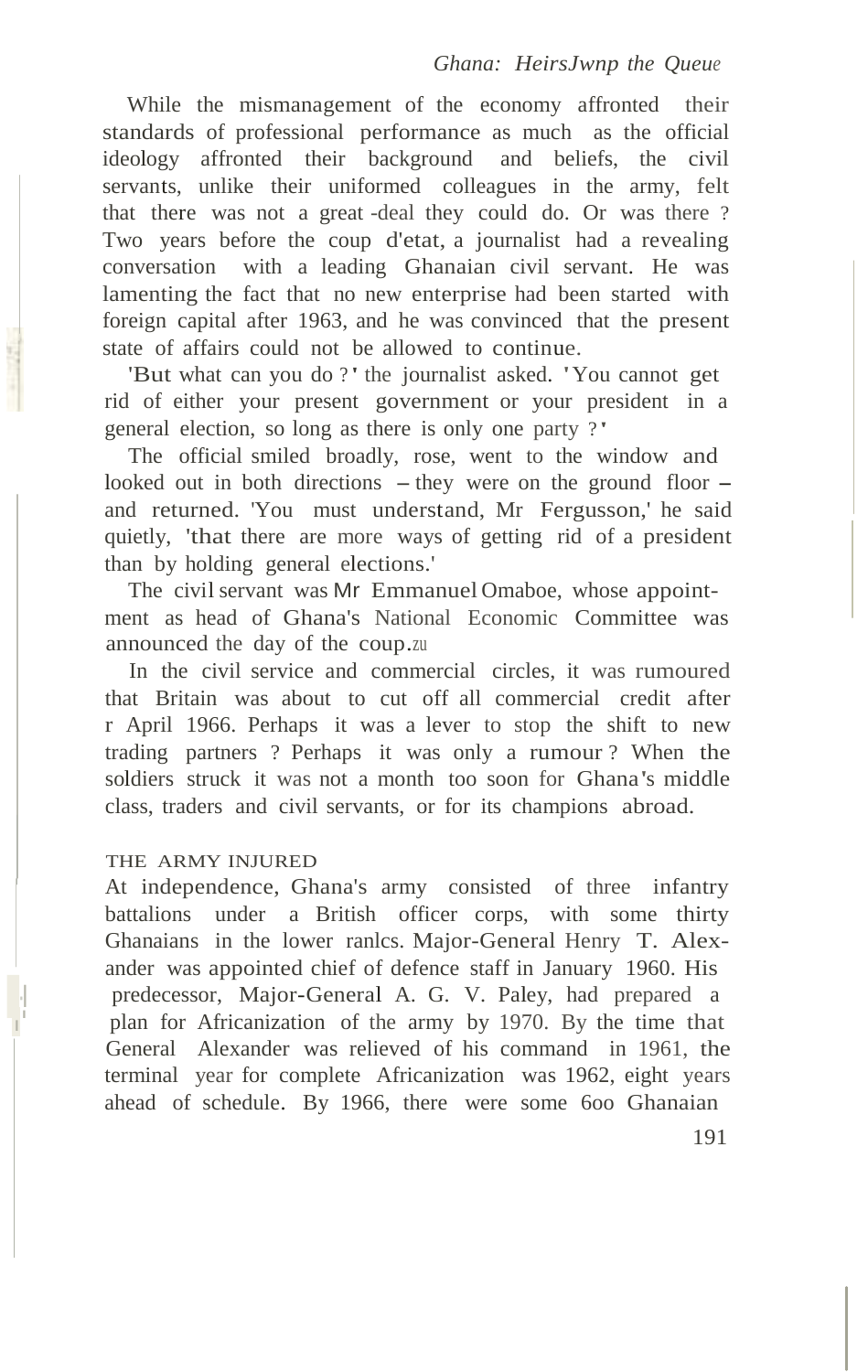·

l

# *The Failure of Politics*

officers in the army, the navy and the air force. The Ghanaian army was the largest·in West Africa and the eighth largest in all Africa.

Officer cadets were recruited from the secondary schools. And to make the army · an attractive proposition, the Nkrumah government raised the pay and frix;tge benefits of officers to approximate parity with the civil service.<sup>30</sup> Thus, by 1961, a newly commissioned second lieutenant received £663 a year; and a college graduate entering the civil service, £68o. Two strains of conservatism fused in the officer corps. It identified in attitude and ambition with the upper and middle groups of Ghanaian society; and it was steeped, via Sandhurst, Mons and Eaton Hall officer cadet schools, as well as Hendon Police College and the Royal Naval College at Dartmouth, in traditional British army attitudes. Africa's blazing Sandhurstphilia ('I entered Sandhurst as a boy and left a soldier.. .. <sup>I</sup> loved the companionship of people of identical calling, and the English breakfast....I look back with nostalgia ...it is one of the greatest institutions in the world ') 31 was abnormally exuberant. But the stereotypes held: armies and politics do not mix (a military coup d'etat is the result of the other side mixing the two); a soldier takes his stand on matters of honour and fair play; British-type armies are best, and events in the Congo and Rhodesia had nothing to do with Ghana, for it was only Nkrumah's ambition and appetite for foreign adventures which committed his country on the side of Lumumba or against the declaration of independence by a white settler minority.

Nkrumah has written <sup>32</sup> that he always knew the army was not only conservative but potentially disloyal and counter-revolutionary. The ideal course would have been to abolish it, and build instead a people's militia of armed peasants and workers, as in China and Cuba. In fact, Nkrumah's army policy went through the same somersault as the two distinct political phases<br>of Ghana before and after 96**I**: first leaning heavily West wards; then trying, though fitfully and largely unsuccessfully, to pull free.

Immediately after independence, Nkrumah maintained the British-commanded, British-type army he had inherited for two

192

.j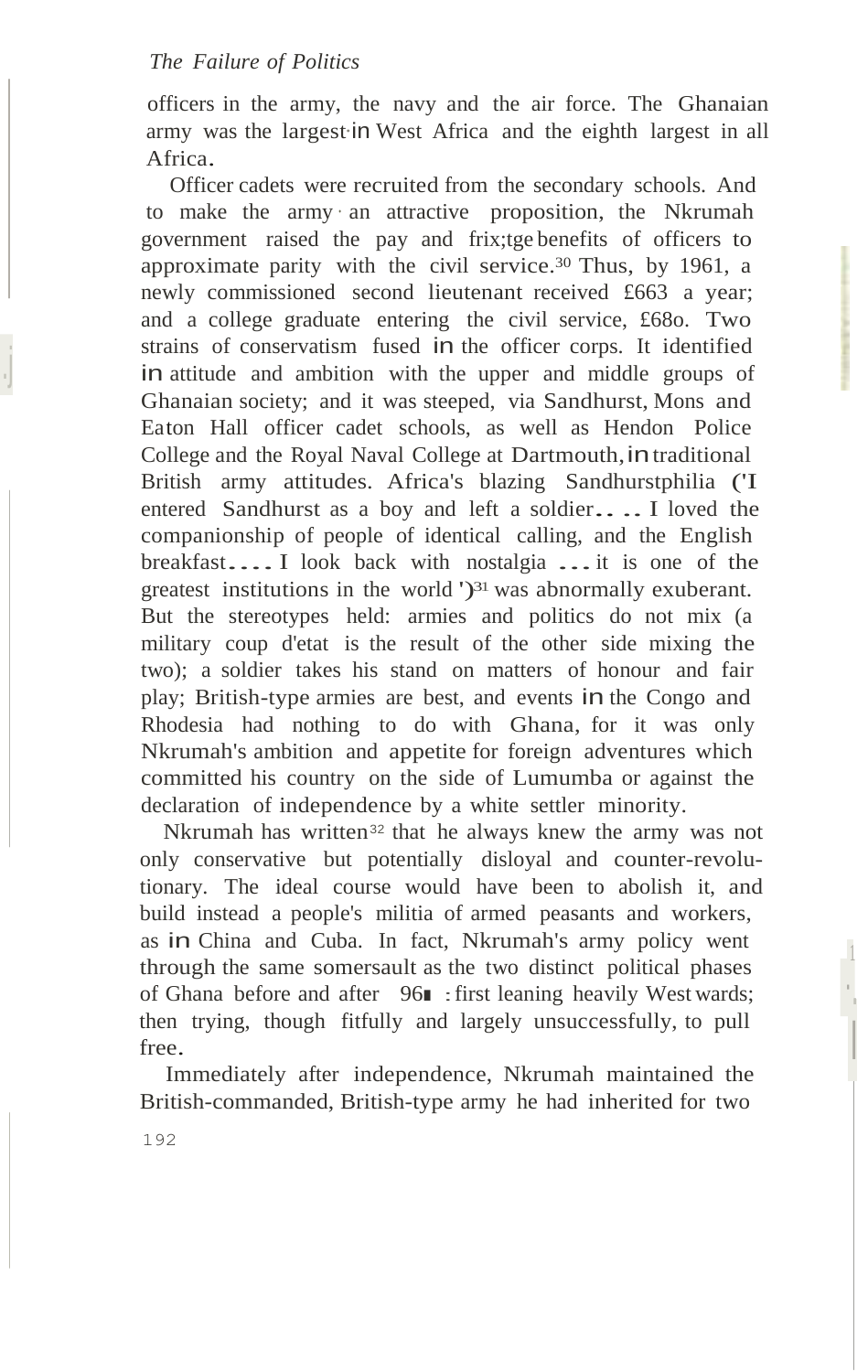reasons. Without an army, he argued, Ghana would have no influence with other African states. Secondly, he calculated that it was sound security to have an army officered by Britishers: 'The individual loyalties of such officers and their training, combined with the political complications for Britain which would have resulted in their joining a revolt, would have made it unlikely that a military take-over could take place.' <sup>33</sup> The British chief-of-staff would act as a buffer between army and state; and the continued inculcation of British army tradition would inhibit military excursions into civilian affairs. It was a convenient thesis to encourage at the time.

I

*I*

This prescription for Ghana's internal security did not, how ever, make at the same time for an effective pursuit ofNkrumah's Africa policy. The Congo episode proved this conclusively. Nkrumah believed that the Congo was a turning point in Africa; and that the defence of Lumumba as the head of that country's legitimate government was crucial for the unfettered political independence of the whole continent. It was to defend Lumumba's government that Ghanaian army and police contingents went into the Congo. But once there they fell under United Nations command; and as UN strategy unfolded, it was plain that this would not reinforce but displace Lumumba's government. Ghanaian forces found themselves blocking Lurnumba's entry to the radio station in the capital after his dismissal by Kasavubu; and Lurnumba wrote bitterly to Nkrurnah, renouncing the help of Ghana's troops 'in view of the fact that they are in a state of war against our Republic'.<sup>34</sup> Ghana's ambassador in Leopoldville blamed their expatriate commander, General Alexander, for the plummeting of Ghana's popular prestige in the Congo; the Ghanaian military blamed the confused, erratic, and at times ludicrous activities of the Ghanaian diplomats, especially after the Mobutu take-over, for the mounting antagonism of the Congolese. Ghana and its associates in the Casablanca group of African states eventually decided to withdraw their contingents from the Congo, so torn were they between the conflicting purposes of their own and UN policy. Nkrumah, with Alexander's fervent approval, left his contingent at the disposal of the UN.35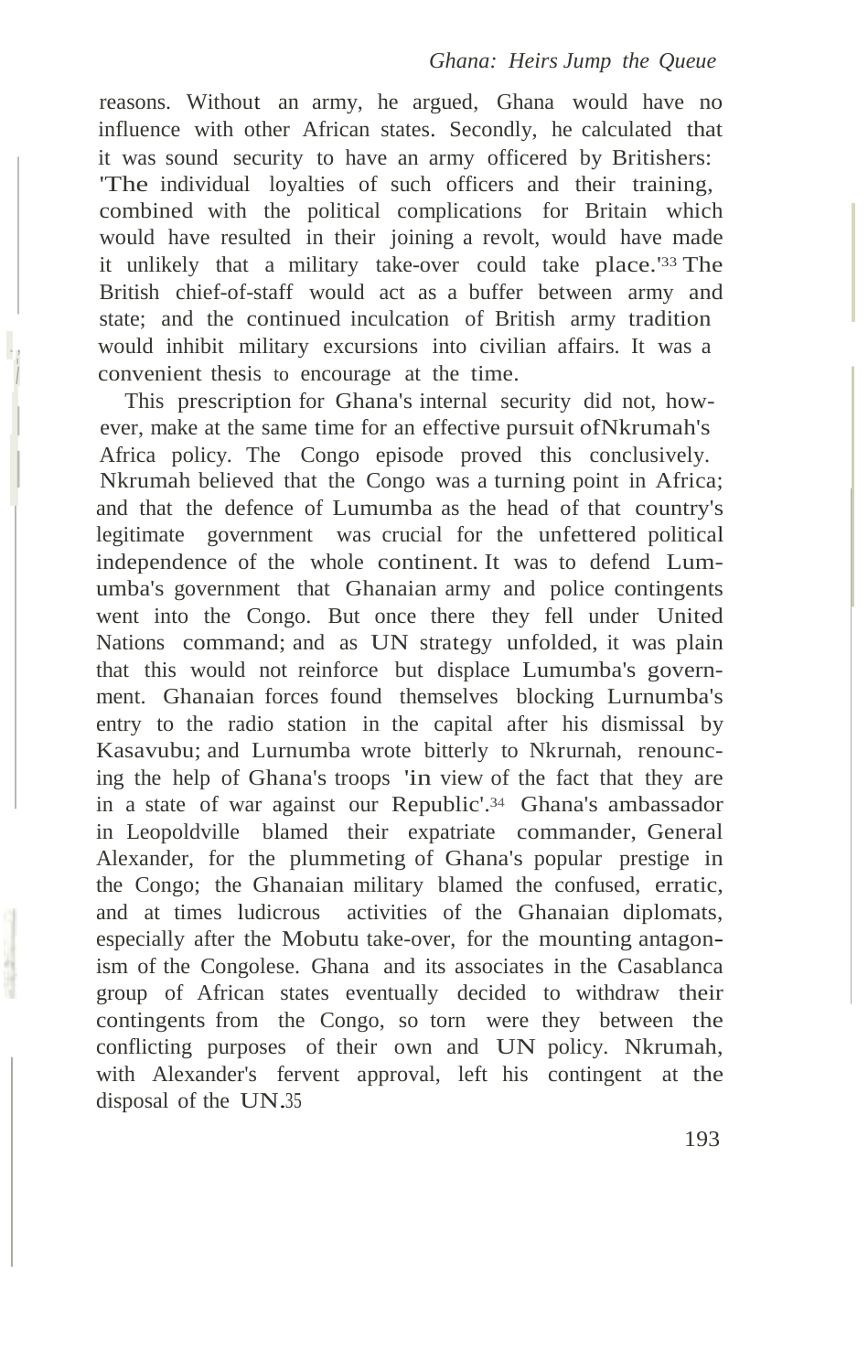The Ghanaian army contingents found the Congo operation a searing experience. They watched the political system of another independent state break down into chaos, Congolese soldiers go on the rampage, and the people whom they had come to the Congo to protect and help boo and hoot at them. The Ghana army there itself experienced serious casualties in one battalion, a mutiny in another, and saw its equipment badly run down. To Afrifa,aG the Congo political operation was 'an unbridled adventure by Nkrumah. ...We lost lives in struggle **T** which was not ours.' General Alexander could have handled the situation, if only Ghana's politicians had left him alone. Military operations were simple enough; it was the machinations of politicians which led to trouble. General Alexander was frank about his own conflict of loyalties. Was it possible, he asked, for a senior expatriate to hold a high post without finding himself in an impossible position ?37

> It was not only the operation inside the Congo that produced the conflict of loyalty. Instructed to strengthen the army intelligence system, General Alexander was disturbed to hear that a consignment of Soviet arms had been unloaded at Takoradi port. His uneasiness was nothing to the consternation of the Americans and British, who were immediately apprehensive that the arms were destined for Gizenga in Stanleyville. Alexander found himself quizzed by a UN representative in the Congo. He made clear that he had tried to dissuade Nkrumah from any such action on Gizenga's behalf: subsequently to discover that Nkrumah had received a report of the conversation via New York. 'Had I been disloyal?' Alexander asked himself.98

> It was after the Congo operation that Nkrumah made up his mind to dispense with General Alexander and eighty of his fellow British officers. The army command was also deeply hostile at this time to Nkrumah's decision to diversify his sources of arms and training methods, so that Ghana should not have to depend on a single major power for military assistance. During his 196o-61 visit to various socialist states, Nkrumah sent an instruction to General Alexander to select 400 cadets for officer training in the Soviet Union. Alarmed British officers

194

l

·I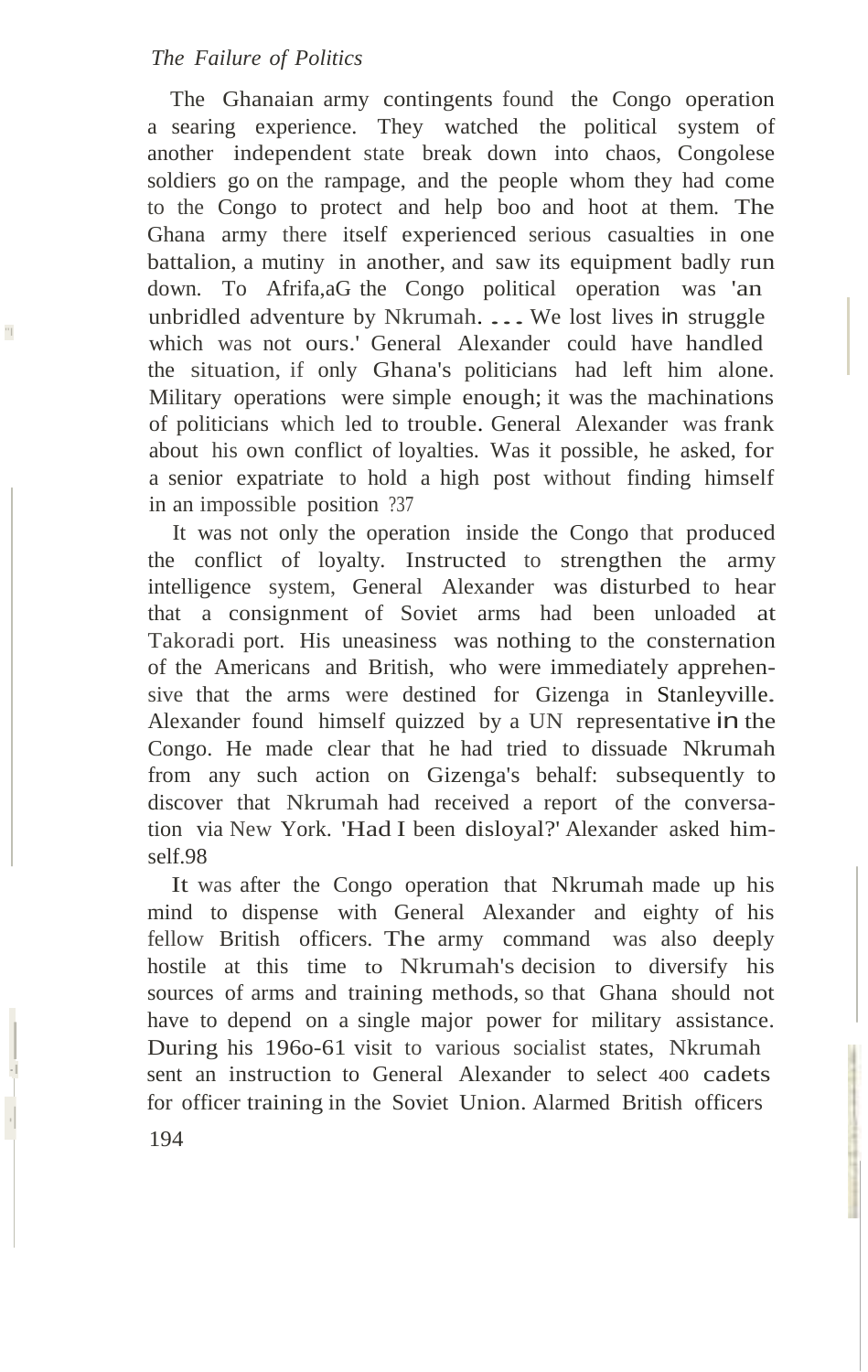were emphatic that mixed arms and mixed training made for military nonsense. Said Alexander: ' From the British point of view it was unpleasant to think that a lot of good little Communists were being trained to take their place in Nkrumah's army.'<sup>39</sup> On the day that General Alexander wrote to Colonel Ankrah,<sup>40</sup> then on service in the Congo and later head of Ghana's army government, that the affair of the cadets might mean that he could not continue to help the Ghanaian army, Nkrumah summoned the general to band him his letter of dismissal. Alexander left the president's office walking side by side with his successor, Brigadier S. J. A. Otu, who turned to him and said: 'General, excuse me for bothering you at this time, but can you possibly lend me some major-general's insignia?' Otu took over the insignia, and, with his fellow-members of the officer corps, allegiance to the customary ways of the Britishtrained army. (Eventually only sixty-eight cadets were found for the course in the Soviet Union; the cream of the year's complement of eligible school-leavers had already been skimmed off for Britain and the military at Teshie.) There were other sources of discord between government and army. The new constitution of 1960 made the president also supreme commander, chairman of the Defence Committee and the Chiefs of Staffs Committee, with powers to dismiss or suspend military personnel; to call up reserve forces and integrate them in to the regular forces and generally to control the army.In 1962 the officer course at the military academy was shortened in order to produce more graduates; this may have offended the military's sense of professional standards.<sup>41</sup> There was government intervention in the selection of personnel to be sent abroad for military training. In 1962 an Armed Forces Bureau was opened, as part of a civic education programme, to engage the officer corps in discussions on current affairs and the military's role in economic development. The military was unenthusiastic about the project, if not visibly resistant. But the Bureau soon became moribund.

-I

It was after the assassination attempts  $-$  the bomb explosion at Kulungugu in August 1962, followed by the Flagstaff House attempt and several bomb incidents in Accra - that Nkrumah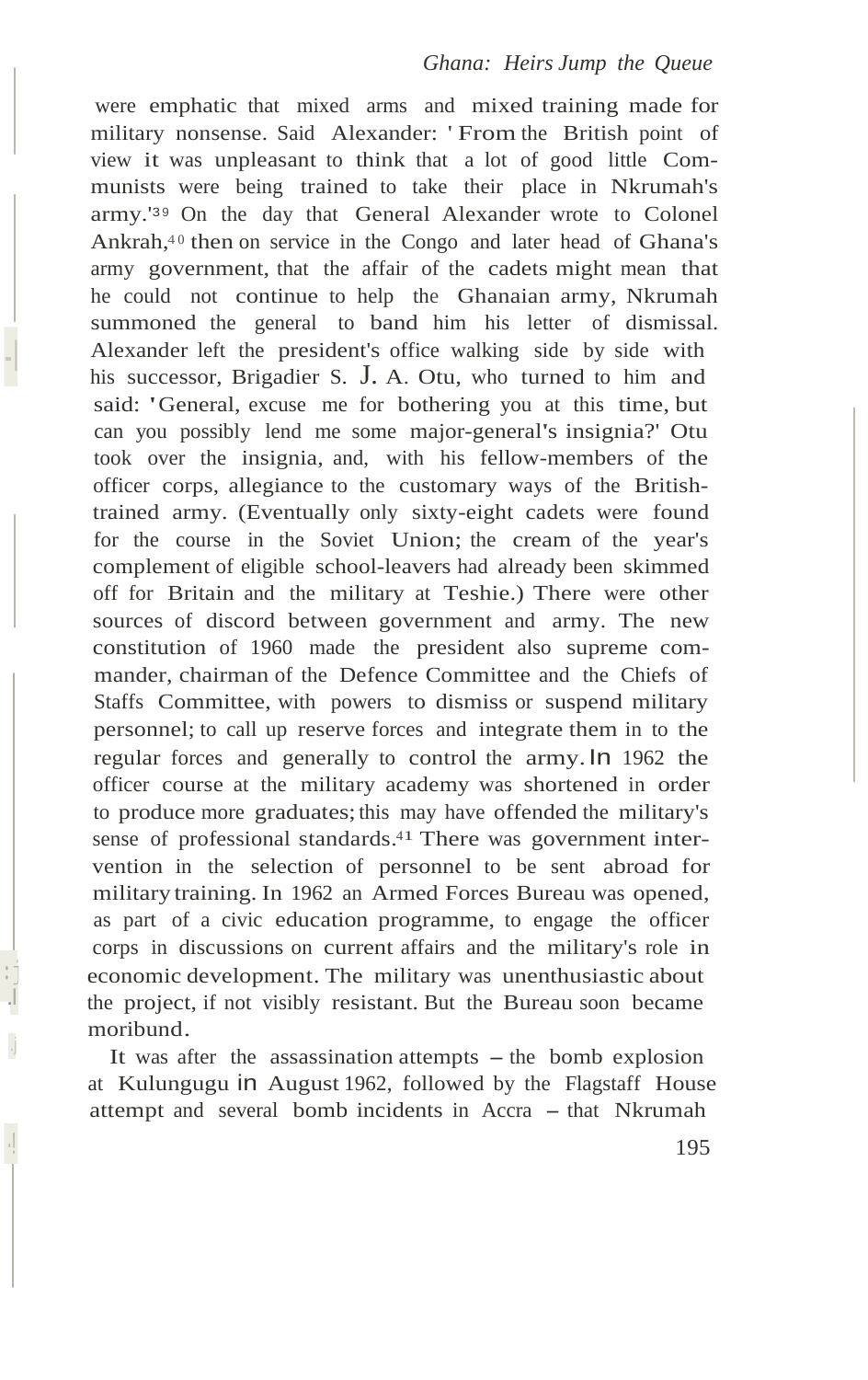## *The Failure of Politics*

began to take drastic steps against army and police. The assassination attempts inaugurated internal struggles within the CPP, and also loyalty probes in the party and police. Nkrumah came to believe, and Police Chief *I*ohn Hartley is only too ready these days to confirm, that the police chiefs were actively plotting counter-revolution.<sup>42</sup> At least, if they were not fellow-conspirators, they were allies by inefficiency, the evidence seems to show. How else explain the trail of police and intelligence incompetence running through their investigation of successive plots ? In the Kulungugu attack, directed by United Party conspirators operating from Togo, an army sergeant suspected of providing the grenades died in a fall from police headquarters. In the January 1964 assassination attempt on Nkrumah's life, Police Constable Amatewee had been newly appointed to guard duty at Flagstaff House; who was responsible for the posting, and who promised him  $£2,000$  if he got his man  $?43$  None of this was ever revealed. Nkrumah used the Flagstaff House attempt to lop off the heads of the police force. Within a week, the nine most senior police chiefs had disappeared into preventive detention. This drastic surgery resulted in the promotion of John Harlley as Police Commissioner. Hartley now claims that he had been plotting Nkrumah's downfall for years, and that he escaped detention largely because he was promoted to a better vantage point for subversion and his private counter-security. Was it coincidence alone that Harlley, as head of the Special Branch, had investigated the *I*anuary <sup>1964</sup> affair; and that while the evidence he gathered implicated the top nine senior police officials, it was Harlley himself who, as tenth senior officer, then found himself head of the force? Mter 1964 there were farreaching security changes. The police force was disarmed; the Special Branch was removed from police control; the customs and border guards were put on a para-military basis but also removed from police control. Military intelligence was orgaruzed in such a way that while not cut off altogether from the army, it was integrated in the security services run from the president's office.<sup>44</sup> It was during this period that Harlley illegally established his own secret intelligence apparatus, with Anthony Deku as one of his operators.4s

·l

.I.

196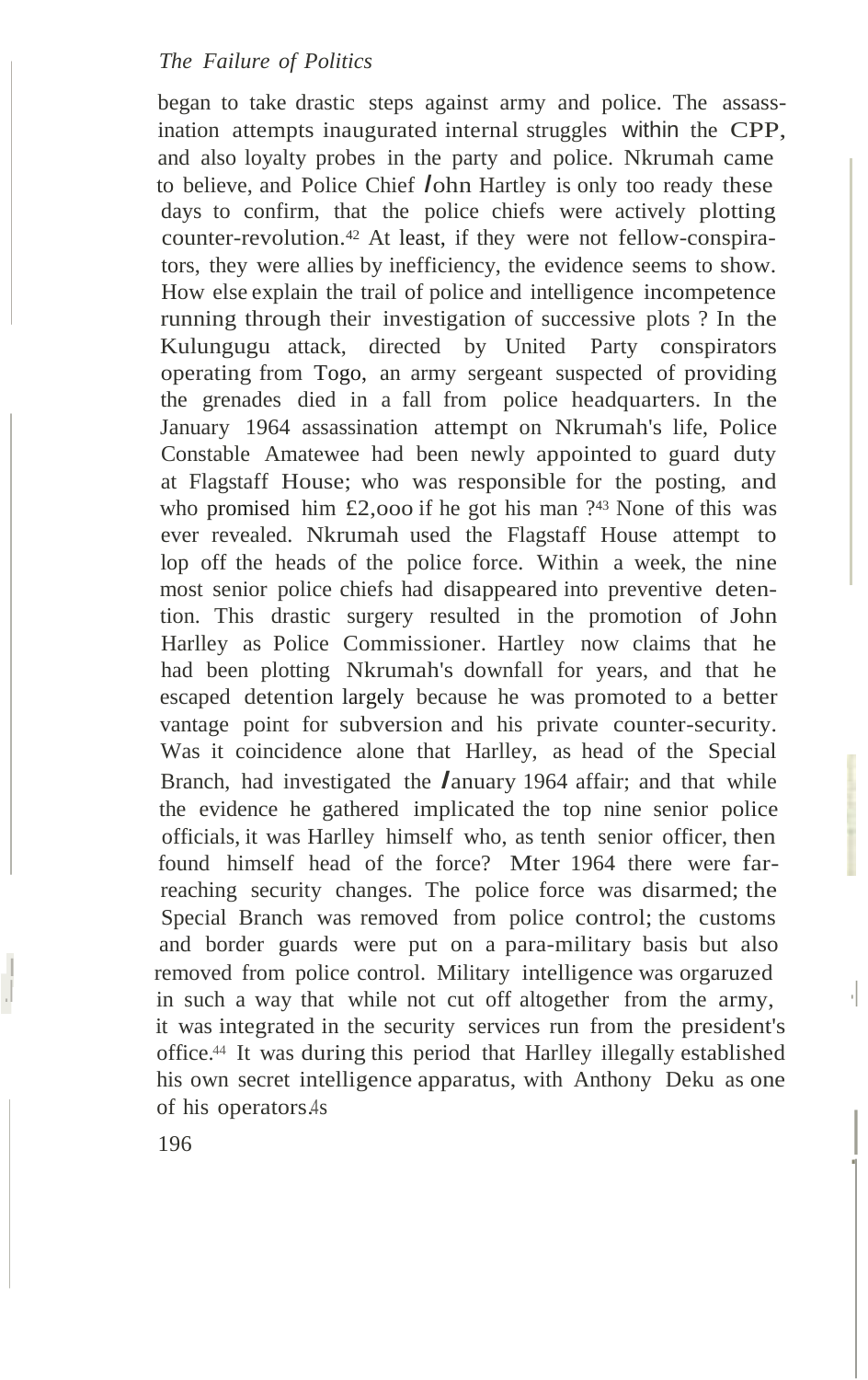## *Ghana: Heirs Jump the Queue*

At the same time the army was being inflamed by the reorganization of the Presidential Guard. Originally the President's Guard Regiment had been established by General Alexander as a relief tour from duty in the Congo,for old soldiers no longer fit for the field. Its members were drawn from regular army units and had at first been under army command. In 1963, under Soviet security advice, Nkrurnah transformed the force into the President's Own Guard Regiment (P 0G R) and laid plans to extend it to two battalions for ceremonial duties, but also for security work. In 1964 the order was given to raise the size of the Guard by another regiment. ('By February 1966 it was fortunate for us that only two companies had been raised for the new battalion.') At the time of the coup the  $POGR$  had grown to fifty officers and 1,142 men, armed in part with Soviet weapons and assisted by Soviet security advisers.<sup>46</sup> By then the <sup>P</sup> 0G <sup>R</sup> had been detached from the army command, and made directly responsible to Nkrumah, under the command of Captain Zanlerigu. This was the so-called 'private army' which, more than any other single grievance, ignited the military into coup d'etat action. Immediately after the coup, General Ankrah broadcast the vastly overstated plaint:

Massive sums of money were spent every month to maintain an unnecessarily large force of so-called security officers whose duty is ostensibly to provide for the security of the state but really to secure Nkrumah's own personal safety. He established a private army of his own at annual costs of over *£soo,ooo* in flagrant violation of a constitution which he himself had foisted on the country to serve as a counterpoise to the Ghana Armed forces.47

l

I

l

Major A. K. Ocran echoed it in even more alarmist terms: 'The obvious intention was that the army would die off in course of time and be replaced by the  $P O G R.^48$ 

By 1963, there was wrangling over protocol between the Guard Regiment and the regular army. The Guard Regiment commander maintained that he received his orders direct from Flagstaff House. The commander refused to pay compliments to the Chief of Defence Staff on one occasion - when China's Premier Chou En-lai was seen off at the airport – and Ocran wrote the letter of complaint. 'In a country where there is only

197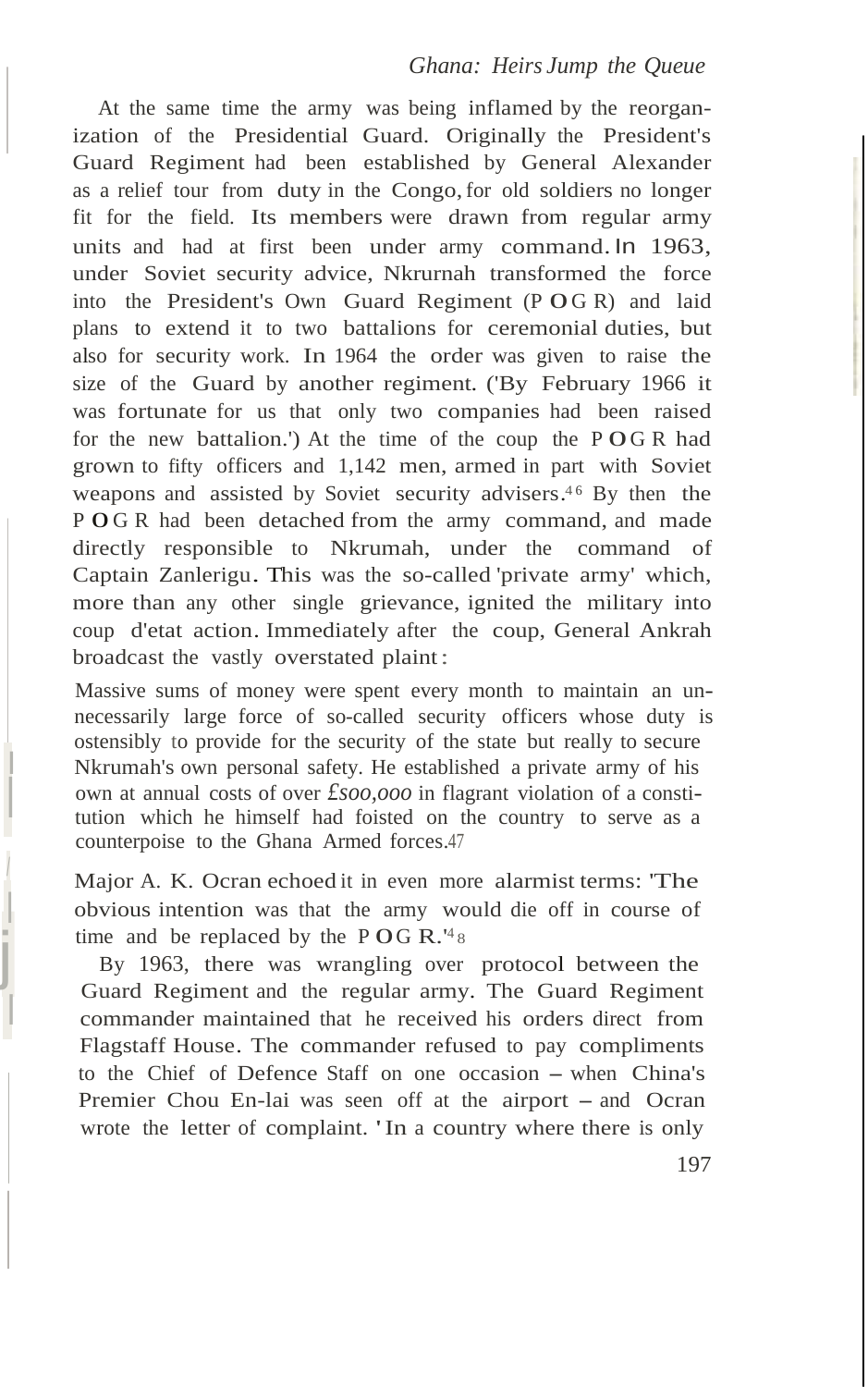#### *The Failure of Politics*

one Major-General, it does not look nice in the public eye for him to be ignored completely by troops on parade.<sup>49</sup> In January 1966 staff officers were summoned to Flagstaff House to a meeting to work out conditions covering the Guard Regiment. It was made final that the Chief of Defence Staff should have nothing to do with the Guard Regiment, 'which had for all purposes become part of Flagstaff House and of the Household'.50

Army hackles rose next at the retirement of Major-General Otu, Chief of Defence Staff, and his deputy, Major-General Ankrah, in August 1965. Ghana, complained Mrifa, was informed that they had been retired, but most in the army knew they had been dismissed - this was not the way to treat generals. <sup>51</sup> In their places, were appointed Generals Aferi and Barwah. Subsequently, the Ankrah-Otu dismissals were explained by the fact that a coup had been timed for Nkrumah's absence at the Commonwealth Premiers' Conference in London in 1965. The attempt had to be called off at the last minute when Brigadier Hassan, director of military intelligence, got wind of it. It was when rumours of the abortive plot began to reverberate round Accra that Nkrumah got rid of the two generals. In the reshuffle that followed the installation of new commanders, Major Kotoka, who was to be principal army coup-maker soon afterwards, was made a full colonel and sent to Kumasi in the North, to replace Meri as commander of 2 Brigade.

By this time, there was a state of general unease in the officer corps. There was admiration for the soldiering qualities of army commander General C. M. Barwah, but resentment that he was in Nkrumah's special confidence, and was used for special assignments (though the post-coup charge that he alone knew of the existence of training camps for freedom fighters is patently false; top police officers knew of them, too). There was suspicion that he saw no conflict in serving both Nkrumah and the army, for Barwah cooperated with the scheme to introduce political education into the army. Kotoka himself felt that he had no future under Nkrumah. It was common talk that he and army commander Barwah did not get on with one another. The

•·'

:

I

:j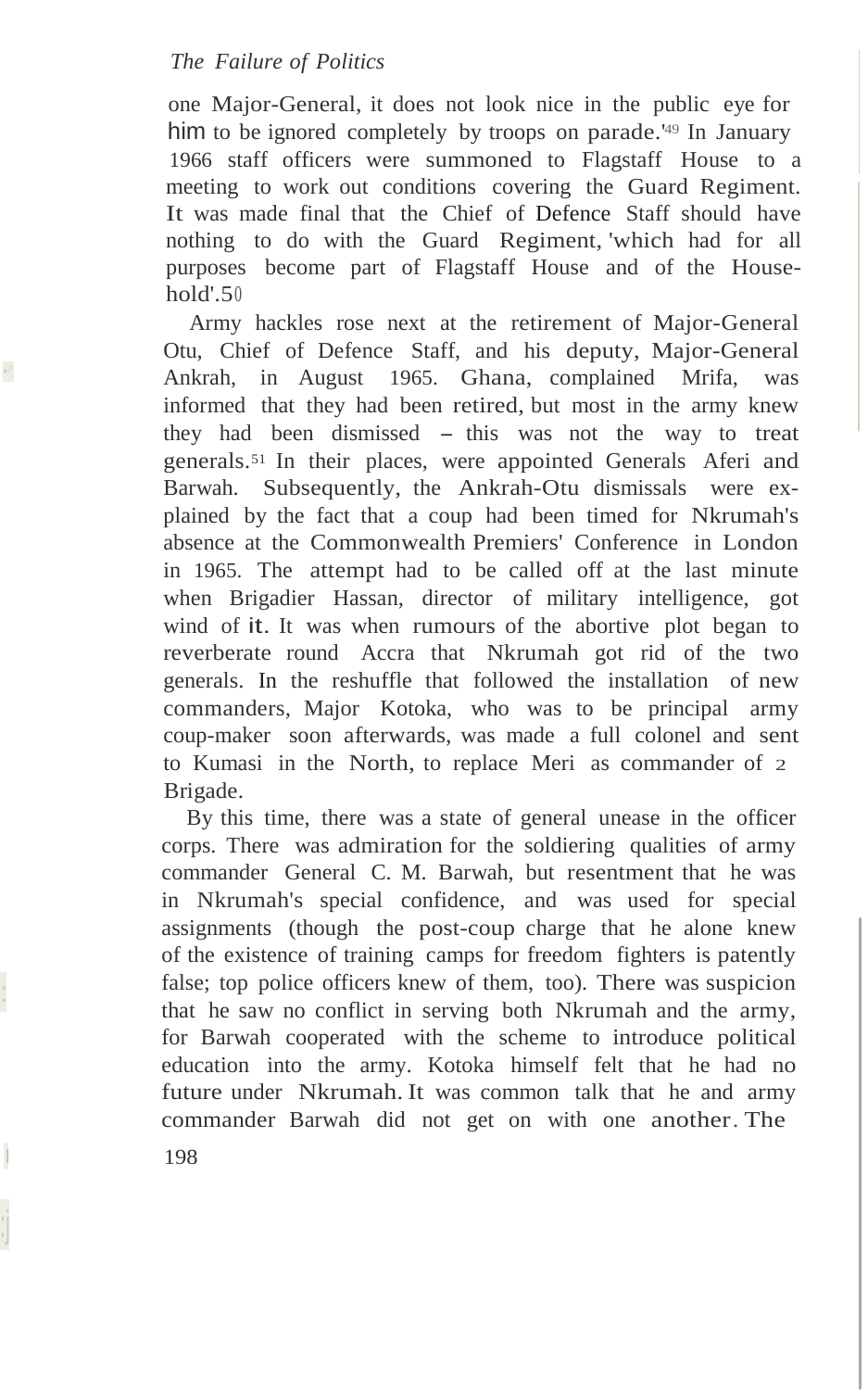monthly intelligence report in November 1965 accused Kotoka of a deliberate attempt to transfer Ewe officers into 2 Brigade. The accusation was later formally withdrawn, but the suspicion of Kotoka's favouritism towards the Ewe persisted. Afrifa has disclosed that he sensed Kotoka was in danger of being removed from his command, for a senior officer of the Military Academy and Training Schools who was married to the daughter of an important official of the National Council of Ghana Women. ('Fortunately this was not to be.'5Z)

Army shortages were blamed not on balance of payments difficulties, but on the preferential treatment of the POGR. 'The pride of the regular soldier was hurt,' wrote General Ocran. 'There was no boot polish available; of the armoured vehicles only four in ten were roadworthy by 1966.<sup>'53</sup> By Christmas 1965, Afrifa wrote in his account, the troops lacked equipment and clothing, things essential for the pride, morale and efficiency of the soldier. Shortages were said to be due to a rash expansion scheme to meet the challenge of white Rhodesia's UDI in November 1965. Afrifa wrote, 'I personally knew that Her Majesty's Government was quite capable of dealing with the Rhodesia situation. I felt that Nkrumah was making too much noise about the whole issue, especially by raising the people's militia....\* Furthermore <sup>I</sup> do not know why we should have been fighting.' Ocran has written: 'Why did Nkrumah want to send troops to Rhodesia ? The Africans there should fight their own battles as a first step, or risk being treated like the aborigines of other countries. Fighting your own wars is a cleansing experience through which our brothers south will have to go.'<sup>54</sup> By the end of 1965 and the beginning of 1966 it was by no means certain that Ghana would commit herself to any Rhodesian action - Chief of Defence Staff Aferi was still to go on an 0AU reconnaissance mission, but it was already becoming obvious that African belligerence on this issue would evaporate into hot air. It was merely a convenient pretext for an army that acted to preserve its own status, and that made a

\* The People's Mjlitia started to be formed in December r965. It was more talked about than seen. It was said to be on Chinese advice that the militia be formed.

.I

., '

I .l '·j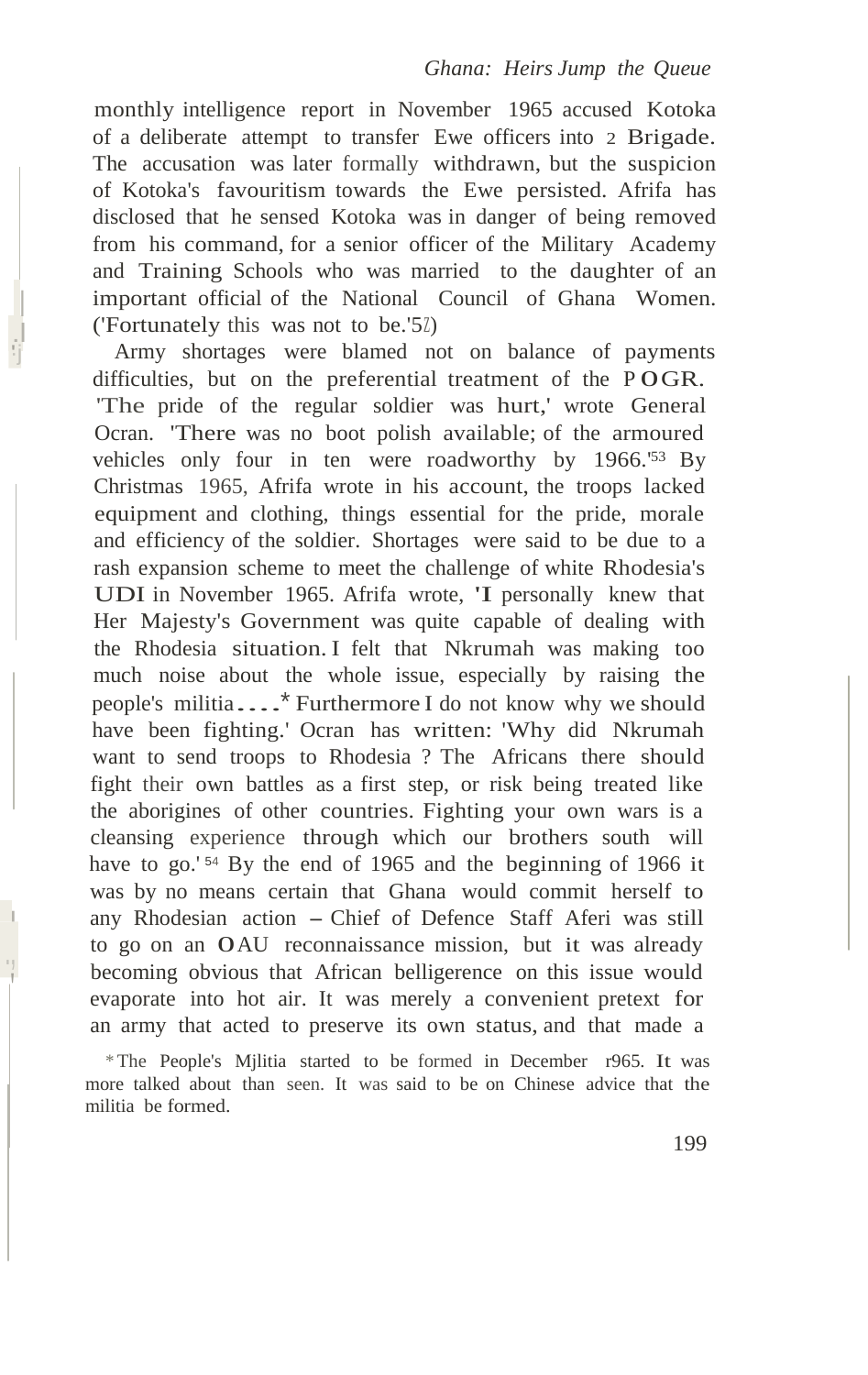### *The Failure of Politics*

case for the legitimacy of its action out of prevailing political and economic currents of discontent.

For all its declarations indefence of liberty-and the economic growth rate\* -and against tyranny, the Ghanaian army struck only when it itself was affected by the regime. The coup was an act of self-defence by members of an army and police command under suspicion and fearful of having their powers stripped from them. The army as a corporate body felt under attack; but so especially did the leading participants in the coup, and their role in defence of their individual professional careers was probably paramount.

The failure of politics in Ghana was a failure on the part of Nkrumah to elucidate a strategy for the social changes which would have made a breaking of Ghana's dependency possible. But of no less importance was his related failure to consolidate forces around him and his regime for necessary social ,change. Military coups in Africa succeed less through the power they muster than through the power that popular indifference fails to muster against them. The CPP was ineffective except as a battleground for opposing factions. Nkrumah himself was solitary in government. Castro in Cuba, subjected to an even tighter external containment, consolidated about him young Cuban activists who enlivened the party and its contact with the people. In Ghana, the regime alienated those who hoped to improve their personal and political fortunes by independence; but it did not disarm them, or displace their influence.

Ghana's social structure was not basically different from that ' of Nigeria - and other West African states or indeed African states in general – and the middle-class elites which acted not to **Julian Company** 

\*It was unthinkable, said General Kotoka on take-over day, that Ghana's economy had developed in the previous three years at the rate of only 3 per cent per annum. In phrases like 'The myth of Nkrumah has been broken' the NLC statement sounds to some ears very non-inrugenous; some said it had been drafted with the help of a British information officer, a former rustrict commissioner who was much in evidence on coup day, but this has not been substantiated.

200